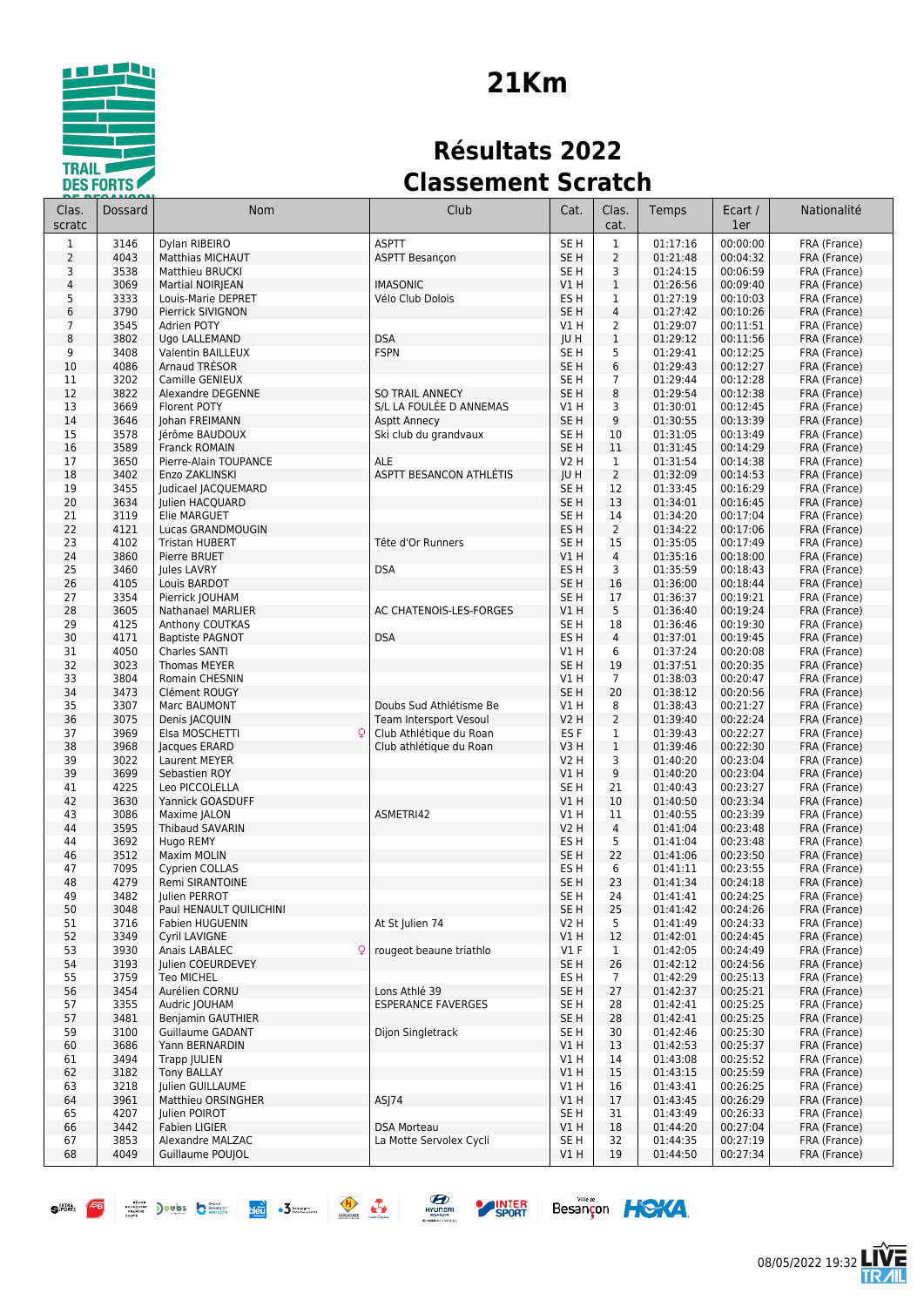

| Clas.<br>scratc | Dossard      | Nom                                        | Club                                                 | Cat.                    | Clas.<br>cat.        | Temps                | Ecart /<br>1er       | Nationalité                  |
|-----------------|--------------|--------------------------------------------|------------------------------------------------------|-------------------------|----------------------|----------------------|----------------------|------------------------------|
| 69              | 3590         | Vincent PLACET                             |                                                      | V1H                     | 20                   | 01:45:25             | 00:28:09             | FRA (France)                 |
| 70              | 3073         | Gérald BOUDOT                              |                                                      | V1H                     | 21                   | 01:45:26             | 00:28:10             | FRA (France)                 |
| 71              | 4104         | Elodie VUILLET<br>Q                        |                                                      | SE F                    | 1                    | 01:45:31             | 00:28:15             | FRA (France)                 |
| 72              | 3710         | Sebastien TOURNIER                         | <b>TVS</b>                                           | V1 H                    | 22                   | 01:45:38             | 00:28:22             | FRA (France)                 |
| 73              | 3306         | Matthieu CHANZY                            |                                                      | V1 H                    | 23                   | 01:45:41             | 00:28:25             | FRA (France)                 |
| 74              | 3456         | Liva MIRJOLET                              |                                                      | SE <sub>H</sub>         | 33                   | 01:45:46             | 00:28:30             | FRA (France)                 |
| 74<br>76        | 3868<br>3721 | Hadrien CERQUEIRA<br>Donato ZINNI          |                                                      | SE H                    | 33<br>24             | 01:45:46<br>01:46:01 | 00:28:30<br>00:28:45 | FRA (France)                 |
| 77              | 3012         | Rémi VENET                                 |                                                      | V1 H<br>SE H            | 35                   | 01:46:14             | 00:28:58             | ITA (Italie)<br>FRA (France) |
| 77              | 3528         | Lucas BARBEROT                             |                                                      | SE <sub>H</sub>         | 35                   | 01:46:14             | 00:28:58             | FRA (France)                 |
| 79              | 3087         | Samuel DONAU-FEYFEUX                       |                                                      | ES H                    | 8                    | 01:46:18             | 00:29:02             | FRA (France)                 |
| 80              | 7088         | François DUPRE                             |                                                      | SE <sub>H</sub>         | 37                   | 01:46:29             | 00:29:13             | FRA (France)                 |
| 81              | 3541         | Franck ALBERT                              | Besançon Athletic Club                               | V1 H                    | 25                   | 01:46:35             | 00:29:19             | FRA (France)                 |
| 82              | 7102         | Jacques LOTTIAUX                           |                                                      | SE <sub>H</sub>         | 38                   | 01:46:40             | 00:29:24             | FRA (France)                 |
| 83              | 3885         | Thibaut JEANGUILLAUME                      |                                                      | SE H                    | 39                   | 01:46:44             | 00:29:28             | FRA (France)                 |
| 84<br>85        | 3028<br>7173 | Alban SOUCARROS<br>Julien STOESS           | Besançon Athlétic Club                               | V1 H<br>ES H            | 26<br>9              | 01:46:46<br>01:46:50 | 00:29:30<br>00:29:34 | FRA (France)<br>FRA (France) |
| 86              | 7164         | Julien GENERET                             |                                                      | V1 H                    | 27                   | 01:46:59             | 00:29:43             | FRA (France)                 |
| 87              | 3501         | Mathilde PLESSE                            | <b>ASPTT Besançon</b>                                | SE F                    | $\overline{2}$       | 01:47:15             | 00:29:59             | FRA (France)                 |
| 88              | 3015         | Jean-François BARTHE                       |                                                      | VIH                     | 28                   | 01:47:20             | 00:30:04             | FRA (France)                 |
| 89              | 4228         | Guillaume MOUGENOT                         |                                                      | SE H                    | 40                   | 01:47:28             | 00:30:12             | FRA (France)                 |
| 90              | 3215         | Paul CHOGNARD                              |                                                      | ES <sub>H</sub>         | 10                   | 01:47:40             | 00:30:24             | FRA (France)                 |
| 91              | 3434         | <b>Benoit SOULARD</b>                      | EC Orléans CIF                                       | SE H                    | 41                   | 01:47:47             | 00:30:31             | FRA (France)                 |
| 92              | 3871<br>3760 | Luca ROGGERO<br>Jérôme DUCHER              | Amicale cycliste bisont<br><b>BESANCON TRIATHLON</b> | ES H<br>V2 H            | 11<br>6              | 01:47:52<br>01:47:54 | 00:30:36<br>00:30:38 | FRA (France)                 |
| 93<br>94        | 3503         | Ophélie NÉHÉMIE<br>C                       | COHM/MAT'TRAIL                                       | SE F                    | 3                    | 01:47:58             | 00:30:42             | FRA (France)<br>FRA (France) |
| 95              | 3970         | Lucas GALLIMARDET                          |                                                      | SE H                    | 42                   | 01:47:59             | 00:30:43             | FRA (France)                 |
| 96              | 3472         | Cédric MARION                              | Dole AC                                              | V1 H                    | 29                   | 01:48:10             | 00:30:54             | FRA (France)                 |
| 97              | 4262         | Yann LANCIEN                               |                                                      | SE H                    | 43                   | 01:48:14             | 00:30:58             | FRA (France)                 |
| 98              | 3230         | Anthony LACOMBE                            | <b>GAHS</b>                                          | V1 H                    | 30                   | 01:48:20             | 00:31:04             | FRA (France)                 |
| 99              | 3060         | lean-Luc BRONNER                           | <b>DSA Morteau</b>                                   | V1 H                    | 31                   | 01:48:39             | 00:31:23             | FRA (France)                 |
| 99              | 3089         | David DURAND                               | NandCo                                               | V1H                     | 31                   | 01:48:39             | 00:31:23             | FRA (France)                 |
| 101             | 3712         | <b>Benoit DEBRAY</b>                       |                                                      | ES <sub>H</sub>         | 12                   | 01:48:57             | 00:31:41             | FRA (France)                 |
| 102<br>103      | 4068<br>4012 | Maxime GRANDMAISON<br>Jean-Baptiste VOINOT |                                                      | SE <sub>H</sub><br>V2 H | 44<br>$\overline{7}$ | 01:48:58<br>01:49:04 | 00:31:42<br>00:31:48 | FRA (France)<br>FRA (France) |
| 104             | 3148         | Jean-Pascal DESCOURVIERES                  |                                                      | V1 H                    | 33                   | 01:49:08             | 00:31:52             | FRA (France)                 |
| 105             | 4111         | Paul MARQUISET                             |                                                      | SE H                    | 45                   | 01:49:15             | 00:31:59             | FRA (France)                 |
| 106             | 3131         | Cedric VAUFREY                             | <b>ES LES SAPINS</b>                                 | V1 H                    | 34                   | 01:49:17             | 00:32:01             | FRA (France)                 |
| 107             | 3622         | <b>Fabrice GARDET</b>                      |                                                      | <b>V2 H</b>             | 8                    | 01:49:19             | 00:32:03             | FRA (France)                 |
| 108             | 3491         | Mickael BOUCLY                             | Association des soleils                              | V1 H                    | 35                   | 01:49:28             | 00:32:12             | FRA (France)                 |
| 109             | 3640         | Charles MAUCHIEN                           |                                                      | V1 H                    | 36                   | 01:49:49             | 00:32:33             | FRA (France)                 |
| 110             | 3305<br>4292 | Joric BOSSU<br>Jonathan BEAUFOUR           | Dijon Singletrack<br>Darniche                        | ES H<br>V1 H            | 13<br>37             | 01:49:52<br>01:49:53 | 00:32:36<br>00:32:37 | FRA (France)<br>FRA (France) |
| 111<br>112      | 3791         | Mickaël TAVARES                            | LA FOULÉE FRANÇAISE                                  | V1 H                    | 38                   | 01:49:58             | 00:32:42             | FRA (France)                 |
| 113             | 3711         | Jan VANRUYMBEKE                            |                                                      | SE H                    | 46                   | 01:50:01             | 00:32:45             | FRA (France)                 |
| 114             | 3526         | <b>Robin CARPENTIER</b>                    | <b>ASPTT Besancon</b>                                | <b>JUH</b>              | 3                    | 01:50:03             | 00:32:47             | FRA (France)                 |
| 114             | 3973         | <b>Gilles VALFREY</b>                      | YAC                                                  | V3 H                    | 2                    | 01:50:03             | 00:32:47             | FRA (France)                 |
| 116             | 3720         | Olivier LE BARON                           |                                                      | V2 H                    | 9                    | 01:50:05             | 00:32:49             | FRA (France)                 |
| 117             | 3083         | Benoît GILSON                              |                                                      | VIH                     | 39                   | 01:50:12             | 00:32:56             | FRA (France)                 |
| 118             | 3758         | Thomas BARRAS                              | <b>CAF Besancon</b>                                  | SE <sub>H</sub>         | 47                   | 01:50:23             | 00:33:07             | FRA (France)                 |
| 119<br>120      | 3870<br>4281 | Nicolas MARCHIEN<br><b>Thomas LEGALERY</b> |                                                      | ES H<br>V1 H            | 14<br>40             | 01:50:25<br>01:50:33 | 00:33:09<br>00:33:17 | FRA (France)<br>FRA (France) |
| 121             | 3351         | Steven BUET                                |                                                      | SE H                    | 48                   | 01:50:37             | 00:33:21             | FRA (France)                 |
| 122             | 3407         | David PETITIEAN                            | <b>GAHS</b>                                          | V1 H                    | 41                   | 01:50:54             | 00:33:38             | FRA (France)                 |
| 123             | 3209         | Raphaël COLLOMBET                          |                                                      | SE H                    | 49                   | 01:50:59             | 00:33:43             | FRA (France)                 |
| 124             | 3464         | Vincent HINOJOSA                           |                                                      | SE <sub>H</sub>         | 50                   | 01:51:01             | 00:33:45             | FRA (France)                 |
| 125             | 3270         | Franck TRIPONEL                            |                                                      | V1 H                    | 42                   | 01:51:06             | 00:33:50             | FRA (France)                 |
| 125             | 3478         | <b>Clement MERCIER</b>                     |                                                      | SE <sub>H</sub>         | 51                   | 01:51:06             | 00:33:50<br>00:33:55 | FRA (France)                 |
| 127<br>127      | 3486<br>3826 | Noé LACOSTE<br>Anthony CUCHE               |                                                      | JU H<br>V1H             | 4<br>43              | 01:51:11<br>01:51:11 | 00:33:55             | FRA (France)<br>FRA (France) |
| 129             | 3017         | Fabien CHARBONNIER                         |                                                      | V1 H                    | 44                   | 01:51:12             | 00:33:56             | CAN (Canada)                 |
| 130             | 4107         | <b>Olivier COUTABLE</b>                    |                                                      | V1H                     | 45                   | 01:51:19             | 00:34:03             | FRA (France)                 |
| 131             | 3633         | Q<br>Manon RIVA                            |                                                      | SE F                    | 4                    | 01:51:27             | 00:34:11             | FRA (France)                 |
| 131             | 3900         | Romain HUSSON                              | <b>Besancon Athletic Club</b>                        | SE H                    | 52                   | 01:51:27             | 00:34:11             | FRA (France)                 |
| 133             | 3348         | Julien LAMBERT                             |                                                      | V1 H                    | 46                   | 01:51:29             | 00:34:13             | FRA (France)                 |
| 134             | 3704         | Michel BOUCHARD                            |                                                      | V1 H                    | 47                   | 01:51:39             | 00:34:23             | FRA (France)                 |
| 135             | 3036         | Aurélien FRADIQUE                          |                                                      | SE H                    | 53                   | 01:51:40             | 00:34:24             | FRA (France)                 |
| 136<br>137      | 3539<br>3344 | Laurent BODIN<br>Yvan ROGNON               | Chauffe la semelle                                   | V1 H<br>V1 H            | 48<br>49             | 01:51:41<br>01:51:53 | 00:34:25<br>00:34:37 | FRA (France)<br>FRA (France) |
| 138             | 3387         | Q<br>Manon WIMMER                          |                                                      | SE F                    | 5                    | 01:51:55             | 00:34:39             | FRA (France)                 |
| 138             | 4033         | Kylian HUGUET                              | TRIATHLON DE BESANCON                                | JU H                    | 5                    | 01:51:55             | 00:34:39             | FRA (France)                 |
| 140             | 3010         | <b>Allan NUNES</b>                         |                                                      | SE <sub>H</sub>         | 54                   | 01:51:56             | 00:34:40             | FRA (France)                 |
| 141             | 3155         | Martin ROSE                                |                                                      | V1 H                    | 50                   | 01:52:06             | 00:34:50             | FRA (France)                 |
| 142             | 3892         | Léa GUILLAUME<br>Q                         | <b>DSA MORTEAU</b>                                   | $VI$ F                  | $\overline{2}$       | 01:52:07             | 00:34:51             | FRA (France)                 |
| 143             | 3570         | Camille PARRET<br>Ç                        | Besançon triathlon                                   | SE F                    | 6                    | 01:52:15             | 00:34:59             | FRA (France)                 |
|                 |              |                                            |                                                      |                         |                      |                      |                      |                              |









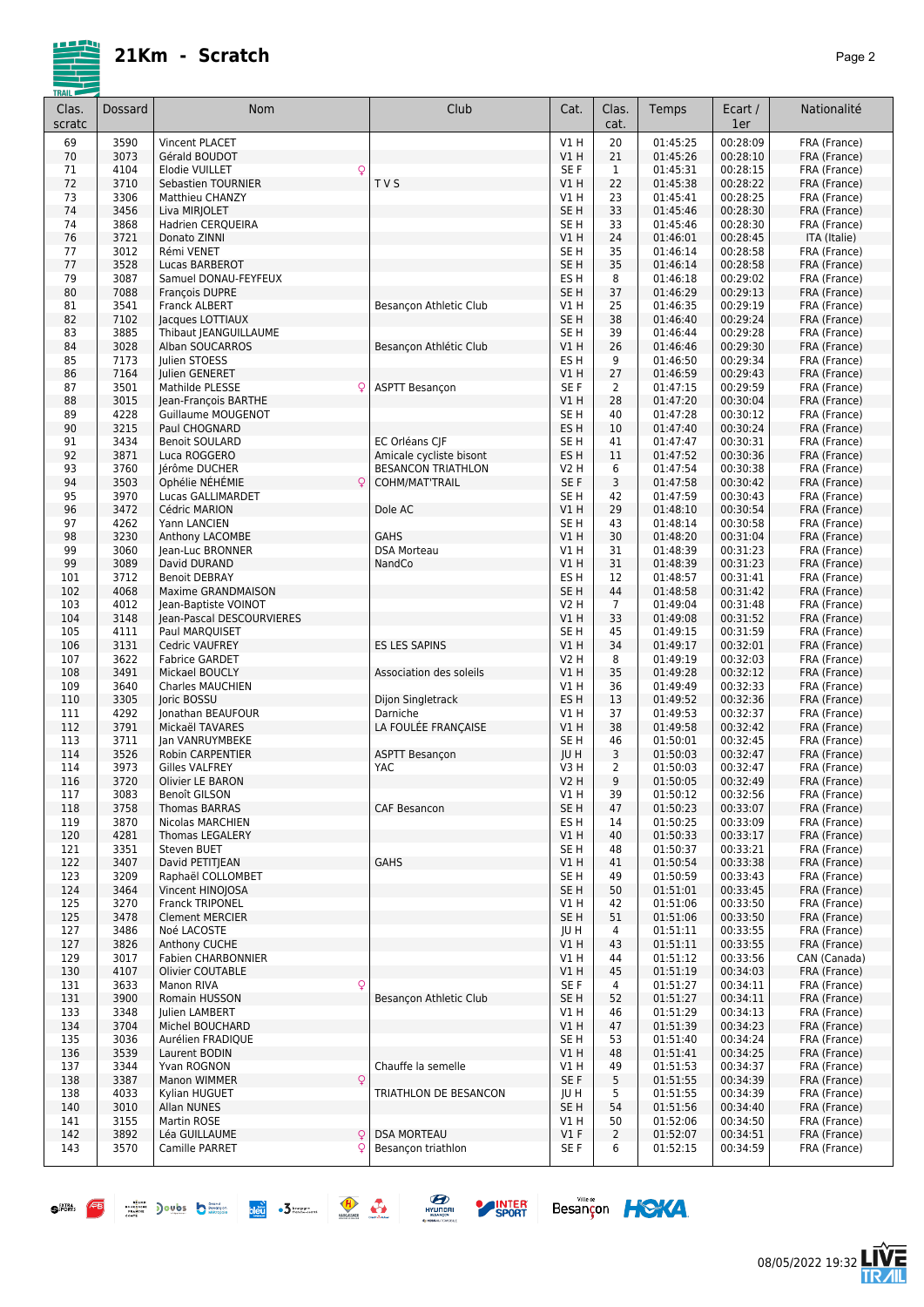08/05/2022 19:32

**LIVE**<br>TR*A*IL

Besançon HOKA

| Clas.<br>scratc | Dossard      | <b>Nom</b>                                   | Club                              | Cat.                      | Clas.<br>cat.  | Temps                | Ecart /<br>1er       | Nationalité                  |
|-----------------|--------------|----------------------------------------------|-----------------------------------|---------------------------|----------------|----------------------|----------------------|------------------------------|
| 144             | 7179         | Lucas SEEBACHER                              | <b>ATOMIC SUPPORT</b>             | SE <sub>H</sub>           | 55             | 01:52:16             | 00:35:00             | FRA (France)                 |
| 145             | 3191         | <b>Steve PETETIN</b>                         |                                   | SE <sub>H</sub>           | 56             | 01:52:18             | 00:35:02             | FRA (France)                 |
| 146             | 3345         | Jean-Vincent LORIC                           |                                   | SE <sub>H</sub>           | 57             | 01:52:27             | 00:35:11             | FRA (France)                 |
| 146             | 4129         | Pablo MARTIN                                 | Les castors                       | SE <sub>H</sub>           | 57             | 01:52:27             | 00:35:11             | FRA (France)                 |
| 148             | 3839<br>3719 | Adelphe DURIN-KITA<br>Céline VIENET<br>Q     |                                   | JU H<br>V1F               | 6              | 01:52:30<br>01:53:17 | 00:35:14<br>00:36:01 | FRA (France)<br>FRA (France) |
| 149<br>150      | 3431         | Jean Guillaume FLAMARION                     |                                   | V1H                       | 3<br>51        | 01:53:26             | 00:36:10             | FRA (France)                 |
| 151             | 7183         | Florian MORIZET                              |                                   | VIH                       | 52             | 01:53:29             | 00:36:13             | FRA (France)                 |
| 152             | 3328         | Victor OLLIVIER                              |                                   | SE <sub>H</sub>           | 59             | 01:53:58             | 00:36:42             | FRA (France)                 |
| 153             | 3198         | Théophile RALLET                             |                                   | ES <sub>H</sub>           | 15             | 01:54:00             | 00:36:44             | FRA (France)                 |
| 154             | 3897         | David HENRISSAT                              | Ecac Chaumont                     | V1 H                      | 53             | 01:54:01             | 00:36:45             | FRA (France)                 |
| 155             | 4047         | <b>Michel AGUILAR</b>                        |                                   | <b>V2 H</b>               | 10             | 01:54:03             | 00:36:47             | ESP (Espagne)                |
| 156             | 3316         | <b>Christian CHAMBON</b>                     | Dac                               | V3H                       | 3              | 01:54:05             | 00:36:49             | FRA (France)                 |
| 157             | 4210         | Morgan BOURDENET                             |                                   | SE <sub>H</sub>           | 60             | 01:54:11             | 00:36:55             | FRA (France)                 |
| 158<br>159      | 4124<br>4149 | Pasquier DAMIEN                              | <b>Team Marie</b>                 | V1H<br>SE <sub>H</sub>    | 54<br>61       | 01:54:16<br>01:54:18 | 00:37:00<br>00:37:02 | FRA (France)                 |
| 160             | 3161         | <b>Arnaud NUNINGER</b><br>Audrey MANIN<br>Q  | Besançon Triathlon                | $VI$ F                    | 4              | 01:54:19             | 00:37:03             | FRA (France)<br>FRA (France) |
| 161             | 3178         | Redouane MESSAOUD-NACER                      |                                   | V1 H                      | 55             | 01:54:32             | 00:37:16             | FRA (France)                 |
| 162             | 3213         | Q<br>Magali PERI                             | DIJON UC*                         | $VI$ F                    | 5              | 01:54:39             | 00:37:23             | FRA (France)                 |
| 163             | 3872         | Jacques MOUSSEL                              |                                   | VIH                       | 56             | 01:54:49             | 00:37:33             | FRA (France)                 |
| 164             | 3544         | Mathilde GREUSARD<br>C                       | Ski Club Mont Noir                | SE F                      | $\overline{7}$ | 01:54:52             | 00:37:36             | FRA (France)                 |
| 165             | 3920         | Jean-Baptiste ROBIN                          |                                   | V1H                       | 57             | 01:54:55             | 00:37:39             | FRA (France)                 |
| 166             | 3918         | Florian HLAVEK                               | Licence triathlon                 | V1 H                      | 58             | 01:54:59             | 00:37:43             | FRA (France)                 |
| 167             | 3944<br>3562 | Jérémy GORJUP                                | <b>AC CHATENOIS</b><br><b>BTR</b> | ES H                      | 16<br>62       | 01:55:08             | 00:37:52             | FRA (France)                 |
| 168<br>169      | 3201         | Daniel MARTAK<br><b>Vincent POTY</b>         |                                   | SE H<br>V1 H              | 59             | 01:55:09<br>01:55:11 | 00:37:53<br>00:37:55 | FRA (France)<br>FRA (France) |
| 170             | 3223         | Christophe HEDIN                             | <b>FRAMATOME</b>                  | V1 H                      | 60             | 01:55:12             | 00:37:56             | FRA (France)                 |
| 171             | 3683         | Mickael SPANO                                |                                   | SE <sub>H</sub>           | 63             | 01:55:22             | 00:38:06             | FRA (France)                 |
| 172             | 3801         | Samuel GRIMON                                |                                   | V1 H                      | 61             | 01:55:29             | 00:38:13             | FRA (France)                 |
| 173             | 3055         | <b>Alexandre CLERC</b>                       |                                   | SE <sub>H</sub>           | 64             | 01:55:32             | 00:38:16             | SUI (Suisse)                 |
| 174             | 3956         | Grosperrin PHILIPPE                          |                                   | V1 H                      | 62             | 01:55:35             | 00:38:19             | FRA (France)                 |
| 175             | 3734         | <b>Thomas MUNERET</b>                        |                                   | V1 H                      | 63             | 01:55:40             | 00:38:24             | FRA (France)                 |
| 176             | 3718<br>4074 | Caroline COUTURIER<br>Q                      | SEPAS IMPOSSIBLE                  | $VI$ F<br>SE <sub>H</sub> | 6<br>65        | 01:55:45             | 00:38:29<br>00:38:30 | FRA (France)                 |
| 177<br>178      | 4293         | Valentin WETZEL<br>Théo KZIAZYK              |                                   | SE H                      | 66             | 01:55:46<br>01:55:52 | 00:38:36             | FRA (France)<br>FRA (France) |
| 179             | 7172         | Valentin MAILLOT                             |                                   | SE H                      | 67             | 01:55:54             | 00:38:38             | FRA (France)                 |
| 180             | 3457         | Régis MELLAN                                 | <b>CAC 39</b>                     | V2 H                      | 11             | 01:55:55             | 00:38:39             | FRA (France)                 |
| 181             | 3469         | Adrien GAUGRY                                |                                   | SE <sub>H</sub>           | 68             | 01:56:09             | 00:38:53             | FRA (France)                 |
| 182             | 3468         | <b>Mathieu MORIN</b>                         |                                   | SE <sub>H</sub>           | 69             | 01:56:11             | 00:38:55             | FRA (France)                 |
| 182             | 4005         | <b>Benoit BOURDENET</b>                      | <b>Trail Belfort Marathon</b>     | VIH                       | 64             | 01:56:11             | 00:38:55             | FRA (France)                 |
| 184             | 3945         | Laurent MAILLOT                              | Tout Morteau court                | V1 H                      | 65             | 01:56:13             | 00:38:57             | FRA (France)                 |
| 185<br>186      | 3828<br>3886 | <b>Antoine GINDRE</b><br>Jeffrey LEROY       | LONS ATHLE 39                     | SE <sub>H</sub><br>SE H   | 70<br>71       | 01:56:19<br>01:56:25 | 00:39:03<br>00:39:09 | FRA (France)<br>FRA (France) |
| 186             | 4101         | Loïc COQUELLE                                |                                   | SE <sub>H</sub>           | 71             | 01:56:25             | 00:39:09             | FRA (France)                 |
| 188             | 3050         | Tom POCHON                                   |                                   | SE H                      | 73             | 01:56:29             | 00:39:13             | FRA (France)                 |
| 188             | 3428         | <b>Foucauld GUINAMARD</b>                    |                                   | SE <sub>H</sub>           | 73             | 01:56:29             | 00:39:13             | FRA (France)                 |
| 190             | 3465         | Yohan HERNANDEZ                              |                                   | SE H                      | 75             | 01:56:36             | 00:39:20             | FRA (France)                 |
| 191             | 4176         | Michel CHASSIGNOLLE                          | club athlétique du roan           | V3H                       | 4              | 01:56:45             | 00:39:29             | FRA (France)                 |
| 192             | 3608         | Théo CASET                                   |                                   | ES H                      | 17             | 01:56:48             | 00:39:32             | FRA (France)                 |
| 193             | 3992<br>3269 | Erwan MATHIEU<br>Guillaume BIRON             |                                   | ES H                      | 18             | 01:56:50             | 00:39:34<br>00:39:44 | FRA (France)<br>FRA (France) |
| 194<br>195      | 3035         | Hugo DÉFORET                                 | <b>Besancon Trail Running</b>     | V1 H<br>ES <sub>H</sub>   | 66<br>19       | 01:57:00<br>01:57:02 | 00:39:46             | FRA (France)                 |
| 196             | 7108         | Florent GROSSRIEDER                          |                                   | SE H                      | 76             | 01:57:03             | 00:39:47             | FRA (France)                 |
| 197             | 3856         | <b>Cypien MATHIS</b>                         |                                   | SE <sub>H</sub>           | 77             | 01:57:07             | 00:39:51             | FRA (France)                 |
| 198             | 3377         | Hugo MASSON                                  |                                   | SE H                      | 78             | 01:57:08             | 00:39:52             | FRA (France)                 |
| 198             | 3532         | <b>Stephane DORNIER</b>                      | Doubs Sud Athletisme -            | V1 H                      | 67             | 01:57:08             | 00:39:52             | FRA (France)                 |
| 200             | 4031         | Q<br>Chloé PACTEAU                           |                                   | SE F                      | 8              | 01:57:09             | 00:39:53             | FRA (France)                 |
| 201             | 3616         | Denis COLLE                                  |                                   | V2 H                      | 12             | 01:57:10             | 00:39:54             | FRA (France)                 |
| 202<br>203      | 4109<br>3770 | Clément GRASSET<br><b>Edouard SIONNEAU</b>   |                                   | SE H<br>SE H              | 79<br>80       | 01:57:11<br>01:57:15 | 00:39:55<br>00:39:59 | FRA (France)<br>FRA (France) |
| 204             | 3808         | Alexis POURCHET                              |                                   | SE H                      | 81             | 01:57:18             | 00:40:02             | FRA (France)                 |
| 205             | 3249         | Gaël RUAUD                                   |                                   | JU H                      | $\overline{7}$ | 01:57:20             | 00:40:04             | FRA (France)                 |
| 206             | 3832         | Doney NICOLAS                                |                                   | SE H                      | 82             | 01:57:27             | 00:40:11             | FRA (France)                 |
| 207             | 3364         | Géraldine PACHOLAK<br>Q                      |                                   | V1F                       | $\overline{7}$ | 01:57:28             | 00:40:12             | FRA (France)                 |
| 208             | 3753         | Martin GIRARD                                |                                   | VIH                       | 68             | 01:57:31             | 00:40:15             | FRA (France)                 |
| 209             | 3743         | Zachary MATANKY                              |                                   | ES H                      | 20             | 01:57:39             | 00:40:23             | FRA (France)                 |
| 210             | 4208         | Julie LOUET<br>Q                             | Plombieres Athletic Spo           | $VI$ F                    | 8              | 01:57:40             | 00:40:24             | FRA (France)                 |
| 211<br>212      | 3931<br>3187 | Alexandre DELAITRE<br>Marc-Antoine CHATELAIN |                                   | SE <sub>H</sub><br>V1 H   | 83<br>69       | 01:57:43<br>01:57:47 | 00:40:27<br>00:40:31 | FRA (France)<br>FRA (France) |
| 213             | 3990         | Quentin CHAPALAIN                            | PSIG SABRE BESANCON               | ES H                      | 21             | 01:57:50             | 00:40:34             | FRA (France)                 |
| 214             | 3054         | Simon COLAS                                  |                                   | SE H                      | 84             | 01:57:51             | 00:40:35             | FRA (France)                 |
| 215             | 4198         | Thomas HINTZY                                |                                   | SE H                      | 85             | 01:57:52             | 00:40:36             | FRA (France)                 |
| 216             | 3114         | Laurent RAMEL                                |                                   | V <sub>2</sub> H          | 13             | 01:57:53             | 00:40:37             | FRA (France)                 |
| 217             | 3976         | <b>Baptiste BOITEUX</b>                      |                                   | V1 H                      | 70             | 01:57:58             | 00:40:42             | FRA (France)                 |
| 218             | 3816         | Daniel BAUD                                  | <b>FERRIERES SA</b>               | V3 H                      | 5              | 01:58:02             | 00:40:46             | FRA (France)                 |



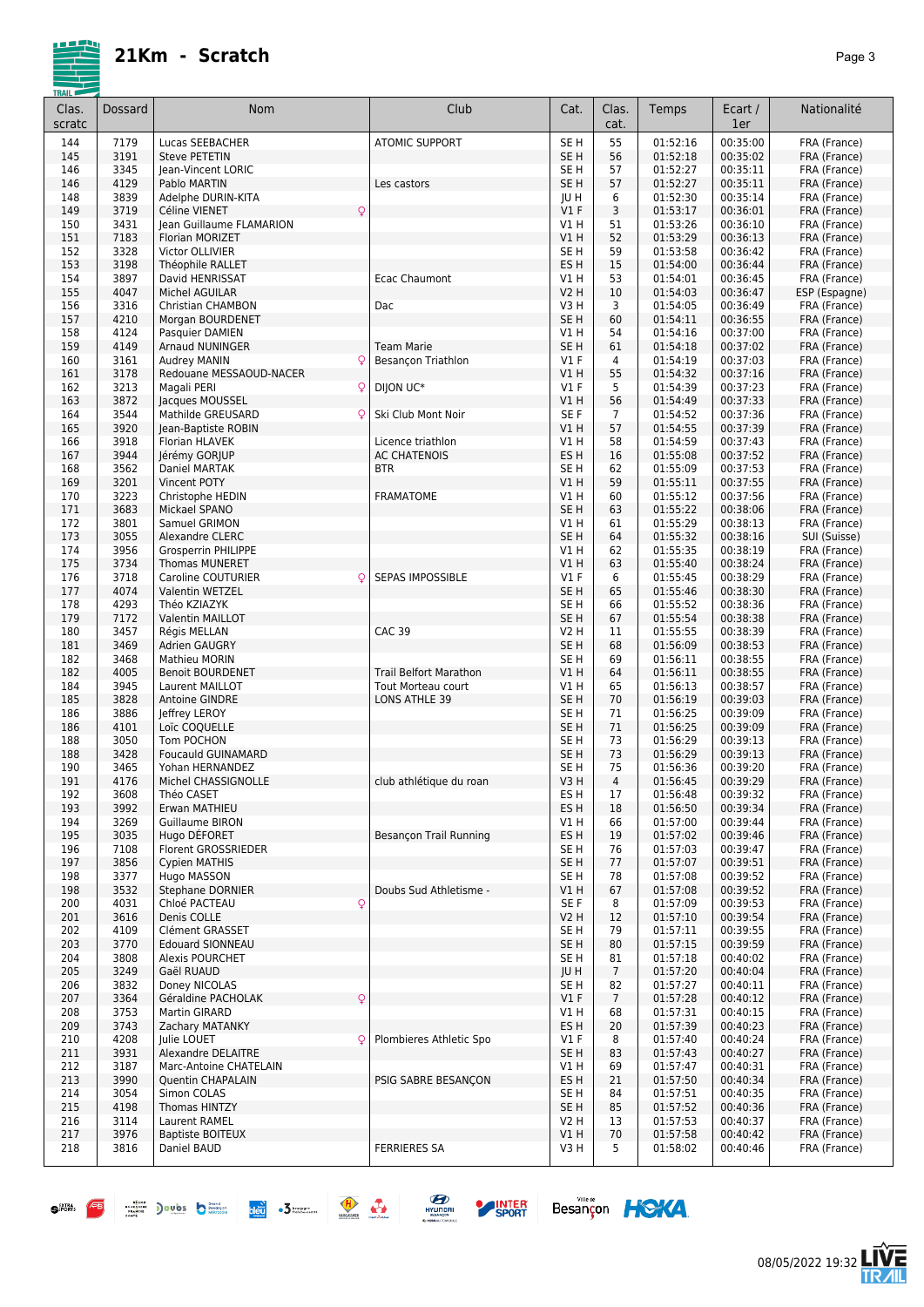|--|--|

| <b>IKAIL</b><br>Clas.<br>scratc | Dossard      | Nom                                                              | Club                    | Cat.                    | Clas.<br>cat. | Temps                | Ecart /<br>1er       | Nationalité                  |
|---------------------------------|--------------|------------------------------------------------------------------|-------------------------|-------------------------|---------------|----------------------|----------------------|------------------------------|
| 219                             | 3016         | Jules GIRARD                                                     |                         | SE <sub>H</sub>         | 86            | 01:58:04             | 00:40:48             | FRA (France)                 |
| 220                             | 4240         | Olivier BARBÉ                                                    |                         | <b>V2 H</b>             | 14            | 01:58:10             | 00:40:54             | FRA (France)                 |
| 221                             | 3343         | Laurent PARTY                                                    |                         | V1H                     | 71            | 01:58:11             | 00:40:55             | FRA (France)                 |
| 222                             | 4158         | Stéphane FOUCHEROT                                               | 01 PULSION PONT DE VAUX | <b>V1 H</b>             | 72            | 01:58:14             | 00:40:58             | FRA (France)                 |
| 223                             | 3247<br>3414 | Stéphane THIRION                                                 |                         | V1 H<br>SE <sub>H</sub> | 73<br>87      | 01:58:16<br>01:58:18 | 00:41:00<br>00:41:02 | FRA (France)                 |
| 224<br>225                      | 3805         | Pierre DEVOLLE<br>Ludovic ROUGE                                  |                         | V1 H                    | 74            | 01:58:19             | 00:41:03             | FRA (France)<br>FRA (France) |
| 226                             | 3179         | <b>Emmanuel ROBERT</b>                                           |                         | V1H                     | 75            | 01:58:29             | 00:41:13             | FRA (France)                 |
| 227                             | 4137         | Gaëlle BOURGON<br>Q                                              | <b>ASPTT BESANCON</b>   | SE F                    | 9             | 01:58:32             | 00:41:16             | FRA (France)                 |
| 228                             | 3520         | Michaël GRANJARD                                                 |                         | V1 H                    | 76            | 01:58:34             | 00:41:18             | FRA (France)                 |
| 229                             | 3732         | Loris LEIBUNDGUTH                                                |                         | SE H                    | 88            | 01:58:37             | 00:41:21             | FRA (France)                 |
| 230                             | 4202         | <b>Benoit JANIN</b>                                              |                         | V1H                     | 77            | 01:58:39             | 00:41:23             | FRA (France)                 |
| 231                             | 3564         | Jean-Christophe VINCENT                                          |                         | V1H                     | 78            | 01:58:46             | 00:41:30             | FRA (France)                 |
| 231                             | 3926         | Jean-Noël LAMBERT                                                |                         | <b>V1 H</b>             | 78            | 01:58:46             | 00:41:30             | FRA (France)                 |
| 233                             | 3785         | Eric LALAURIE                                                    |                         | VIH                     | 80            | 01:58:47             | 00:41:31             | FRA (France)                 |
| 234                             | 4169         | Emile TUPIN                                                      |                         | SE <sub>H</sub>         | 89            | 01:58:50             | 00:41:34             | FRA (France)                 |
| 235<br>236                      | 4029<br>3388 | Q<br>Caroline ILIC<br><b>Emmanuel ROGNON</b>                     |                         | SE <sub>F</sub><br>V1H  | 10<br>81      | 01:58:51<br>01:59:08 | 00:41:35<br>00:41:52 | FRA (France)<br>FRA (France) |
| 236                             | 3698         | Aristide GRIVET                                                  |                         | ES <sub>H</sub>         | 22            | 01:59:08             | 00:41:52             | FRA (France)                 |
| 238                             | 3389         | Julien LARRIERE                                                  |                         | V1H                     | 82            | 01:59:09             | 00:41:53             | FRA (France)                 |
| 238                             | 3843         | Nathalie GIBEY<br>Q                                              | <b>CAC 39</b>           | $VI$ F                  | 9             | 01:59:09             | 00:41:53             | FRA (France)                 |
| 240                             | 3274         | <b>Antoine REMBAUVILLE</b>                                       |                         | ES <sub>H</sub>         | 23            | 01:59:19             | 00:42:03             | FRA (France)                 |
| 241                             | 3329         | Gautier LEFEBVRE                                                 |                         | SE H                    | 90            | 01:59:21             | 00:42:05             | FRA (France)                 |
| 242                             | 3682         | Virgil GRIVET                                                    |                         | SE <sub>H</sub>         | 91            | 01:59:22             | 00:42:06             | FRA (France)                 |
| 242                             | 3915         | Pierre-Alexis SIRUGUE                                            |                         | V1H                     | 83            | 01:59:22             | 00:42:06             | FRA (France)                 |
| 244                             | 3658         | <b>Florent MICHELOT</b>                                          |                         | SE <sub>H</sub>         | 92            | 01:59:25             | 00:42:09             | FRA (France)                 |
| 245                             | 3447         | <b>Florian LAVRY</b>                                             |                         | SE H                    | 93            | 01:59:29             | 00:42:13             | FRA (France)                 |
| 246                             | 3310         | <b>Emmanuel TOUSCH</b>                                           |                         | ES <sub>H</sub>         | 24            | 01:59:30             | 00:42:14             | FRA (France)                 |
| 246                             | 3556<br>3764 | <b>Branget LEA</b><br>$\frac{Q}{Q}$<br>Cassandre LEGRAND NARBOUX |                         | SE F<br>SE F            | 11<br>11      | 01:59:30<br>01:59:30 | 00:42:14<br>00:42:14 | FRA (France)<br>FRA (France) |
| 246<br>246                      | 4026         | Richard HECKMANN                                                 |                         | SE <sub>H</sub>         | 94            | 01:59:30             | 00:42:14             | FRA (France)                 |
| 250                             | 3511         | Guillaume GAYTE                                                  | <b>NCS Traileman</b>    | SE <sub>H</sub>         | 95            | 01:59:34             | 00:42:18             | FRA (France)                 |
| 251                             | 7114         | <b>Cyril VIDAL</b>                                               |                         | SE <sub>H</sub>         | 96            | 01:59:48             | 00:42:32             | FRA (France)                 |
| 252                             | 3504         | Jean-Pierre ARNAL                                                |                         | V3H                     | 6             | 01:59:51             | 00:42:35             | FRA (France)                 |
| 253                             | 3331         | Louis VATOUX                                                     |                         | V1 H                    | 84            | 01:59:55             | 00:42:39             | FRA (France)                 |
| 254                             | 4082         | Dimitri PERCHE                                                   |                         | SE <sub>H</sub>         | 97            | 01:59:57             | 00:42:41             | FRA (France)                 |
| 255                             | 3068         | Damien COURGEY                                                   |                         | V1H                     | 85            | 02:00:06             | 00:42:50             | FRA (France)                 |
| 256                             | 3285         | Alexandre DUQUET                                                 | <b>FERRIERES SA</b>     | V1H                     | 86            | 02:00:12             | 00:42:56             | FRA (France)                 |
| 257                             | 3413         | Nicolas FAIVRE                                                   |                         | V1 H                    | 87            | 02:00:15             | 00:42:59             | FRA (France)                 |
| 258                             | 3496         | Q<br>Lisa ROTA-GRAZIOSI                                          |                         | $VI$ F                  | 10            | 02:00:17             | 00:43:01             | FRA (France)                 |
| 259                             | 3873<br>3272 | Nicolas PASSILLY<br>Renaud MONNERET-MUYARD                       |                         | V1 H<br>SE <sub>H</sub> | 88<br>98      | 02:00:18             | 00:43:02             | FRA (France)                 |
| 260<br>261                      | 3085         | Clément MARSEGUERRA                                              |                         | SE H                    | 99            | 02:00:21<br>02:00:23 | 00:43:05<br>00:43:07 | FRA (France)<br>FRA (France) |
| 262                             | 7096         | Ludovic LOCATELLI                                                | <b>CAC 39</b>           | V1H                     | 89            | 02:00:27             | 00:43:11             | FRA (France)                 |
| 263                             | 3074         | Steve BOUAMRA                                                    |                         | <b>V2 H</b>             | 15            | 02:00:34             | 00:43:18             | FRA (France)                 |
| 264                             | 3784         | Q<br>Marie WEIDMANN                                              |                         | $VI$ F                  | 11            | 02:00:40             | 00:43:24             | FRA (France)                 |
| 265                             | 3153         | Q<br>Aline GROSPERRIN                                            |                         | SE <sub>F</sub>         | 13            | 02:00:47             | 00:43:31             | FRA (France)                 |
| 266                             | 7144         | Nicolas GRANDGIRARD                                              |                         | JU H                    | 8             | 02:00:51             | 00:43:35             | FRA (France)                 |
| 267                             | 3611         | Alexandre DOUBEY                                                 |                         | V1 H                    | 90            | 02:01:03             | 00:43:47             | FRA (France)                 |
| 268                             | 7167         | Jean Michel BIANCAMARIA                                          |                         | V1H                     | 91            | 02:01:08             | 00:43:52             | FRA (France)                 |
| 269                             | 4286         | Julien DEVAUX                                                    | TRIATHLON BESANCON      | V2 H                    | 16            | 02:01:09             | 00:43:53             | FRA (France)                 |
| 270<br>271                      | 3458<br>3281 | Sylvain QUECHON<br>Louis DEVAUX                                  |                         | <b>V2 H</b><br>ES H     | 17<br>25      | 02:01:12<br>02:01:19 | 00:43:56<br>00:44:03 | FRA (France)<br>FRA (France) |
| 272                             | 3613         | lérôme ROGNON                                                    |                         | V1H                     | 92            | 02:01:20             | 00:44:04             | FRA (France)                 |
| 272                             | 4030         | Stephane MORONVAL                                                |                         | V2 H                    | 18            | 02:01:20             | 00:44:04             | FRA (France)                 |
| 274                             | 3051         | Anthony ECHAMPE                                                  |                         | SE <sub>H</sub>         | 100           | 02:01:23             | 00:44:07             | FRA (France)                 |
| 275                             | 3691         | Romain GASNER                                                    |                         | VIH                     | 93            | 02:01:24             | 00:44:08             | FRA (France)                 |
| 276                             | 3835         | Gaël RODRIGUES                                                   |                         | SE H                    | 101           | 02:01:27             | 00:44:11             | FRA (France)                 |
| 277                             | 3604         | Jean-Marc BLANDIN                                                |                         | V3H                     | 7             | 02:01:31             | 00:44:15             | FRA (France)                 |
| 278                             | 4193         | David FORGET                                                     | Crédit Mutuel           | <b>V1 H</b>             | 94            | 02:01:34             | 00:44:18             | FRA (France)                 |
| 279                             | 3735         | Valentin VAILLANT                                                |                         | V1 H                    | 95            | 02:01:38             | 00:44:22             | FRA (France)                 |
| 279                             | 4188         | Florian DALSTEIN                                                 |                         | SE <sub>H</sub>         | 102           | 02:01:38             | 00:44:22             | FRA (France)                 |
| 281                             | 3524         | Julien LILLAZ                                                    |                         | V1 H                    | 96            | 02:01:43             | 00:44:27             | FRA (France)                 |
| 282                             | 7170         | Quentin GARDAVAUD                                                |                         | SE H                    | 103           | 02:01:44             | 00:44:28             | FRA (France)                 |
| 283<br>284                      | 3997<br>3671 | Marc JUNG<br>Olivier HERBIN                                      |                         | SE H<br>V1 H            | 104<br>97     | 02:01:45<br>02:01:46 | 00:44:29<br>00:44:30 | FRA (France)<br>FRA (France) |
| 285                             | 3448         | <b>Bequinet DAMIEN</b>                                           |                         | VIH                     | 98            | 02:01:48             | 00:44:32             | FRA (France)                 |
| 286                             | 4096         | Q<br>Noémie FRIEDRICH                                            | RAME                    | JU F                    | $\mathbf{1}$  | 02:01:49             | 00:44:33             | FRA (France)                 |
| 287                             | 3575         | Cyrille AVELLANEDA                                               |                         | VIH                     | 99            | 02:01:51             | 00:44:35             | FRA (France)                 |
| 288                             | 3426         | Q<br>Charlotte SUERMONDT                                         |                         | SE F                    | 14            | 02:02:00             | 00:44:44             | FRA (France)                 |
| 289                             | 3689         | Q<br>Perrine BRAND                                               | gahs                    | $VI$ F                  | 12            | 02:02:02             | 00:44:46             | FRA (France)                 |
| 289                             | 4044         | Q<br>Nina SERVES                                                 | BAC / CAF               | SE F                    | 15            | 02:02:02             | 00:44:46             | FRA (France)                 |
| 291                             | 4219         | Jean-Marc BONNERUE                                               | CSA triathlon 53rt      | V1 H                    | 100           | 02:02:04             | 00:44:48             | FRA (France)                 |
| 292                             | 3527         | Mathieu GEHANT                                                   |                         | V1H                     | 101           | 02:02:07             | 00:44:51             | FRA (France)                 |
| 292                             | 4161         | Teddy HURIAUX                                                    | CSA CNSD FONTAINEBLEAU  | V1H                     | 101           | 02:02:07             | 00:44:51             | FRA (France)                 |
|                                 |              |                                                                  |                         |                         |               |                      |                      |                              |











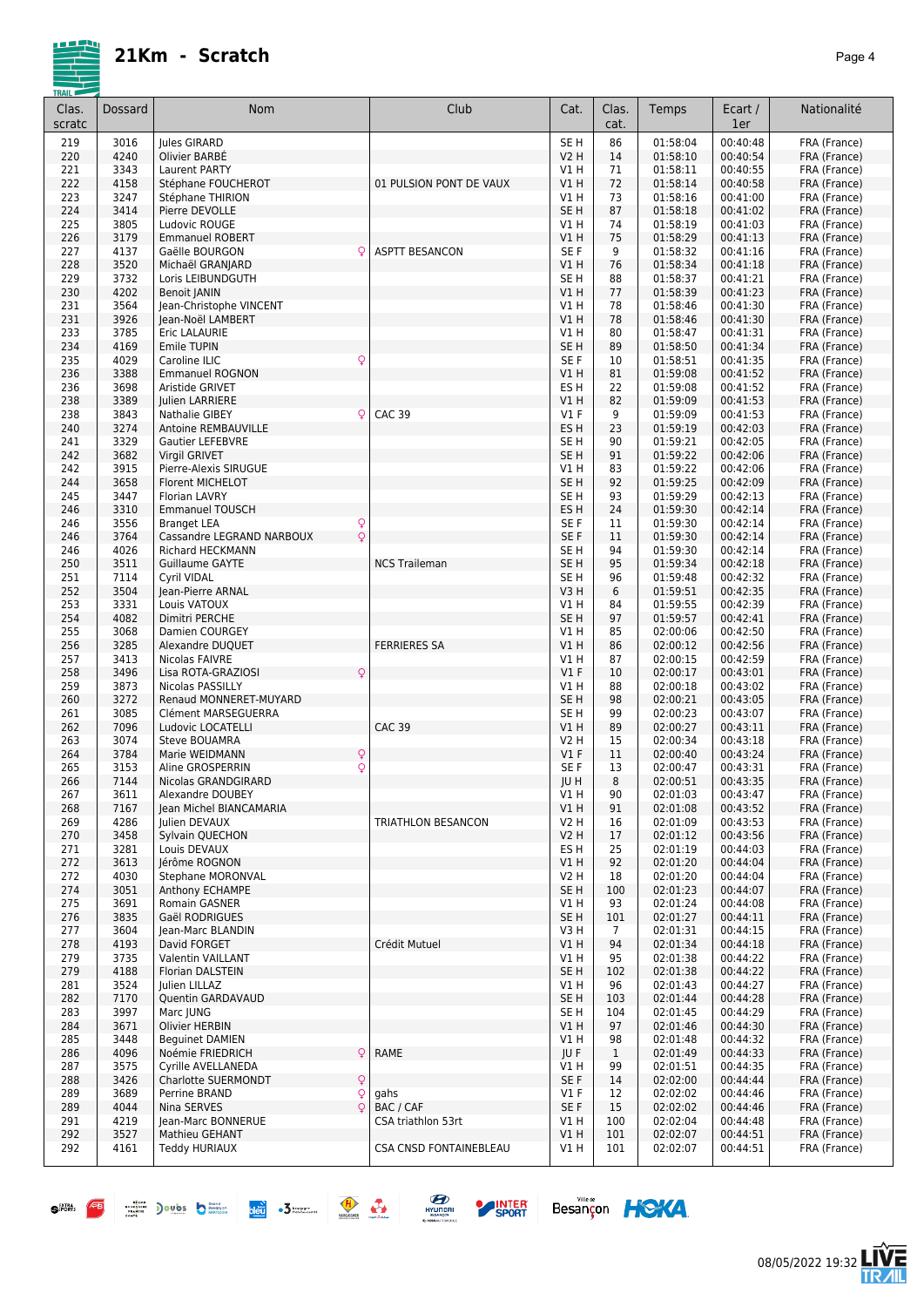| <b>IKAIL</b><br>Clas.<br>scratc | Dossard      | <b>Nom</b>                                      | Club                                     | Cat.                               | Clas.<br>cat. | Temps                | Ecart /<br>1er       | Nationalité                  |
|---------------------------------|--------------|-------------------------------------------------|------------------------------------------|------------------------------------|---------------|----------------------|----------------------|------------------------------|
| 294                             | 4000         | Thomas COLSON                                   |                                          | V1H                                | 103           | 02:02:08             | 00:44:52             | FRA (France)                 |
| 295                             | 3398         | Eric BASSON                                     |                                          | V1H                                | 104           | 02:02:13             | 00:44:57             | FRA (France)                 |
| 296                             | 3111         | Philippe MEUNIER                                | <b>CAC 39</b><br>Team Running conseil Ju | <b>V2 H</b>                        | 19            | 02:02:14             | 00:44:58             | FRA (France)                 |
| 297<br>298                      | 3517<br>3314 | Q<br>Cyndie VALETTE<br>Alessia TOURATON<br>Q    |                                          | SE <sub>F</sub><br>SE F            | 16<br>17      | 02:02:19<br>02:02:20 | 00:45:03<br>00:45:04 | FRA (France)<br>FRA (France) |
| 299                             | 3090         | $\dot{\varphi}$<br>Elodie ROBIN                 |                                          | V1F                                | 13            | 02:02:21             | 00:45:05             | FRA (France)                 |
| 300                             | 3197         | Q<br><b>Estelle REIGNEY</b>                     |                                          | $VI$ F                             | 14            | 02:02:22             | 00:45:06             | FRA (France)                 |
| 300                             | 4213         | Alexandre JEANBLANC                             |                                          | V1H                                | 105           | 02:02:22             | 00:45:06             | FRA (France)                 |
| 302                             | 3471         | Romain DUGOURD                                  |                                          | SE <sub>H</sub>                    | 105           | 02:02:29             | 00:45:13             | FRA (France)                 |
| 303<br>304                      | 3695<br>4218 | Charles MILLARDET<br><b>Bastien PILLODS</b>     |                                          | JU H<br>SE <sub>H</sub>            | 9<br>106      | 02:02:32<br>02:02:33 | 00:45:16<br>00:45:17 | FRA (France)<br>FRA (France) |
| 305                             | 7111         | Johan CASSARD                                   |                                          | SE <sub>H</sub>                    | 107           | 02:02:36             | 00:45:20             | FRA (France)                 |
| 306                             | 3217         | <b>Alexis CHOURLIN</b>                          |                                          | ES <sub>H</sub>                    | 26            | 02:02:37             | 00:45:21             | FRA (France)                 |
| 306                             | 3617         | Mathilde PATOZ<br>Q                             |                                          | SE F                               | 18            | 02:02:37             | 00:45:21             | FRA (France)                 |
| 308                             | 4295         | Jérôme BOUREAU                                  | S/L ASM ISLE SUR LE DOU                  | VIH                                | 106           | 02:02:39             | 00:45:23             | FRA (France)                 |
| 309<br>309                      | 3001<br>3211 | <b>Bertrand LEPRESLE</b><br>Florent HUGON       |                                          | VIH<br><b>V2 H</b>                 | 107<br>20     | 02:02:44<br>02:02:44 | 00:45:28<br>00:45:28 | FRA (France)<br>FRA (France) |
| 311                             | 3098         | <b>Nyls GAUGY</b>                               |                                          | V1H                                | 108           | 02:02:50             | 00:45:34             | FRA (France)                 |
| 312                             | 3291         | Simon MINARY                                    |                                          | SE <sub>H</sub>                    | 108           | 02:02:51             | 00:45:35             | FRA (France)                 |
| 313                             | 3660         | Pierre-Yves DEMAZURE                            |                                          | VIH                                | 109           | 02:02:55             | 00:45:39             | FRA (France)                 |
| 314                             | 3626         | Clément CARLE                                   |                                          | SE <sub>H</sub>                    | 109           | 02:02:58             | 00:45:42             | FRA (France)                 |
| 315                             | 4265<br>4172 | Xavier SORNAY                                   |                                          | V1H                                | 110           | 02:03:00<br>02:03:08 | 00:45:44<br>00:45:52 | FRA (France)                 |
| 316<br>317                      | 3445         | Willy JOLY<br>Sylvain GUICHON                   |                                          | V1 H<br>SE <sub>H</sub>            | 111<br>110    | 02:03:09             | 00:45:53             | FRA (France)<br>FRA (France) |
| 317                             | 4128         | Damien MARQUE                                   |                                          | SE <sub>H</sub>                    | 110           | 02:03:09             | 00:45:53             | FRA (France)                 |
| 319                             | 3386         | <b>Guillaume GIBEAU</b>                         |                                          | V1H                                | 112           | 02:03:13             | 00:45:57             | FRA (France)                 |
| 320                             | 3519         | Q<br>Hayazouma MITCHELL                         |                                          | <b>V1 F</b>                        | 15            | 02:03:14             | 00:45:58             | FRA (France)                 |
| 321                             | 4085         | Aurélien CANY                                   |                                          | SE <sub>H</sub>                    | 112           | 02:03:17             | 00:46:01             | FRA (France)                 |
| 322<br>323                      | 3927<br>4120 | Claude GIRARD<br>Laurent MICHAUT                | Pédale Falletanaise Clu<br>SNB canoe     | V2 H<br><b>V2 H</b>                | 21<br>22      | 02:03:20<br>02:03:22 | 00:46:04<br>00:46:06 | FRA (France)<br>FRA (France) |
| 324                             | 3745         | Manon PETIT<br>Q                                |                                          | SE F                               | 19            | 02:03:25             | 00:46:09             | FRA (France)                 |
| 325                             | 3703         | Cesaire LALANNE                                 | AJVN                                     | V <sub>2</sub> H                   | 23            | 02:03:30             | 00:46:14             | FRA (France)                 |
| 325                             | 7115         | Paul BOURDEAUX                                  |                                          | V1 H                               | 113           | 02:03:30             | 00:46:14             | FRA (France)                 |
| 327                             | 3488         | <b>Benjamin REMY</b>                            | <b>RC</b>                                | V1H                                | 114           | 02:03:31             | 00:46:15             | FRA (France)                 |
| 328<br>329                      | 3714<br>7192 | Q<br>Céline AMBLOT<br><b>Grandgirard ARTHUR</b> |                                          | SE F<br>ES <sub>H</sub>            | 20<br>27      | 02:03:32<br>02:03:33 | 00:46:16<br>00:46:17 | FRA (France)<br>FRA (France) |
| 330                             | 3449         | Loïc MINARY                                     |                                          | SE <sub>H</sub>                    | 113           | 02:03:36             | 00:46:20             | FRA (France)                 |
| 331                             | 3857         | <b>Gilles LANCIEN</b>                           |                                          | <b>V2 H</b>                        | 24            | 02:03:37             | 00:46:21             | FRA (France)                 |
| 332                             | 3522         | <b>Olivier PIRANDA</b>                          |                                          | V <sub>2</sub> H                   | 25            | 02:03:40             | 00:46:24             | FRA (France)                 |
| 333                             | 3321         | Aurélie BOURIAT<br>Q                            | <b>ASPTT BESANCON</b>                    | SE <sub>F</sub>                    | 21            | 02:03:48             | 00:46:32             | FRA (France)                 |
| 333<br>335                      | 7094<br>3946 | <b>Victor PINTY</b>                             | Vélo-Grotteurs                           | V1 H<br>SE <sub>H</sub>            | 115<br>114    | 02:03:48<br>02:03:54 | 00:46:32<br>00:46:38 | FRA (France)                 |
| 335                             | 4242         | Jean-Charles GALMICHE<br>Q<br>Anne JACQUIN      | Trailhunter                              | $VI$ F                             | 16            | 02:03:54             | 00:46:38             | FRA (France)<br>FRA (France) |
| 337                             | 4204         | Florent GOUX                                    | Rougemont Concorde                       | SE <sub>H</sub>                    | 115           | 02:03:55             | 00:46:39             | FRA (France)                 |
| 338                             | 4237         | Q<br>Justine AMAROUCH                           |                                          | SE <sub>F</sub>                    | 22            | 02:03:56             | 00:46:40             | FRA (France)                 |
| 339                             | 3041         | $\overline{O}$<br>Julie JANLIN                  |                                          | SE <sub>F</sub>                    | 23            | 02:03:57             | 00:46:41             | FRA (France)                 |
| 340<br>340                      | 3072<br>4241 | Sébastien AUBRY                                 | Radiologie CHU<br>Trailhunter            | VIH<br>VIH                         | 116<br>116    | 02:03:58<br>02:03:58 | 00:46:42             | FRA (France)                 |
| 342                             | 3019         | Benoît JACQUIN<br>Florian MARCHAL               | Les chauffe la semelle                   | V1 H                               | 118           | 02:03:59             | 00:46:42<br>00:46:43 | FRA (France)<br>FRA (France) |
| 343                             | 4287         | Marc TORTEY                                     |                                          | V1H                                | 119           | 02:04:00             | 00:46:44             | FRA (France)                 |
| 344                             | 3792         | Karine VANDROUX<br>Ç                            | Besançon Triathlon                       | $VI$ F                             | 17            | 02:04:01             | 00:46:45             | FRA (France)                 |
| 345                             | 3394         | Samuel BOURDIER                                 |                                          | SE <sub>H</sub>                    | 116           | 02:04:03             | 00:46:47             | FRA (France)                 |
| 346                             | 4138<br>4177 | <b>Isaac GAMBEY</b><br>Julien ROLET             |                                          | SE <sub>H</sub><br>SE <sub>H</sub> | 117<br>118    | 02:04:14<br>02:04:16 | 00:46:58<br>00:47:00 | FRA (France)<br>FRA (France) |
| 347<br>348                      | 4112         | Romain MARAUX                                   |                                          | V1 H                               | 120           | 02:04:17             | 00:47:01             | FRA (France)                 |
| 349                             | 3911         | Jean Baptiste LOCATELLI                         |                                          | SE <sub>H</sub>                    | 119           | 02:04:24             | 00:47:08             | FRA (France)                 |
| 350                             | 3679         | Julien CARTAUX                                  |                                          | V1 H                               | 121           | 02:04:27             | 00:47:11             | FRA (France)                 |
| 351                             | 3803         | Xavier LASSOUDIERE                              |                                          | VIH                                | 122           | 02:04:29             | 00:47:13             | FRA (France)                 |
| 351<br>353                      | 4248<br>4168 | lean SODERLIND<br><b>Eric MARTIN</b>            | Besançon Athletic Club                   | SE <sub>H</sub><br><b>V2 H</b>     | 120<br>26     | 02:04:29<br>02:04:30 | 00:47:13<br>00:47:14 | FRA (France)<br>FRA (France) |
| 354                             | 3257         | François REGNIER                                |                                          | SE <sub>H</sub>                    | 121           | 02:04:32             | 00:47:16             | FRA (France)                 |
| 355                             | 3928         | Joseph DEBRAY                                   |                                          | ES <sub>H</sub>                    | 28            | 02:04:33             | 00:47:17             | FRA (France)                 |
| 356                             | 4048         | <b>Alexandre MARION</b>                         |                                          | V1 H                               | 123           | 02:04:35             | 00:47:19             | FRA (France)                 |
| 357                             | 4270         | Geremy PORQUEDDU                                |                                          | SE <sub>H</sub>                    | 122           | 02:04:37             | 00:47:21             | FRA (France)                 |
| 358<br>359                      | 3597<br>3427 | Xavier MICHAUD<br>Antoine BISTOUR               |                                          | V2 H<br>SE <sub>H</sub>            | 27<br>123     | 02:04:42<br>02:04:43 | 00:47:26<br>00:47:27 | FRA (France)<br>FRA (France) |
| 359                             | 4028         | Hugo NOYEL                                      | DECINE MEYZIEU ATHLETIS                  | SE H                               | 123           | 02:04:43             | 00:47:27             | FRA (France)                 |
| 361                             | 3641         | <b>Benoit METAIS</b>                            |                                          | SE <sub>H</sub>                    | 125           | 02:04:55             | 00:47:39             | FRA (France)                 |
| 362                             | 3210         | Nicolas COMBES                                  |                                          | V1H                                | 124           | 02:04:58             | 00:47:42             | FRA (France)                 |
| 362                             | 4134         | Q<br>Caroline FAIVRE                            |                                          | SE F                               | 24            | 02:04:58             | 00:47:42             | FRA (France)                 |
| 364                             | 3752         | Damien ABRAHAM                                  |                                          | SE <sub>H</sub>                    | 126           | 02:05:09             | 00:47:53             | AFG (Afghanistan)            |
| 365<br>366                      | 3271<br>3636 | Pierre-Emmanuel GUENNEC<br>Houssame BELKOURI    | <b>CSAMB Trail</b>                       | SE <sub>H</sub><br>SE <sub>H</sub> | 127<br>128    | 02:05:22<br>02:05:31 | 00:48:06<br>00:48:15 | FRA (France)<br>FRA (France) |
| 367                             | 4283         | Damien GENEVE                                   | <b>ASTB</b>                              | V1H                                | 125           | 02:05:32             | 00:48:16             | FRA (France)                 |
| 368                             | 3080         | Jean-Baptiste FAVRET                            |                                          | V1 H                               | 126           | 02:05:37             | 00:48:21             | FRA (France)                 |
|                                 |              |                                                 |                                          |                                    |               |                      |                      |                              |









 $\bullet$   $\overline{P}$   $\overline{P}$   $\overline{P}$   $\overline{P}$   $\overline{P}$   $\overline{P}$   $\overline{P}$   $\overline{P}$   $\overline{P}$   $\overline{P}$   $\overline{P}$   $\overline{P}$   $\overline{P}$   $\overline{P}$   $\overline{P}$   $\overline{P}$   $\overline{P}$   $\overline{P}$   $\overline{P}$   $\overline{P}$   $\overline{P}$   $\overline{P}$   $\overline{P}$   $\overline{P}$ 



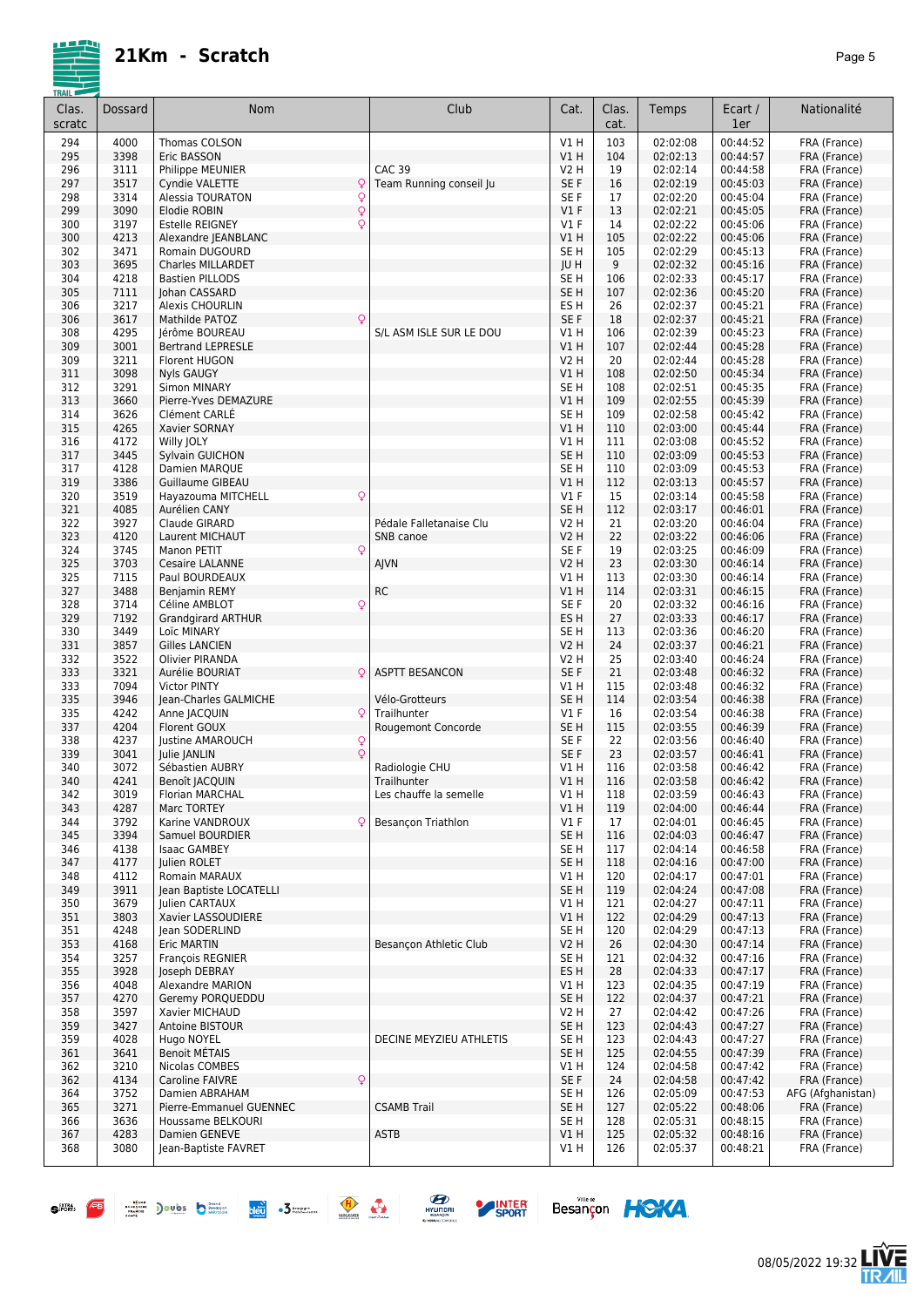|--|--|

| Clas.<br>scratc | Dossard      | Nom                                                | Club                     | Cat.                    | Clas.<br>cat.  | Temps                | Ecart /<br>1er       | Nationalité                  |
|-----------------|--------------|----------------------------------------------------|--------------------------|-------------------------|----------------|----------------------|----------------------|------------------------------|
| 369             | 7103         | Hubert CAHUZAC                                     |                          | SE <sub>H</sub>         | 129            | 02:05:49             | 00:48:33             | FRA (France)                 |
| 370             | 3639         | <b>Benoit JANTZEN</b>                              |                          | <b>V2 H</b>             | 28             | 02:05:51             | 00:48:35             | FRA (France)                 |
| 371             | 3796         | Pascal BLANC                                       |                          | <b>V2 H</b>             | 29             | 02:05:52             | 00:48:36             | FRA (France)                 |
| 372<br>373      | 4253<br>3031 | Clément CAUBIEN                                    |                          | SE <sub>H</sub><br>V1 H | 130<br>127     | 02:05:55<br>02:06:05 | 00:48:39<br>00:48:49 | FRA (France)                 |
| 374             | 3118         | Samy YOUSSOUFI<br>Frederic BONTEMPS                | <b>Team Trail Maiche</b> | V1 H                    | 128            | 02:06:10             | 00:48:54             | FRA (France)<br>FRA (France) |
| 375             | 3733         | <b>Gwendal CARNOT</b>                              |                          | SE <sub>H</sub>         | 131            | 02:06:14             | 00:48:58             | FRA (France)                 |
| 376             | 3177         | Anthony ROLLAND                                    |                          | SE <sub>H</sub>         | 132            | 02:06:15             | 00:48:59             | FRA (France)                 |
| 377             | 3895         | Nicolas IMBERT                                     |                          | SE <sub>H</sub>         | 133            | 02:06:16             | 00:49:00             | FRA (France)                 |
| 378             | 3989         | Francois KASDAN                                    |                          | <b>V2 H</b>             | 30             | 02:06:23             | 00:49:07             | FRA (France)                 |
| 379             | 7194<br>3769 | Corentin ROCH<br>Ç                                 | asptt besancon           | V2 H                    | 31<br>25       | 02:06:29             | 00:49:13             | FRA (France)<br>FRA (France) |
| 380<br>380      | 3811         | Marie FALQUERHO<br>Fernando OLIVEIRA               |                          | SE F<br>V1H             | 129            | 02:06:34<br>02:06:34 | 00:49:18<br>00:49:18 | POR (Portugal)               |
| 380             | 4300         | Q<br>Patricia MICHON                               |                          | V <sub>2</sub> F        | $\mathbf{1}$   | 02:06:34             | 00:49:18             | FRA (France)                 |
| 380             | 7160         | Mael ALOUANE                                       |                          | SE H                    | 134            | 02:06:34             | 00:49:18             | FRA (France)                 |
| 384             | 3983         | Romuald PARRENIN                                   |                          | V1H                     | 130            | 02:06:38             | 00:49:22             | FRA (France)                 |
| 385             | 3910         | Philippe MIRMAND                                   | <b>DSA Pontarlier</b>    | V1 H                    | 131            | 02:06:40             | 00:49:24             | FRA (France)                 |
| 386             | 3162         | Florian BURGY                                      |                          | V1H                     | 132            | 02:06:44             | 00:49:28             | FRA (France)                 |
| 386             | 3227<br>3336 | <b>Emmanuel THOMAS</b><br><b>Cecile MANDRILLON</b> |                          | V1H<br>V1F              | 132<br>18      | 02:06:44<br>02:06:45 | 00:49:28<br>00:49:29 | FRA (France)<br>FRA (France) |
| 388<br>389      | 3579         | $\mathsf{Q}$<br>Q<br>Céline ZURBACH                |                          | $VI$ F                  | 19             | 02:06:50             | 00:49:34             | FRA (France)                 |
| 390             | 3505         | Damien GUILLOT                                     |                          | SE <sub>H</sub>         | 135            | 02:06:53             | 00:49:37             | FRA (France)                 |
| 391             | 3184         | <b>Nicolas THENEAUD</b>                            |                          | V1 H                    | 134            | 02:06:54             | 00:49:38             | FRA (France)                 |
| 391             | 7090         | Nicolas CHARNOZ                                    | <b>CAC 39</b>            | V1H                     | 134            | 02:06:54             | 00:49:38             | FRA (France)                 |
| 393             | 4231         | Marc WALTHER                                       |                          | V1 H                    | 136            | 02:06:56             | 00:49:40             | FRA (France)                 |
| 394             | 3040         | Julien CALAME                                      |                          | JU H                    | 10             | 02:06:57             | 00:49:41             | FRA (France)                 |
| 395             | 7089         | <b>Maxime AYMONNIER</b>                            |                          | V1 H                    | 137            | 02:07:00             | 00:49:44             | FRA (France)                 |
| 396<br>397      | 4093<br>3228 | Jean-Charles FRANÇAIS<br>David MUTIN               |                          | V1H<br>SE H             | 138<br>136     | 02:07:01<br>02:07:03 | 00:49:45<br>00:49:47 | FRA (France)<br>FRA (France) |
| 397             | 3675         | Hippolyte LEQUAIN                                  |                          | SE <sub>H</sub>         | 136            | 02:07:03             | 00:49:47             | FRA (France)                 |
| 399             | 3540         | Jérôme TISSOT                                      |                          | V1H                     | 139            | 02:07:11             | 00:49:55             | FRA (France)                 |
| 400             | 3337         | Pierre PATTON                                      |                          | SE <sub>H</sub>         | 138            | 02:07:12             | 00:49:56             | FRA (France)                 |
| 400             | 3730         | Christophe THARRADIN                               |                          | <b>V2 H</b>             | 32             | 02:07:12             | 00:49:56             | FRA (France)                 |
| 402             | 3288         | Q<br>Marie GEORGE-LOURDENS                         | <b>NCS TraiLéman</b>     | SE F                    | 26             | 02:07:16             | 00:50:00             | FRA (France)                 |
| 402             | 3964         | <b>Fabien CARREZ</b>                               | <b>MBA</b>               | V1H                     | 140            | 02:07:16             | 00:50:00             | FRA (France)                 |
| 404             | 7165         | Cyril DELANNOY                                     | <b>CAC 39</b>            | SE <sub>H</sub>         | 139            | 02:07:18             | 00:50:02             | FRA (France)                 |
| 405<br>406      | 3293<br>3470 | Q<br>Céline NICOD<br>Matthieu BOISSELET            |                          | $VI$ F<br>V1H           | 20<br>141      | 02:07:19<br>02:07:20 | 00:50:03<br>00:50:04 | FRA (France)<br>FRA (France) |
| 407             | 3798         | Aymeric BAUD                                       |                          | SE <sub>H</sub>         | 140            | 02:07:21             | 00:50:05             | FRA (France)                 |
| 408             | 3696         | Sébastien EWIG                                     |                          | SE <sub>H</sub>         | 141            | 02:07:27             | 00:50:11             | FRA (France)                 |
| 409             | 3443         | Yoann LEMESTRE                                     |                          | V1 H                    | 142            | 02:07:28             | 00:50:12             | FRA (France)                 |
| 410             | 4106         | Q<br>Delphine VANTAL                               |                          | V1F                     | 21             | 02:07:31             | 00:50:15             | FRA (France)                 |
| 411             | 3778         | <b>Yannick PARADIS</b>                             |                          | SE H                    | 142            | 02:07:35             | 00:50:19             | FRA (France)                 |
| 412             | 3645         | Q<br>Agathe MATZINGER                              |                          | SE <sub>F</sub>         | 27             | 02:07:37             | 00:50:21             | FRA (France)                 |
| 413<br>414      | 3514<br>3661 | Q<br>Angélique VAUCHIER<br>Frederic GUAY           |                          | $VI$ F<br>V1 H          | 22<br>143      | 02:07:42<br>02:07:51 | 00:50:26<br>00:50:35 | FRA (France)<br>FRA (France) |
| 415             | 3800         | Cyril BLANDIN                                      |                          | SE H                    | 143            | 02:07:55             | 00:50:39             | FRA (France)                 |
| 416             | 3158         | Anthony GUIOT                                      |                          | V1H                     | 144            | 02:07:56             | 00:50:40             | FRA (France)                 |
| 417             | 3762         | <b>Baptiste DUMAS</b>                              |                          | V1 H                    | 145            | 02:07:57             | 00:50:41             | FRA (France)                 |
| 418             | 3523         | Jacques LOUIS                                      |                          | ES H                    | 29             | 02:07:59             | 00:50:43             | FRA (France)                 |
| 419             | 4099         | Alan BORNIER                                       |                          | SE <sub>H</sub>         | 144            | 02:08:01             | 00:50:45             | FRA (France)                 |
| 419             | 4267         | Nicolas JOUHAM                                     |                          | SE <sub>H</sub>         | 144            | 02:08:01             | 00:50:45<br>00:50:46 | FRA (France)                 |
| 421<br>422      | 3340<br>3246 | Philippe MARGUET<br><b>Bernard DIDIER</b>          |                          | V1 H<br><b>V2 H</b>     | 146<br>33      | 02:08:02<br>02:08:03 | 00:50:47             | FRA (France)<br>FRA (France) |
| 423             | 3502         | Ninon BROQUET<br>Q                                 |                          | SE F                    | 28             | 02:08:06             | 00:50:50             | FRA (France)                 |
| 424             | 3097         | Q<br>Véronique MONNARD                             | ASJ74                    | V2F                     | $\overline{2}$ | 02:08:09             | 00:50:53             | FRA (France)                 |
| 424             | 3529         | Mickael BEY                                        |                          | V1 H                    | 147            | 02:08:09             | 00:50:53             | FRA (France)                 |
| 426             | 3869         | <b>Fabien FERREUX</b>                              |                          | V1H                     | 148            | 02:08:12             | 00:50:56             | FRA (France)                 |
| 427             | 3297         | Bouhtiyya ZAKIR                                    |                          | V1 H                    | 149            | 02:08:15             | 00:50:59             | FRA (France)                 |
| 428             | 3214<br>3994 | Kévin BOUDOT<br>Pierre GUINARD                     |                          | SE H                    | 146            | 02:08:20             | 00:51:04             | FRA (France)                 |
| 429<br>430      | 3880         | Eric ZADOINOFF                                     | <b>CAC 39</b>            | SE H<br>V1H             | 147<br>150     | 02:08:30<br>02:08:31 | 00:51:14<br>00:51:15 | FRA (France)<br>FRA (France) |
| 431             | 3256         | Olivier DUMON                                      | Team CHOPARD             | V1H                     | 151            | 02:08:32             | 00:51:16             | FRA (France)                 |
| 431             | 4144         | Cédric SAURIAT                                     |                          | V1H                     | 151            | 02:08:32             | 00:51:16             | FRA (France)                 |
| 433             | 3173         | Guillaume KOBLER                                   |                          | SE H                    | 148            | 02:08:39             | 00:51:23             | FRA (France)                 |
| 434             | 3559         | <b>Justine CATELIN</b><br>$\frac{Q}{Q}$            |                          | V1F                     | 23             | 02:08:41             | 00:51:25             | FRA (France)                 |
| 435             | 3071         | Laura COLLOMB                                      |                          | SE F                    | 29             | 02:08:44             | 00:51:28             | FRA (France)                 |
| 436             | 3898         | Q<br>Amandine RAMBOZ                               | <b>CAC 39</b>            | V1F                     | 24             | 02:08:52             | 00:51:36             | FRA (France)                 |
| 437<br>438      | 3475<br>3666 | Matthieu PIERRE<br>Alain FOUGERAY                  |                          | V1 H<br>V2 H            | 153<br>34      | 02:08:54<br>02:08:58 | 00:51:38<br>00:51:42 | FRA (France)<br>FRA (France) |
| 439             | 3757         | Q<br>Clara ROUSSILHES                              |                          | SE F                    | 30             | 02:09:01             | 00:51:45             | FRA (France)                 |
| 440             | 4122         | Guillaume HUGOT                                    |                          | V1 H                    | 154            | 02:09:02             | 00:51:46             | FRA (France)                 |
| 441             | 3358         | Florence BURON<br>Ç                                |                          | $VI$ F                  | 25             | 02:09:10             | 00:51:54             | <b>BEL</b> (Belgique)        |
| 442             | 3446         | <b>Martin KONSTANTIS</b>                           | <b>FC CARABIN</b>        | ES <sub>H</sub>         | 30             | 02:09:15             | 00:51:59             | FRA (France)                 |
| 443             | 3614         | Q<br>Anne Sophie MAILLOT                           |                          | V1 F                    | 26             | 02:09:18             | 00:52:02             | FRA (France)                 |
|                 |              |                                                    |                          |                         |                |                      |                      |                              |







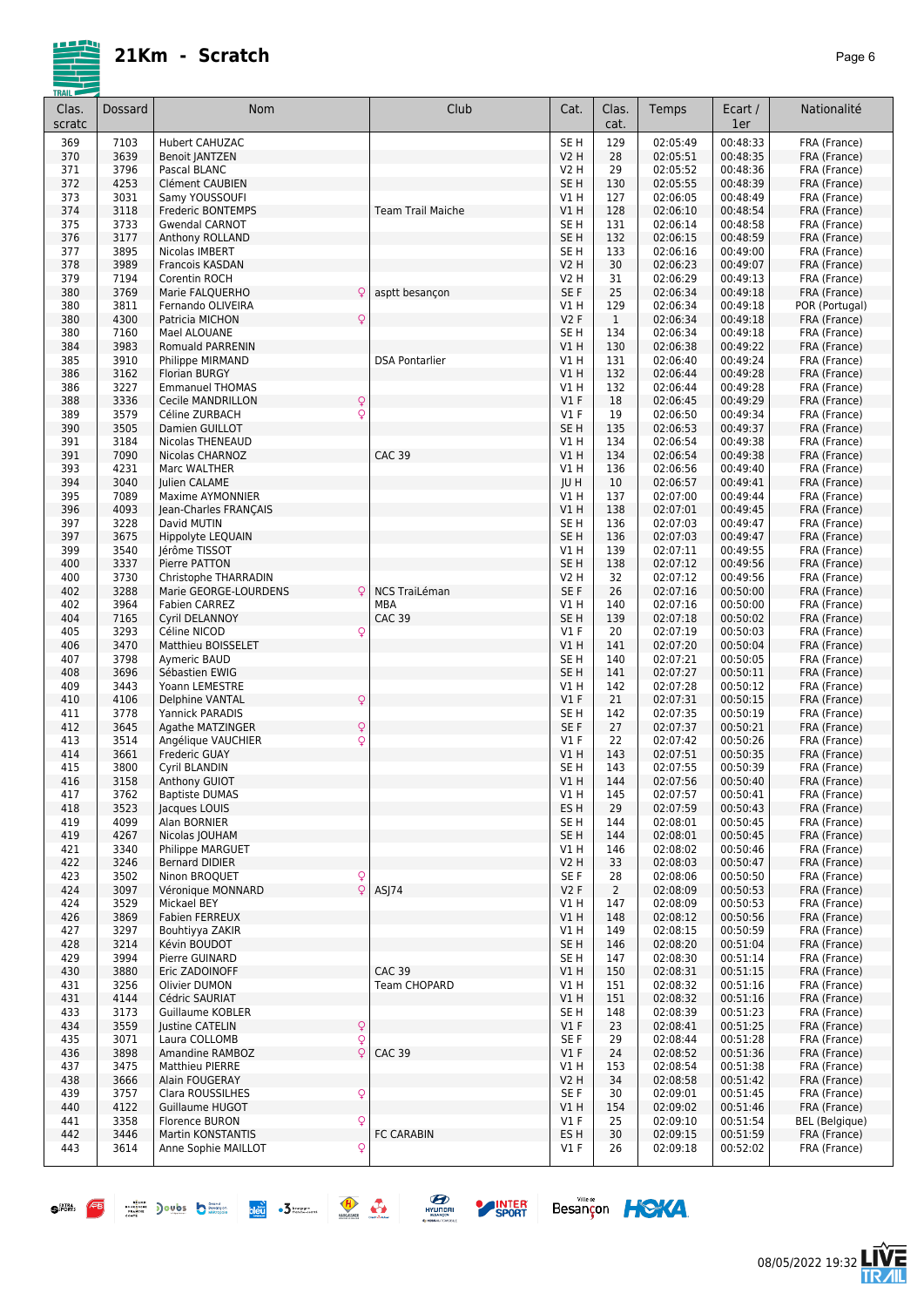|--|--|

| Clas.<br>scratc | <b>Dossard</b> | Nom                                                  | Club                      | Cat.                      | Clas.<br>cat.  | Temps                | Ecart /<br>1er       | Nationalité                  |
|-----------------|----------------|------------------------------------------------------|---------------------------|---------------------------|----------------|----------------------|----------------------|------------------------------|
| 444             | 7177           | <b>Arnaud PERNIN</b>                                 |                           | V1 H                      | 155            | 02:09:20             | 00:52:04             | FRA (France)                 |
| 445             | 4145           | Jean Noël GRAND                                      |                           | V3H                       | 8              | 02:09:23             | 00:52:07             | FRA (France)                 |
| 446             | 3123           | Loic LOMBERGET<br>$\overline{Q}$                     |                           | SE <sub>H</sub>           | 149            | 02:09:27             | 00:52:11             | FRA (France)                 |
| 446<br>448      | 4040<br>3861   | Anaïs NICOD<br><b>Freddy FARCY</b>                   |                           | SE F<br>SE <sub>H</sub>   | 31<br>150      | 02:09:27<br>02:09:30 | 00:52:11<br>00:52:14 | FRA (France)<br>FRA (France) |
| 449             | 3852           | Florent PAUTOT                                       |                           | SE <sub>H</sub>           | 151            | 02:09:32             | 00:52:16             | FRA (France)                 |
| 450             | 7087           | Pierre GAULON                                        | <b>US Cosne</b>           | V1H                       | 156            | 02:09:33             | 00:52:17             | FRA (France)                 |
| 451             | 3126           | <b>Emilien VIAL</b>                                  |                           | JU H                      | 11             | 02:09:35             | 00:52:19             | FRA (France)                 |
| 451             | 3283           | Charles LECHEVALIER                                  |                           | SE <sub>H</sub>           | 152            | 02:09:35             | 00:52:19             | FRA (France)                 |
| 453             | 3548           | Lionel MECHET                                        |                           | V3H                       | 9              | 02:09:43             | 00:52:27             | FRA (France)                 |
| 454<br>455      | 3947<br>3239   | Maxime BENOIT<br>Q<br>Camille MILOU                  | DECINE MEYZIEU ATHLETIS   | V1 H<br>SE F              | 157<br>32      | 02:09:49<br>02:09:50 | 00:52:33<br>00:52:34 | FRA (France)<br>FRA (France) |
| 455             | 4019           | Romain MARCHAL                                       | Team trailtitude          | SE H                      | 153            | 02:09:50             | 00:52:34             | FRA (France)                 |
| 457             | 3106           | Theo JARMUZYNSKI                                     |                           | ES H                      | 31             | 02:09:52             | 00:52:36             | FRA (France)                 |
| 458             | 3350           | Adrien DE PASQUALIN                                  |                           | V1 H                      | 158            | 02:09:54             | 00:52:38             | FRA (France)                 |
| 459             | 4014           | Q<br>Julie BANDERIER                                 |                           | SE F                      | 33             | 02:10:03             | 00:52:47             | FRA (France)                 |
| 459<br>461      | 7107<br>4053   | <b>Francois CHARDON</b><br>Marc ATGER                |                           | V1H<br>V1H                | 159<br>160     | 02:10:03<br>02:10:05 | 00:52:47<br>00:52:49 | FRA (France)<br>FRA (France) |
| 462             | 3289           | $\mathsf{Q}$<br>Alix GERBAULT                        |                           | SE <sub>F</sub>           | 34             | 02:10:06             | 00:52:50             | FRA (France)                 |
| 463             | 3252           | Pierre FIGEAT                                        |                           | V1H                       | 161            | 02:10:08             | 00:52:52             | FRA (France)                 |
| 464             | 3330           | Pierre CHAPUIS                                       |                           | SE <sub>H</sub>           | 154            | 02:10:13             | 00:52:57             | FRA (France)                 |
| 464             | 3985           | Julien HOFFMANN                                      |                           | SE <sub>H</sub>           | 154            | 02:10:13             | 00:52:57             | FRA (France)                 |
| 466             | 4003           | Christophe FENON                                     |                           | V1 H                      | 162            | 02:10:21             | 00:53:05             | FRA (France)                 |
| 467             | 3435<br>3987   | Maxime ANTOINE                                       |                           | V1 H                      | 163            | 02:10:29             | 00:53:13             | FRA (France)<br>FRA (France) |
| 467<br>469      | 3623           | <b>Thomas LAMBEY</b><br>Raphaël INVERNIZZI           |                           | SE H<br>SE H              | 156<br>157     | 02:10:29<br>02:10:30 | 00:53:13<br>00:53:14 | FRA (France)                 |
| 470             | 3138           | Stéphane DUCROT                                      |                           | SE <sub>H</sub>           | 158            | 02:10:31             | 00:53:15             | FRA (France)                 |
| 470             | 3567           | Jean-Baptiste POURCHET                               |                           | V1H                       | 164            | 02:10:31             | 00:53:15             | FRA (France)                 |
| 470             | 3988           | Cyril DODY                                           |                           | SE <sub>H</sub>           | 158            | 02:10:31             | 00:53:15             | FRA (France)                 |
| 473             | 3320           | <b>Thomas BOURIAT</b>                                | <b>ASPTT BESANCON</b>     | V1H                       | 165            | 02:10:32             | 00:53:16             | FRA (France)                 |
| 473             | 3713<br>4016   | Corentin MYOTTE                                      |                           | SE <sub>H</sub>           | 160            | 02:10:32<br>02:10:36 | 00:53:16<br>00:53:20 | FRA (France)                 |
| 475<br>476      | 4215           | Patrice PERRAD<br>Guillaume BOISSON                  | transorganisation         | <b>V2 H</b><br>V1H        | 35<br>166      | 02:10:37             | 00:53:21             | FRA (France)<br>FRA (France) |
| 477             | 4061           | <b>Antoine ERHARDT</b>                               |                           | ES H                      | 32             | 02:10:41             | 00:53:25             | FRA (France)                 |
| 477             | 4162           | <b>Emmanuel CORNU</b>                                |                           | V2 H                      | 36             | 02:10:41             | 00:53:25             | FRA (France)                 |
| 479             | 3840           | Gregory DURIN-KITA                                   |                           | <b>V2 H</b>               | 37             | 02:10:44             | 00:53:28             | FRA (France)                 |
| 479             | 3952           | <b>Emilie GAUME</b><br>Q                             | Tout morteau court        | SE F                      | 35             | 02:10:44             | 00:53:28             | FRA (France)                 |
| 479             | 4060           | <b>Corentin FUMEY</b>                                |                           | ES H                      | 33             | 02:10:44             | 00:53:28             | FRA (France)                 |
| 482<br>483      | 3422<br>3363   | Colomban SMYTH<br>$\mathsf{Q}$<br>Stephanie PACHOLAK |                           | SE <sub>H</sub><br>$VI$ F | 161<br>27      | 02:10:48<br>02:10:49 | 00:53:32<br>00:53:33 | FRA (France)<br>FRA (France) |
| 484             | 3500           | Eloi DUBUET                                          |                           | V1 H                      | 167            | 02:10:52             | 00:53:36             | FRA (France)                 |
| 485             | 3003           | Q<br>Cathy FAUBRY                                    |                           | SE F                      | 36             | 02:10:56             | 00:53:40             | FRA (France)                 |
| 486             | 3794           | Jean-Luc COEUDEVEZ                                   |                           | <b>V2 H</b>               | 38             | 02:11:00             | 00:53:44             | FRA (France)                 |
| 486             | 4131           | Jérôme VOUILLOT                                      |                           | V1H                       | 168            | 02:11:00             | 00:53:44             | FRA (France)                 |
| 488             | 3135           | José VIEIRA                                          |                           | V1 H                      | 169            | 02:11:12             | 00:53:56             | FRA (France)                 |
| 489<br>490      | 3220<br>3953   | Francois HENRIOT<br>Cédric PETIT                     | <b>BESANCON TRIATHLON</b> | V1H<br>SE <sub>H</sub>    | 170<br>162     | 02:11:15<br>02:11:17 | 00:53:59<br>00:54:01 | FRA (France)<br>FRA (France) |
| 491             | 4220           | <b>Tony POUPARD</b>                                  | Aucun                     | JU H                      | 12             | 02:11:20             | 00:54:04             | FRA (France)                 |
| 491             | 7182           | <b>Germain RICHEBOIS</b>                             |                           | V1 H                      | 171            | 02:11:20             | 00:54:04             | FRA (France)                 |
| 493             | 3474           | Romain DEPRET                                        |                           | SE H                      | 163            | 02:11:31             | 00:54:15             | FRA (France)                 |
| 494             | 3061           | Cyril SEMAYNE                                        |                           | V1 H                      | 172            | 02:11:35             | 00:54:19             | FRA (France)                 |
| 495             | 3495           | Samuel MINGOT                                        |                           | SE H                      | 164            | 02:11:36             | 00:54:20             | FRA (France)                 |
| 496<br>497      | 3346<br>3049   | Edwige BOLMONT<br>Q<br>lean-Denis PEIGNER            | roul@nsemble              | $VI$ F<br>V1H             | 28<br>173      | 02:11:37<br>02:11:41 | 00:54:21<br>00:54:25 | FRA (France)<br>FRA (France) |
| 498             | 4095           | Q<br>Marielle EULA                                   |                           | $VI$ F                    | 29             | 02:11:47             | 00:54:31             | FRA (France)                 |
| 499             | 3342           | <b>Bastien JACQUIER</b>                              |                           | V1H                       | 174            | 02:11:50             | 00:54:34             | FRA (France)                 |
| 500             | 3021           | <b>Bastien MARTIN</b>                                |                           | SE <sub>H</sub>           | 165            | 02:11:52             | 00:54:36             | FRA (France)                 |
| 500             | 3113           | Xavier COULET                                        |                           | SE <sub>H</sub>           | 165            | 02:11:52             | 00:54:36             | FRA (France)                 |
| 502             | 3357           | Sandy GROSS<br>Q.                                    | <b>DSA</b>                | ES F                      | $\overline{2}$ | 02:12:01             | 00:54:45             | FRA (France)                 |
| 503             | 4170           | Jérémy MICHEL                                        |                           | SE H                      | 167            | 02:12:08             | 00:54:52             | FRA (France)                 |
| 504<br>505      | 3507<br>3145   | Louis ETIENNE<br>Christian ZIMBERLIN                 |                           | SE H<br>V2 H              | 168<br>39      | 02:12:09<br>02:12:16 | 00:54:53<br>00:55:00 | FRA (France)<br>FRA (France) |
| 505             | 3238           | <b>Denisot MARIE</b>                                 |                           | $VI$ F                    | 30             | 02:12:16             | 00:55:00             | FRA (France)                 |
| 507             | 3612           | $\frac{Q}{Q}$<br>Julie VALDENAIRE                    | Besançon Athletic Club    | SE F                      | 37             | 02:12:17             | 00:55:01             | FRA (France)                 |
| 508             | 3221           | Guillaume GOUGET                                     |                           | VIH                       | 175            | 02:12:22             | 00:55:06             | FRA (France)                 |
| 508             | 3991           | Marius RIBEIRO                                       |                           | ES H                      | 34             | 02:12:22             | 00:55:06             | FRA (France)                 |
| 510             | 3941           | Vincent FAYOLLE                                      |                           | V1 H                      | 176            | 02:12:23             | 00:55:07             | FRA (France)                 |
| 511             | 3849           | Joseph CUINET                                        |                           | V1H                       | 177            | 02:12:30<br>02:12:31 | 00:55:14<br>00:55:15 | FRA (France)                 |
| 512<br>513      | 3405<br>3425   | Anthony RICHARD<br>Q<br>Nina MOTA                    | Asptt                     | V1 H<br>SE F              | 178<br>38      | 02:12:35             | 00:55:19             | FRA (France)<br>FRA (France) |
| 514             | 3479           | Q<br>Caroline BAILLY                                 |                           | SE F                      | 39             | 02:12:37             | 00:55:21             | FRA (France)                 |
| 515             | 4113           | Adrien ANGEBAULT                                     |                           | V1 H                      | 179            | 02:12:38             | 00:55:22             | FRA (France)                 |
| 516             | 3607           | Mickael BONIN                                        |                           | SE H                      | 169            | 02:12:41             | 00:55:25             | FRA (France)                 |
| 517             | 3441           | Nicolas BOUCARD                                      |                           | V1 H                      | 180            | 02:12:42             | 00:55:26             | FRA (France)                 |
| 518             | 4037           | Samuel BALLAY                                        |                           | V1 H                      | 181            | 02:12:44             | 00:55:28             | FRA (France)                 |
|                 |                |                                                      |                           |                           |                |                      |                      |                              |

 $\bullet^{R\%}\begin{array}{l|l|l} \hline \rule{0mm}{2mm} \end{array} \begin{array}{l} \hline \rule{0mm}{2mm} \end{array} \begin{array}{c} \hline \rule{0mm}{2mm} \end{array} \begin{array}{c} \hline \rule{0mm}{2mm} \end{array} \begin{array}{c} \hline \rule{0mm}{2mm} \end{array} \begin{array}{c} \hline \rule{0mm}{2mm} \end{array} \begin{array}{c} \hline \rule{0mm}{2mm} \end{array} \begin{array}{c} \hline \rule{0mm}{2mm} \end{array} \begin{array}{c} \hline \rule{0mm}{2mm$ 



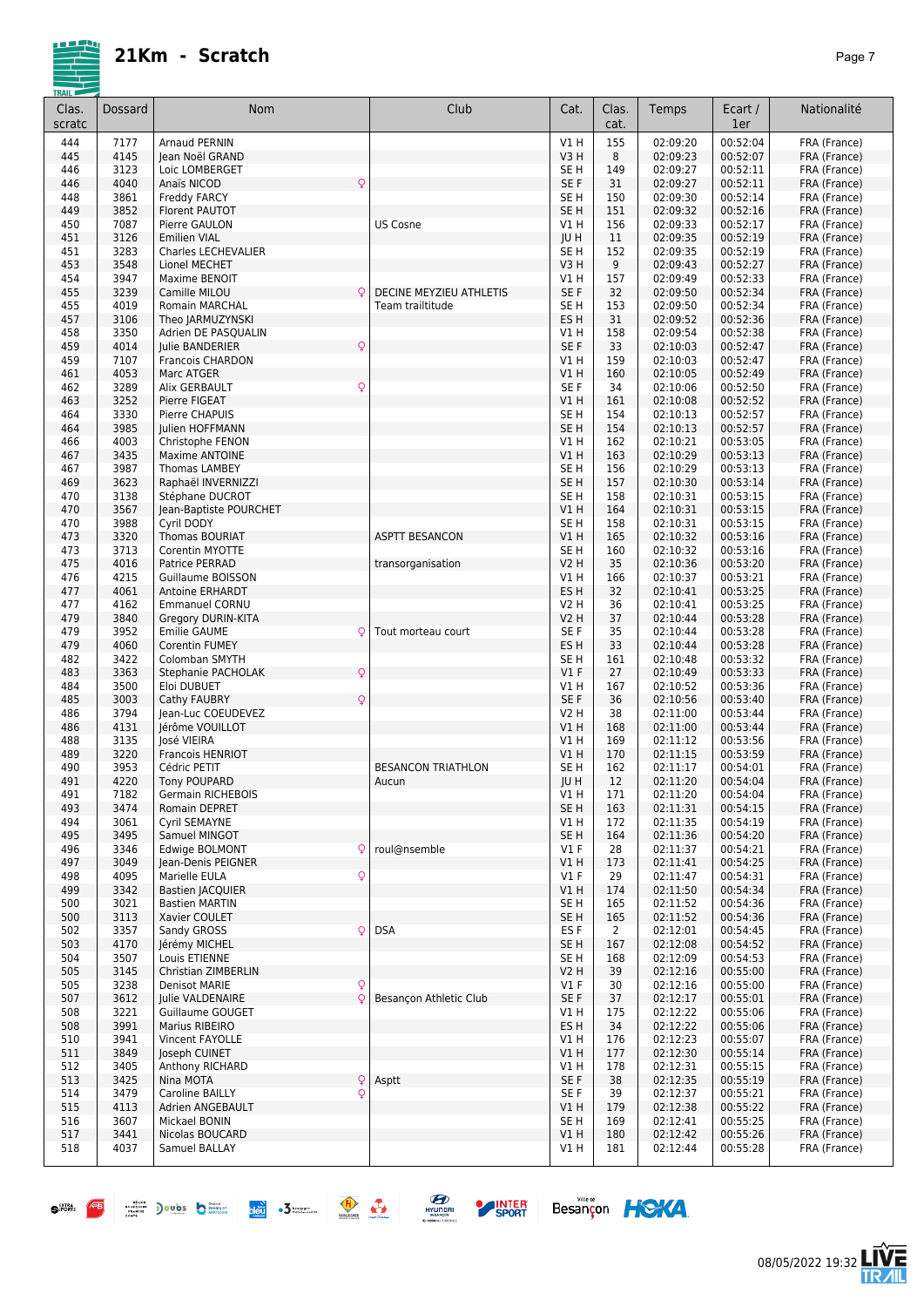|--|--|

| Clas.      | Dossard      | Nom                                           | Club                          | Cat.                           | Clas.     | Temps                | Ecart /              | Nationalité                  |
|------------|--------------|-----------------------------------------------|-------------------------------|--------------------------------|-----------|----------------------|----------------------|------------------------------|
| scratc     |              |                                               |                               |                                | cat.      |                      | 1er                  |                              |
| 519        | 3259         | Q<br>Coralie RÉGNIER                          |                               | SE F                           | 40        | 02:12:45             | 00:55:29             | FRA (France)                 |
| 519        | 3971         | Quentin GALLOIS                               |                               | JU H                           | 13        | 02:12:45             | 00:55:29             | FRA (France)                 |
| 521<br>522 | 3258<br>3508 | Bernard ROGNON<br>Q<br>Virginie BARÇON        |                               | V2 H<br>$VI$ F                 | 40<br>31  | 02:12:47<br>02:12:48 | 00:55:31<br>00:55:32 | FRA (France)<br>FRA (France) |
| 523        | 3638         | <b>Thomas DORMOY</b>                          |                               | SE <sub>H</sub>                | 170       | 02:12:50             | 00:55:34             | FRA (France)                 |
| 524        | 3393         | Remi PERCHE                                   |                               | <b>V2 H</b>                    | 41        | 02:12:52             | 00:55:36             | FRA (France)                 |
| 525        | 3032         | Arnaud MONGEY                                 |                               | V1 H                           | 182       | 02:12:54             | 00:55:38             | FRA (France)                 |
| 526        | 7166         | Q<br>Charline FOURNOT                         |                               | SE F                           | 41        | 02:12:58             | 00:55:42             | FRA (France)                 |
| 527        | 3167         | Q<br>Annabelle MONGIN                         |                               | $VI$ F                         | 32        | 02:13:00             | 00:55:44             | FRA (France)                 |
| 528<br>529 | 4221<br>3124 | lérôme CHAMBIET<br>Paul FAUBRY                | AS Besancon Mobilités /       | VIH<br><b>V2 H</b>             | 183<br>42 | 02:13:05<br>02:13:08 | 00:55:49<br>00:55:52 | FRA (France)<br>FRA (France) |
| 530        | 3109         | Gérald BONIN                                  |                               | VIH                            | 184       | 02:13:09             | 00:55:53             | FRA (France)                 |
| 531        | 3192         | Christophe MATHIEU                            | AON                           | <b>V2 H</b>                    | 43        | 02:13:14             | 00:55:58             | FRA (France)                 |
| 531        | 3637         | Kévin BONHOMME                                |                               | SE <sub>H</sub>                | 171       | 02:13:14             | 00:55:58             | FRA (France)                 |
| 533        | 3667         | <b>Patrick MARTY</b>                          |                               | V3H                            | 10        | 02:13:15             | 00:55:59             | FRA (France)                 |
| 534        | 3070         | Q<br><b>Claire LEMEASLE</b>                   |                               | $VI$ F                         | 33        | 02:13:20             | 00:56:04             | FRA (France)                 |
| 535<br>536 | 3755<br>7092 | Aurélien CORDIER<br><b>Thierry CHARTIER</b>   |                               | SE <sub>H</sub><br><b>V2 H</b> | 172<br>44 | 02:13:24<br>02:13:25 | 00:56:08<br>00:56:09 | FRA (France)<br>FRA (France) |
| 537        | 3754         | <b>Antoine NARBEY</b>                         |                               | SE <sub>H</sub>                | 173       | 02:13:26             | 00:56:10             | FRA (France)                 |
| 538        | 3341         | <b>Mathieu SCHERRER</b>                       |                               | SE <sub>H</sub>                | 174       | 02:13:28             | 00:56:12             | FRA (France)                 |
| 539        | 3292         | <b>Nelson RIBEIRO</b>                         | LaSortieDeNuit                | V1 H                           | 185       | 02:13:29             | 00:56:13             | FRA (France)                 |
| 540        | 3160         | Samuel BOLE                                   |                               | VIH                            | 186       | 02:13:31             | 00:56:15             | FRA (France)                 |
| 541        | 3949         | Chloé ZANONI<br>Q                             |                               | SE F                           | 42        | 02:13:35             | 00:56:19             | FRA (France)                 |
| 541<br>543 | 7100<br>4289 | Luca ROUQUEIRO<br>Pascale SOULET<br>Q         | <b>Team trail Maiche</b>      | ES H<br>$VI$ F                 | 35<br>34  | 02:13:35<br>02:13:40 | 00:56:19<br>00:56:24 | FRA (France)<br>FRA (France) |
| 544        | 3855         | <b>Bruno ANDREANI</b>                         |                               | <b>V2 H</b>                    | 45        | 02:13:41             | 00:56:25             | FRA (France)                 |
| 545        | 3837         | <b>Arnaud GRAVEL</b>                          |                               | V1 H                           | 187       | 02:13:42             | 00:56:26             | FRA (France)                 |
| 546        | 4025         | <b>Camille MAGNAVAL</b>                       |                               | SE <sub>H</sub>                | 175       | 02:13:46             | 00:56:30             | FRA (France)                 |
| 547        | 4276         | Vincent BONNANS                               |                               | V1 H                           | 188       | 02:13:53             | 00:56:37             | FRA (France)                 |
| 548        | 4007         | Florent BRIE-GIRARDIN                         | <b>TRAIL BELFORT MARATHON</b> | V1 H                           | 189       | 02:13:54             | 00:56:38             | FRA (France)                 |
| 549<br>550 | 4087<br>7184 | Céleste HOFFACKER<br>Ç<br>Laurent FAGOT       | <b>BUC ALPIN</b>              | SE F<br><b>V2 H</b>            | 43<br>46  | 02:13:55<br>02:13:58 | 00:56:39<br>00:56:42 | FRA (France)<br>FRA (France) |
| 551        | 3325         | <b>Bertrand DALLAVALLE</b>                    |                               | V1 H                           | 190       | 02:14:02             | 00:56:46             | FRA (France)                 |
| 552        | 4056         | <b>Fesselet PHILIPPE</b>                      |                               | <b>V2 H</b>                    | 47        | 02:14:03             | 00:56:47             | FRA (France)                 |
| 553        | 4174         | Timothé GRANDJEAN                             |                               | SE <sub>H</sub>                | 176       | 02:14:04             | 00:56:48             | FRA (France)                 |
| 554        | 3264         | Pierre BONNEVAUX                              |                               | SE <sub>H</sub>                | 177       | 02:14:05             | 00:56:49             | FRA (France)                 |
| 554        | 3322         | Pascal RUDLER                                 |                               | V3H                            | 11        | 02:14:05             | 00:56:49             | FRA (France)                 |
| 556<br>557 | 4181<br>3665 | Louise PENIN<br>Q<br><b>Richard GRILLE</b>    |                               | SE <sub>F</sub><br>V1 H        | 44<br>191 | 02:14:06<br>02:14:07 | 00:56:50<br>00:56:51 | FRA (France)<br>FRA (France) |
| 557        | 3903         | <b>Blanc ADRIEN</b>                           |                               | ES H                           | 36        | 02:14:07             | 00:56:51             | FRA (France)                 |
| 559        | 3410         | <b>Baptiste ARNOULD</b>                       |                               | SE <sub>H</sub>                | 178       | 02:14:20             | 00:57:04             | FRA (France)                 |
| 560        | 3277         | Q<br><b>lustine CORNIER</b>                   |                               | JU F                           | 2         | 02:14:26             | 00:57:10             | FRA (France)                 |
| 561        | 3972         | Gabriele ROSA                                 | unitasmalcantone              | V1 H                           | 192       | 02:14:28             | 00:57:12             | SUI (Suisse)                 |
| 562        | 4098         | Hervé BORNIER                                 |                               | <b>V2 H</b>                    | 48        | 02:14:30             | 00:57:14             | FRA (France)                 |
| 563<br>563 | 4254<br>7150 | Yvan NICOUD<br>Nicolas PILLAUD                |                               | V2 H<br><b>V1 H</b>            | 49<br>193 | 02:14:39             | 00:57:23<br>00:57:23 | FRA (France)                 |
| 565        | 4116         | Mary-Anaïs SIMOES CORREIA<br>Q                |                               | SE F                           | 45        | 02:14:39<br>02:14:49 | 00:57:33             | FRA (France)<br>FRA (France) |
| 565        | 7101         | Q<br>Laeticia ROVERETTO                       | Val de gray marathon          | V1F                            | 35        | 02:14:49             | 00:57:33             | FRA (France)                 |
| 567        | 3542         | Pascal LABOUREAU                              | Team trail couleur ambi       | V2 H                           | 50        | 02:14:52             | 00:57:36             | FRA (France)                 |
| 568        | 3629         | <b>Alexis OVERS</b>                           |                               | SE <sub>H</sub>                | 179       | 02:14:55             | 00:57:39             | FRA (France)                 |
| 568        | 3924         | Cathy JACQUIN<br>ΩI                           | Dole AC                       | $VI$ F                         | 36        | 02:14:55             | 00:57:39             | FRA (France)                 |
| 570        | 3205         | Laurent BEGUIRISTAIN                          |                               | V2 H                           | 51        | 02:14:58             | 00:57:42             | FRA (France)                 |
| 571<br>572 | 3513<br>3409 | Axelle CAMINADE<br>Q<br><b>Patrice BERTIN</b> |                               | SE F<br>SE H                   | 46<br>180 | 02:14:59<br>02:15:08 | 00:57:43<br>00:57:52 | FRA (France)<br>FRA (France) |
| 573        | 3056         | Clément TATU                                  |                               | ES <sub>H</sub>                | 37        | 02:15:13             | 00:57:57             | FRA (France)                 |
| 574        | 3240         | <b>Thomas VILLALBA</b>                        |                               | SE <sub>H</sub>                | 181       | 02:15:18             | 00:58:02             | FRA (France)                 |
| 575        | 3234         | Stéphane DUFFET                               |                               | V1 H                           | 194       | 02:15:19             | 00:58:03             | FRA (France)                 |
| 576        | 3276         | Elodie GON<br>Q                               |                               | $VI$ F                         | 37        | 02:15:21             | 00:58:05             | FRA (France)                 |
| 577        | 3081         | Matthieu CETRE                                | Team Intersport BESANCO       | V1 H                           | 195       | 02:15:24             | 00:58:08             | FRA (France)                 |
| 578        | 3493         | <b>Arnaud SMOLEVSKY</b>                       |                               | SE <sub>H</sub>                | 182       | 02:15:27             | 00:58:11             | FRA (France)                 |
| 578<br>578 | 3591<br>3922 | Q<br>Eléna PERROT<br>Quentin LEDENTU          |                               | SE F<br>SE <sub>H</sub>        | 47<br>182 | 02:15:27<br>02:15:27 | 00:58:11<br>00:58:11 | FRA (France)<br>FRA (France) |
| 581        | 4020         | Louane LASCOMBES<br>Q                         |                               | ES <sub>F</sub>                | 3         | 02:15:30             | 00:58:14             | FRA (France)                 |
| 582        | 4021         | Marius LAURENT                                |                               | ES H                           | 38        | 02:15:31             | 00:58:15             | FRA (France)                 |
| 583        | 3365         | Pierre COULET                                 |                               | SE <sub>H</sub>                | 184       | 02:15:40             | 00:58:24             | FRA (France)                 |
| 584        | 7163         | Alexandre MOUGEL                              |                               | V2 H                           | 52        | 02:15:44             | 00:58:28             | FRA (France)                 |
| 585        | 4298         | Valérie HALBERT CADET<br>Q                    | PTILU TEAM                    | V1 F                           | 38        | 02:15:45             | 00:58:29             | FRA (France)                 |
| 586        | 3831         | $\circ$<br>Sidonie MOIGNET                    |                               | V1F                            | 39        | 02:15:50             | 00:58:34             | FRA (France)                 |
| 587        | 3700         | Didier MOUGIN                                 | Besancon Athlétic Club        | V2 H                           | 53        | 02:15:55             | 00:58:39<br>00:58:48 | FRA (France)                 |
| 588<br>589 | 3674<br>7113 | Thomas DISSOUBRAY<br>Q<br>Elodie VUILLEMIN    |                               | SE <sub>H</sub><br>$VI$ F      | 185<br>40 | 02:16:04<br>02:16:07 | 00:58:51             | FRA (France)<br>FRA (France) |
| 590        | 3673         | <b>Baptiste GRILLON</b>                       |                               | SE <sub>H</sub>                | 186       | 02:16:09             | 00:58:53             | FRA (France)                 |
| 591        | 3134         | Emmanuelle COLPAERT<br>Q                      |                               | $VI$ F                         | 41        | 02:16:10             | 00:58:54             | FRA (France)                 |
| 591        | 3370         | Nicolas COLPAERT                              |                               | V1H                            | 196       | 02:16:10             | 00:58:54             | FRA (France)                 |
| 593        | 4230         | Thierry BEAUNE                                |                               | V2 H                           | 54        | 02:16:13             | 00:58:57             | FRA (France)                 |
|            |              |                                               |                               |                                |           |                      |                      |                              |







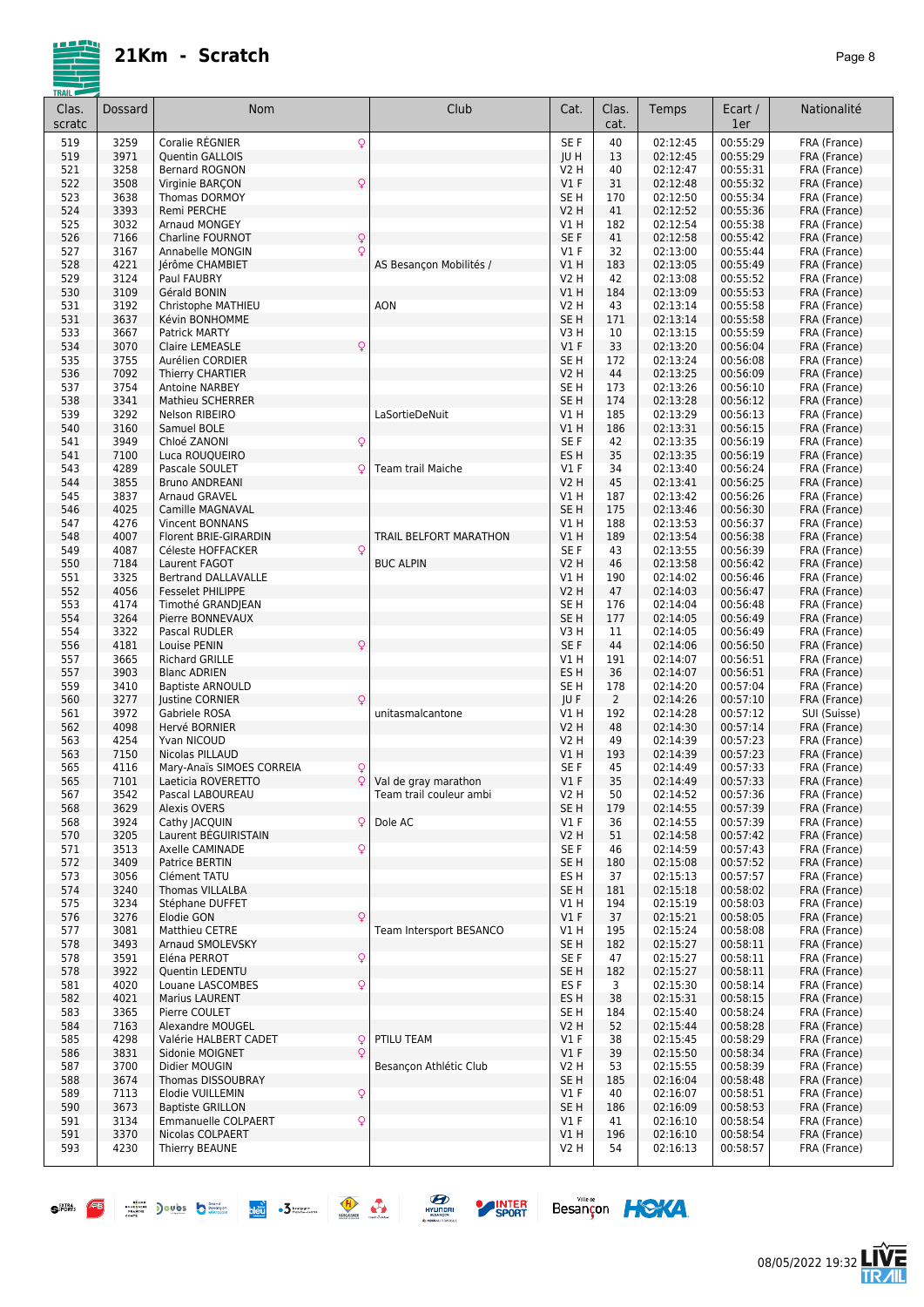

| Clas.      | Dossard      | Nom                                            | Club                          | Cat.                    | Clas.      | Temps                | Ecart /              | Nationalité                  |
|------------|--------------|------------------------------------------------|-------------------------------|-------------------------|------------|----------------------|----------------------|------------------------------|
| scratc     |              |                                                |                               |                         | cat.       |                      | 1er                  |                              |
| 594        | 4039         | Q<br>Angelique COLLE                           | <b>FSPN</b>                   | $VI$ F                  | 42         | 02:16:20             | 00:59:04             | FRA (France)                 |
| 595        | 3168         | Q<br>Amélie BOQUET                             |                               | $VI$ F                  | 43         | 02:16:28             | 00:59:12             | FRA (France)                 |
| 595        | 3476<br>3884 | Philippe FRENAISIN<br>$\mathsf{Q}$             | Besancon Athletic Club        | V2 H<br>V1F             | 55<br>44   | 02:16:28<br>02:16:29 | 00:59:12<br>00:59:13 | FRA (France)                 |
| 597<br>598 | 7158         | Carine SIMON CHOPARD<br><b>Bastien FRICKER</b> |                               | V1H                     | 197        | 02:16:32             | 00:59:16             | FRA (France)<br>FRA (France) |
| 599        | 3936         | <b>Matthieu CUENIN</b>                         | La chartreuse                 | V1H                     | 198        | 02:16:34             | 00:59:18             | FRA (France)                 |
| 599        | 4192         | Quentin DUMAY                                  |                               | V1H                     | 198        | 02:16:34             | 00:59:18             | FRA (France)                 |
| 601        | 3376         | David CHEVRIER                                 |                               | <b>V2 H</b>             | 56         | 02:16:40             | 00:59:24             | FRA (France)                 |
| 602        | 4140         | Sébastien VEFOND                               | <b>US PAlaiseau Triathlon</b> | <b>V1 H</b>             | 200        | 02:16:44             | 00:59:28             | FRA (France)                 |
| 603        | 4277         | <b>Emmanuel GIRARDET</b>                       |                               | V3H                     | 12         | 02:16:48             | 00:59:32             | FRA (France)                 |
| 604        | 3356         | Xavier BOURNEZ                                 |                               | V1H                     | 201        | 02:16:52             | 00:59:36             | FRA (France)                 |
| 605        | 3133         | Florian PAILLOT                                |                               | VIH                     | 202        | 02:16:54             | 00:59:38             | FRA (France)                 |
| 605        | 3154         | <b>Florian SIBILLE</b>                         |                               | V1H                     | 202        | 02:16:54             | 00:59:38             | FRA (France)                 |
| 607<br>608 | 3096<br>3308 | David DENOYELLE<br>Hervé STALDER               | <b>FRAMATOME</b>              | VIH<br>V3H              | 204<br>13  | 02:16:56<br>02:17:02 | 00:59:40<br>00:59:46 | FRA (France)<br>FRA (France) |
| 609        | 3115         | Frederic MANCHE                                |                               | VIH                     | 205        | 02:17:08             | 00:59:52             | FRA (France)                 |
| 610        | 3530         | Romain MANGE                                   | Dsa Besançon                  | V1H                     | 206        | 02:17:11             | 00:59:55             | FRA (France)                 |
| 611        | 4258         | Claude MARECHAL                                | <b>GIEN ATHLE MARATHON</b>    | V3H                     | 14         | 02:17:14             | 00:59:58             | FRA (France)                 |
| 612        | 3368         | Q<br>Virginie PAILLOT                          |                               | $VI$ F                  | 45         | 02:17:16             | 01:00:00             | FRA (France)                 |
| 613        | 4205         | <b>Francis BOUCHER</b>                         | Bisonquinze                   | VIH                     | 207        | 02:17:17             | 01:00:01             | FRA (France)                 |
| 614        | 3644         | Antoine LORGE                                  |                               | ES H                    | 39         | 02:17:21             | 01:00:05             | FRA (France)                 |
| 615        | 3557         | David CABUT                                    |                               | V1H                     | 208        | 02:17:22             | 01:00:06             | FRA (France)                 |
| 616        | 3101         | José ROXO CLEMENTE                             |                               | V1H                     | 209        | 02:17:25             | 01:00:09             | POR (Portugal)               |
| 617        | 3606         | Tom MARECHAL§                                  |                               | ES H                    | 40         | 02:17:27             | 01:00:11             | FRA (France)                 |
| 617<br>619 | 3708<br>3372 | Vincent DURAND<br>Vincent BIÉ                  |                               | SE H<br>SE <sub>H</sub> | 187<br>188 | 02:17:27<br>02:17:29 | 01:00:11<br>01:00:13 | FRA (France)<br>FRA (France) |
| 620        | 4069         | Claude-Alain MOINE                             |                               | SE H                    | 189        | 02:17:31             | 01:00:15             | FRA (France)                 |
| 621        | 3848         | Nicolas RZASA                                  |                               | VIH                     | 210        | 02:17:40             | 01:00:24             | FRA (France)                 |
| 622        | 3586         | Patrice NICOLAS                                | BESANCON ATHLETIC CLUB        | V2 H                    | 57         | 02:17:51             | 01:00:35             | FRA (France)                 |
| 623        | 4054         | David MARIE                                    |                               | V1H                     | 211        | 02:17:54             | 01:00:38             | FRA (France)                 |
| 623        | 4123         | Martin POUPENEY                                | <b>DMA</b>                    | SE <sub>H</sub>         | 190        | 02:17:54             | 01:00:38             | FRA (France)                 |
| 625        | 3367         | Jérémy ALBRECHT                                |                               | ES <sub>H</sub>         | 41         | 02:17:58             | 01:00:42             | FRA (France)                 |
| 626        | 3506         | Q<br>Alice VARIN                               |                               | $VI$ F                  | 46         | 02:18:01             | 01:00:45             | FRA (France)                 |
| 627        | 3618         | Michel VANHOUTTE                               |                               | V1H                     | 212        | 02:18:07             | 01:00:51             | FRA (France)                 |
| 628        | 3701         | Gaëtan PELLEGRINI                              |                               | SE <sub>H</sub>         | 191        | 02:18:17             | 01:01:01             | FRA (France)                 |
| 629        | 4088         | $\mathsf{Q}$<br>Claire THIRIEZ                 |                               | SE F                    | 48         | 02:18:18             | 01:01:02             | FRA (France)                 |
| 630        | 3250         | $\mathsf{Q}$<br>Laura CAZALI                   |                               | SE F                    | 49         | 02:18:25             | 01:01:09             | FRA (France)                 |
| 630        | 3251         | <b>Guillaume HANSMANN</b>                      |                               | SE <sub>H</sub>         | 192        | 02:18:25             | 01:01:09             | FRA (France)                 |
| 632<br>633 | 3164<br>3984 | Ernesto SUTTER<br><b>Boulet BENOIT</b>         |                               | JU H<br>VIH             | 14<br>213  | 02:18:28<br>02:18:36 | 01:01:12<br>01:01:20 | FRA (France)<br>FRA (France) |
| 634        | 3722         | $\mathsf{Q}$<br>Linda ZINNI                    |                               | $VI$ F                  | 47         | 02:18:37             | 01:01:21             | FRA (France)                 |
| 635        | 3222         | Vincent TREBOS                                 |                               | V1H                     | 214        | 02:18:38             | 01:01:22             | FRA (France)                 |
| 635        | 3955         | <b>Bel Hassen KHARRAT</b>                      |                               | V1H                     | 214        | 02:18:38             | 01:01:22             | FRA (France)                 |
| 637        | 3404         | Laure PAUTHIER<br>Q                            |                               | SE F                    | 50         | 02:18:39             | 01:01:23             | FRA (France)                 |
| 638        | 4243         | Raphaël CUNCHON                                |                               | VIH                     | 216        | 02:18:44             | 01:01:28             | FRA (France)                 |
| 639        | 3284         | Frederic PAILLISSE                             |                               | V1H                     | 217        | 02:18:46             | 01:01:30             | FRA (France)                 |
| 639        | 7099         | Mickaël SALAÜN                                 |                               | VIH                     | 217        | 02:18:46             | 01:01:30             | FRA (France)                 |
| 641        | 3380         | David MAZENS                                   |                               | <b>V2 H</b>             | 58         | 02:18:47             | 01:01:31             | FRA (France)                 |
| 642        | 4249         | Jean-Louis ROLAND                              |                               | V1 H                    | 219        | 02:18:50<br>02:18:50 | 01:01:34             | FRA (France)                 |
| 642        | 4250         | Sébastien PERROT                               |                               | V1H<br>SE <sub>H</sub>  | 219        |                      | 01:01:34<br>01:01:35 | FRA (France)                 |
| 644<br>644 | 3004<br>3694 | Julien NIQUE<br>Nicolas BOBAND                 |                               | VIH                     | 193<br>221 | 02:18:51<br>02:18:51 | 01:01:35             | FRA (France)<br>FRA (France) |
| 646        | 7110         | Vincent VERNIER                                |                               | V2 H                    | 59         | 02:18:55             | 01:01:39             | FRA (France)                 |
| 647        | 3084         | <b>Baptiste SAINT-VANNE</b>                    |                               | SE <sub>H</sub>         | 194        | 02:18:57             | 01:01:41             | FRA (France)                 |
| 647        | 3152         | $\mathsf{Q}$<br>Marine PROFAULT                |                               | SE F                    | 51         | 02:18:57             | 01:01:41             | FRA (France)                 |
| 647        | 3678         | Matthieu MANZONI                               |                               | SE <sub>H</sub>         | 194        | 02:18:57             | 01:01:41             | FRA (France)                 |
| 650        | 3347         | <b>Bastien GERARD</b>                          |                               | V1 H                    | 222        | 02:19:00             | 01:01:44             | FRA (France)                 |
| 650        | 7151         | Laurent THERVILLE                              | <b>DUC</b>                    | V1H                     | 222        | 02:19:00             | 01:01:44             | FRA (France)                 |
| 652        | 4070         | Chandara TY                                    |                               | SE <sub>H</sub>         | 196        | 02:19:02             | 01:01:46             | FRA (France)                 |
| 653        | 4117         | $\mathsf{Q}$<br>Fanny BEAUBIS                  |                               | SE F                    | 52         | 02:19:04             | 01:01:48             | FRA (France)                 |
| 654        | 3555         | Pierre FEUTRY                                  |                               | SE H                    | 197        | 02:19:05             | 01:01:49             | FRA (France)                 |
| 655        | 7145         | Q<br>Aurelie FRICKER                           |                               | $VI$ F                  | 48         | 02:19:09             | 01:01:53             | FRA (France)                 |
| 656<br>656 | 3108<br>3651 | Anthony RODOT<br>Jeremy POINTU                 |                               | SE H<br>SE <sub>H</sub> | 198<br>198 | 02:19:13<br>02:19:13 | 01:01:57<br>01:01:57 | FRA (France)<br>FRA (France) |
| 658        | 3416         | $\mathsf{Q}$<br>Caroline MULLER                |                               | SE F                    | 53         | 02:19:14             | 01:01:58             | FRA (France)                 |
| 659        | 3463         | Nicolas PUTIN                                  |                               | V1H                     | 224        | 02:19:15             | 01:01:59             | FRA (France)                 |
| 660        | 4058         | Celia BERRET<br>Q                              | <b>DSA Besancon</b>           | SE F                    | 54         | 02:19:16             | 01:02:00             | FRA (France)                 |
| 661        | 3587         | Anthony THIBAUD                                |                               | VIH                     | 225        | 02:19:22             | 01:02:06             | FRA (France)                 |
| 662        | 3266         | Frederic CHEVASSUT                             | Soyons Sport                  | VIH                     | 226        | 02:19:25             | 01:02:09             | FRA (France)                 |
| 663        | 3531         | Q<br>Léa PILLOT                                |                               | SE F                    | 55         | 02:19:26             | 01:02:10             | FRA (France)                 |
| 664        | 4114         | Olivier SPIEGEL                                | Les infusés                   | VIH                     | 227        | 02:19:28             | 01:02:12             | FRA (France)                 |
| 665        | 4259         | $\mathsf{Q}$<br><b>Edwige PROMPT</b>           |                               | $VI$ F                  | 49         | 02:19:29             | 01:02:13             | FRA (France)                 |
| 666        | 3858         | Jean-Emmanuel FOHRER                           |                               | V2 H                    | 60         | 02:19:30             | 01:02:14             | FRA (France)                 |
| 667        | 3736         | $\mathsf{Q}$<br>Emma PIETRAS                   |                               | ES F                    | 4          | 02:19:35             | 01:02:19             | FRA (France)                 |
| 668        | 4212         | Philippe ALMAND                                |                               | V1 H                    | 228        | 02:19:42             | 01:02:26             | FRA (France)                 |
|            |              |                                                |                               |                         |            |                      |                      |                              |











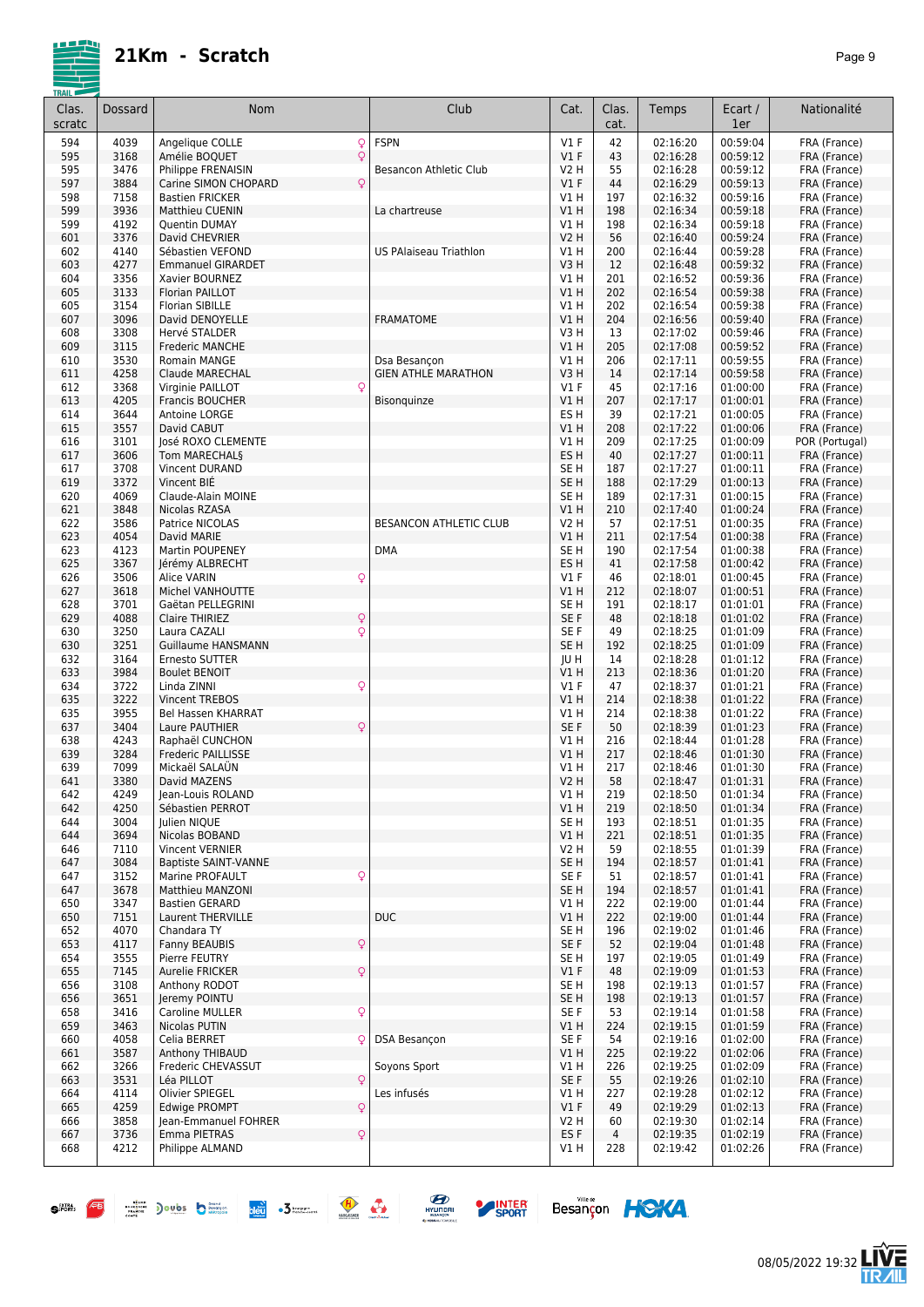| <b>TRAIL</b><br>Clas.<br>scratc | Dossard      | <b>Nom</b>                                      |                    | Club                                         | Cat.                      | Clas.<br>cat.         | Temps                | Ecart /<br>1er       | Nationalité                  |
|---------------------------------|--------------|-------------------------------------------------|--------------------|----------------------------------------------|---------------------------|-----------------------|----------------------|----------------------|------------------------------|
| 669                             | 3186         | <b>Hugues COUTERET</b>                          |                    |                                              | V1H                       | 229                   | 02:19:44             | 01:02:28             | FRA (France)                 |
| 670                             | 4065         | Elise KOPP                                      | Q                  |                                              | $VI$ F                    | 50                    | 02:19:45             | 01:02:29             | FRA (France)                 |
| 671                             | 3554         | Anne BOISSENIN                                  | Q                  |                                              | $VI$ F                    | 51                    | 02:19:51             | 01:02:35             | FRA (France)                 |
| 671                             | 3789         | Julien LEFEVRE                                  |                    |                                              | V1H                       | 230                   | 02:19:51             | 01:02:35             | FRA (France)<br>FRA (France) |
| 673<br>674                      | 3795<br>3534 | <b>Vincent VERHILLE</b><br>Jerome MANGE         |                    | Val de Gray marathon                         | V3H<br><b>V2 H</b>        | 15<br>61              | 02:19:55<br>02:19:57 | 01:02:39<br>01:02:41 | FRA (France)                 |
| 675                             | 3120         | Thomas TANNOU                                   |                    |                                              | V1 H                      | 231                   | 02:20:03             | 01:02:47             | FRA (France)                 |
| 676                             | 4288         | Romain DOLE                                     |                    |                                              | SE <sub>H</sub>           | 200                   | 02:20:04             | 01:02:48             | FRA (France)                 |
| 677                             | 3865         | <b>Edouard DORON</b>                            |                    |                                              | SE H                      | 201                   | 02:20:06             | 01:02:50             | FRA (France)                 |
| 678                             | 4024         | André ALCARAZ                                   |                    | Gien Athlé Marathon                          | V <sub>2</sub> H          | 62                    | 02:20:26             | 01:03:10             | FRA (France)                 |
| 679                             | 3525         | Isabelle BELLON MOLLIERE                        | $\frac{Q}{Q}$      |                                              | $VI$ F                    | 52                    | 02:20:30             | 01:03:14<br>01:03:15 | FRA (France)                 |
| 680<br>681                      | 3863<br>3894 | Clémence LESACQ<br>Pierre-Paul ROUSSEL          |                    |                                              | SE F<br>V1H               | 56<br>232             | 02:20:31<br>02:20:40 | 01:03:24             | FRA (France)<br>FRA (France) |
| 682                             | 3183         | Maxence JAILLET                                 |                    |                                              | SE <sub>H</sub>           | 202                   | 02:20:47             | 01:03:31             | FRA (France)                 |
| 683                             | 3204         | Lucas BOISSELIER                                |                    |                                              | ES <sub>H</sub>           | 42                    | 02:20:56             | 01:03:40             | FRA (France)                 |
| 684                             | 4032         | <b>Mohammed NAFIL</b>                           |                    |                                              | V2 H                      | 63                    | 02:21:00             | 01:03:44             | FRA (France)                 |
| 685                             | 3569         | Sophie BUSSON                                   | ç                  | <b>DSA Morteau</b>                           | $VI$ F                    | 53                    | 02:21:11             | 01:03:55             | FRA (France)                 |
| 685                             | 3819         | Olga HUOT-MARCHAND                              | $\mathsf{Q}$       |                                              | <b>V2F</b>                | 3                     | 02:21:11             | 01:03:55             | FRA (France)                 |
| 687<br>688                      | 3339<br>4133 | Evelyne ROY<br>David MARTIN                     | Q                  |                                              | V2F<br>V1 H               | $\overline{4}$<br>233 | 02:21:13<br>02:21:16 | 01:03:57<br>01:04:00 | FRA (France)<br>FRA (France) |
| 689                             | 3079         | <b>Emilie SCHUSTER</b>                          | Q                  |                                              | $VI$ F                    | 54                    | 02:21:18             | 01:04:02             | FRA (France)                 |
| 690                             | 4151         | <b>Olivier FAYON</b>                            | <b>FSPN</b>        |                                              | <b>V2 H</b>               | 64                    | 02:21:19             | 01:04:03             | FRA (France)                 |
| 691                             | 3421         | Manon BIEGUN                                    | Q                  |                                              | SE F                      | 57                    | 02:21:24             | 01:04:08             | FRA (France)                 |
| 692                             | 7161         | <b>Valentin DUMONT</b>                          |                    |                                              | SE <sub>H</sub>           | 203                   | 02:21:27             | 01:04:11             | FRA (France)                 |
| 693                             | 3095<br>3799 | <b>Alexis AUBRY</b>                             |                    |                                              | V1H                       | 234                   | 02:21:28<br>02:21:32 | 01:04:12<br>01:04:16 | FRA (France)                 |
| 694<br>695                      | 3326         | Cédric JABLOWSKI<br>Octavie GOUGEON             | Kikouroù<br>Q      |                                              | <b>V1 H</b><br>$VI$ F     | 235<br>55             | 02:21:39             | 01:04:23             | FRA (France)<br>FRA (France) |
| 696                             | 3615         | Pierre BESANCON                                 | Cicafil            |                                              | V1H                       | 236                   | 02:21:40             | 01:04:24             | FRA (France)                 |
| 697                             | 3738         | Hervé HENRY                                     |                    |                                              | <b>V2 H</b>               | 65                    | 02:21:42             | 01:04:26             | FRA (France)                 |
| 698                             | 3625         | Céline NICOLAS                                  | Q                  |                                              | <b>V2F</b>                | 5                     | 02:21:45             | 01:04:29             | FRA (France)                 |
| 699                             | 3624         | Farrid RABAHI                                   |                    | Run4Fun TeamPROCOMPTA                        | <b>V2 H</b>               | 66                    | 02:21:46             | 01:04:30             | FRA (France)                 |
| 700                             | 3748         | Jenna REMY                                      | Q                  | Doubs Sud Athletisme -                       | $VI$ F                    | 56                    | 02:21:48             | 01:04:32             | FRA (France)                 |
| 701<br>702                      | 3957<br>3059 | Benjamin DEUDON<br><b>Thomas PARISET</b>        |                    |                                              | V1 H<br>SE <sub>H</sub>   | 237<br>204            | 02:21:56<br>02:22:00 | 01:04:40<br>01:04:44 | FRA (France)<br>FRA (France) |
| 703                             | 3313         | Valerie SALAUN                                  | Q                  |                                              | <b>V2F</b>                | 6                     | 02:22:05             | 01:04:49             | FRA (France)                 |
| 704                             | 3112         | Delphine COLLET                                 | Q<br><b>CAC 39</b> |                                              | V1F                       | 57                    | 02:22:12             | 01:04:56             | FRA (France)                 |
| 704                             | 3688         | <b>Vincent GIUSTI</b>                           |                    |                                              | SE <sub>H</sub>           | 205                   | 02:22:12             | 01:04:56             | FRA (France)                 |
| 706                             | 3009         | Gilles SCHIRRECKER                              |                    |                                              | V3H                       | 16                    | 02:22:13             | 01:04:57             | FRA (France)                 |
| 706<br>708                      | 3484<br>3668 | <b>Franck FRIEDEN</b><br>Emilie POTY            | Q                  | S/L la foulée d'Annemas                      | SE H<br>V1F               | 206<br>58             | 02:22:13<br>02:22:15 | 01:04:57<br>01:04:59 | FRA (France)<br>FRA (France) |
| 709                             | 7169         | Christophe MARTIN                               |                    |                                              | V1H                       | 238                   | 02:22:17             | 01:05:01             | FRA (France)                 |
| 710                             | 3125         | Christian THEVOT                                | <b>USM OLIVET</b>  |                                              | V3H                       | 17                    | 02:22:20             | 01:05:04             | FRA (France)                 |
| 710                             | 3536         | Mathieu RAVIER                                  |                    |                                              | <b>V1 H</b>               | 239                   | 02:22:20             | 01:05:04             | FRA (France)                 |
| 710                             | 3681         | Iean Sébastien PLACE                            |                    |                                              | <b>V1 H</b>               | 239                   | 02:22:20             | 01:05:04<br>01:05:06 | FRA (France)                 |
| 713<br>714                      | 3906<br>7146 | Edwige BAMINI<br>Henry MERCOLI                  | Q                  | <b>ASPTT Besançon</b>                        | <b>V2F</b><br><b>V1 H</b> | $\overline{7}$<br>241 | 02:22:22<br>02:22:29 | 01:05:13             | FRA (France)<br>FRA (France) |
| 715                             | 4062         | Vincent OLIVE                                   |                    |                                              | SE H                      | 207                   | 02:22:33             | 01:05:17             | FRA (France)                 |
| 716                             | 3628         | <b>Marion SALVI</b>                             | Q                  |                                              | SE F                      | 58                    | 02:22:34             | 01:05:18             | FRA (France)                 |
| 717                             | 3248         | Marie LE BRIS                                   | $\frac{Q}{Q}$      |                                              | $VI$ F                    | 59                    | 02:22:36             | 01:05:20             | FRA (France)                 |
| 718                             | 3627         | Sophie DAS NEVES                                |                    |                                              | V1F                       | 60                    | 02:22:38             | 01:05:22             | FRA (France)<br>FRA (France) |
| 719<br>720                      | 4164<br>4051 | <b>Emilien COLEY</b><br>Charline DUCROT         | Q                  |                                              | V1H<br>SE F               | 242<br>59             | 02:22:49<br>02:22:55 | 01:05:33<br>01:05:39 | FRA (France)                 |
| 721                             | 3156         | Adelaide MOSCA                                  | Q                  | Les Passpartout trailer                      | $VI$ F                    | 61                    | 02:22:57             | 01:05:41             | FRA (France)                 |
| 722                             | 3163         | Nicolas GENDRAUD                                |                    |                                              | SE <sub>H</sub>           | 208                   | 02:22:58             | 01:05:42             | FRA (France)                 |
| 723                             | 3533         | Francis TAILLARD                                |                    | S/L BAUME LES DAMES ATH                      | V1 H                      | 243                   | 02:23:05             | 01:05:49             | FRA (France)                 |
| 724                             | 3729         | Yannick DEBOISE                                 |                    |                                              | V2 H                      | 67                    | 02:23:07             | 01:05:51             | FRA (France)                 |
| 725<br>725                      | 3260<br>3399 | Nina LASSALLE<br>Romain COCLET                  | ç                  | Team licorne pailletée<br><b>AST RUNNING</b> | SE F<br>V1 H              | 60<br>244             | 02:23:08<br>02:23:08 | 01:05:52<br>01:05:52 | FRA (France)<br>FRA (France) |
| 727                             | 3279         | Melanie GUERRIN                                 |                    |                                              | $VI$ F                    | 62                    | 02:23:13             | 01:05:57             | FRA (France)                 |
| 728                             | 3011         | Géraldine POCHON                                | $\frac{Q}{Q}$      |                                              | SE F                      | 61                    | 02:23:15             | 01:05:59             | FRA (France)                 |
| 728                             | 3824         | Arnaud PICHETTI                                 |                    |                                              | V1 H                      | 245                   | 02:23:15             | 01:05:59             | FRA (France)                 |
| 730                             | 3046         | <b>Bastien CASASNOVAS</b>                       |                    |                                              | SE <sub>H</sub>           | 209                   | 02:23:21             | 01:06:05             | FRA (France)                 |
| 730<br>732                      | 3411<br>3053 | Camille GIRARDET<br>Henri NICOD                 | Q                  |                                              | SE F<br>SE H              | 62<br>210             | 02:23:21<br>02:23:23 | 01:06:05<br>01:06:07 | FRA (France)<br>FRA (France) |
| 733                             | 3652         | Michael BORDY                                   |                    |                                              | V2 H                      | 68                    | 02:23:34             | 01:06:18             | FRA (France)                 |
| 734                             | 4108         | Alain BELAIR                                    |                    | Besançon Triathlon                           | <b>V1 H</b>               | 246                   | 02:23:36             | 01:06:20             | FRA (France)                 |
| 735                             | 3677         | Emilie PETITJEAN                                | Q<br>Q             |                                              | $VI$ F                    | 63                    | 02:23:37             | 01:06:21             | FRA (France)                 |
| 736                             | 3632         | Sophie WETSTEIN                                 |                    |                                              | V2F                       | 8                     | 02:23:40             | 01:06:24             | FRA (France)                 |
| 737<br>738                      | 3065<br>3371 | <b>Eloise PERRY</b><br>Héléna COUDURIER-CURVEUR | Q<br>Q             |                                              | V2F<br>SE F               | 9<br>63               | 02:23:43<br>02:23:44 | 01:06:27<br>01:06:28 | FRA (France)<br>FRA (France) |
| 738                             | 3490         | Herve GERNONE                                   |                    | AC CHATENOIS LES FORGES                      | V1H                       | 247                   | 02:23:44             | 01:06:28             | FRA (France)                 |
| 740                             | 3726         | Charline FEUVRIER                               | Q                  |                                              | SE F                      | 64                    | 02:23:46             | 01:06:30             | FRA (France)                 |
| 741                             | 3727         | Pascal MERCIER                                  |                    |                                              | SE H                      | 211                   | 02:23:48             | 01:06:32             | FRA (France)                 |
| 742                             | 4271         | Clelia GERMAIN                                  | Q                  |                                              | SE F                      | 65                    | 02:23:49             | 01:06:33             | FRA (France)                 |
| 743                             | 3318         | Jonas RIGOLI                                    |                    |                                              | V1 H                      | 248                   | 02:23:50             | 01:06:34             | FRA (France)                 |
|                                 |              |                                                 |                    |                                              |                           |                       |                      |                      |                              |





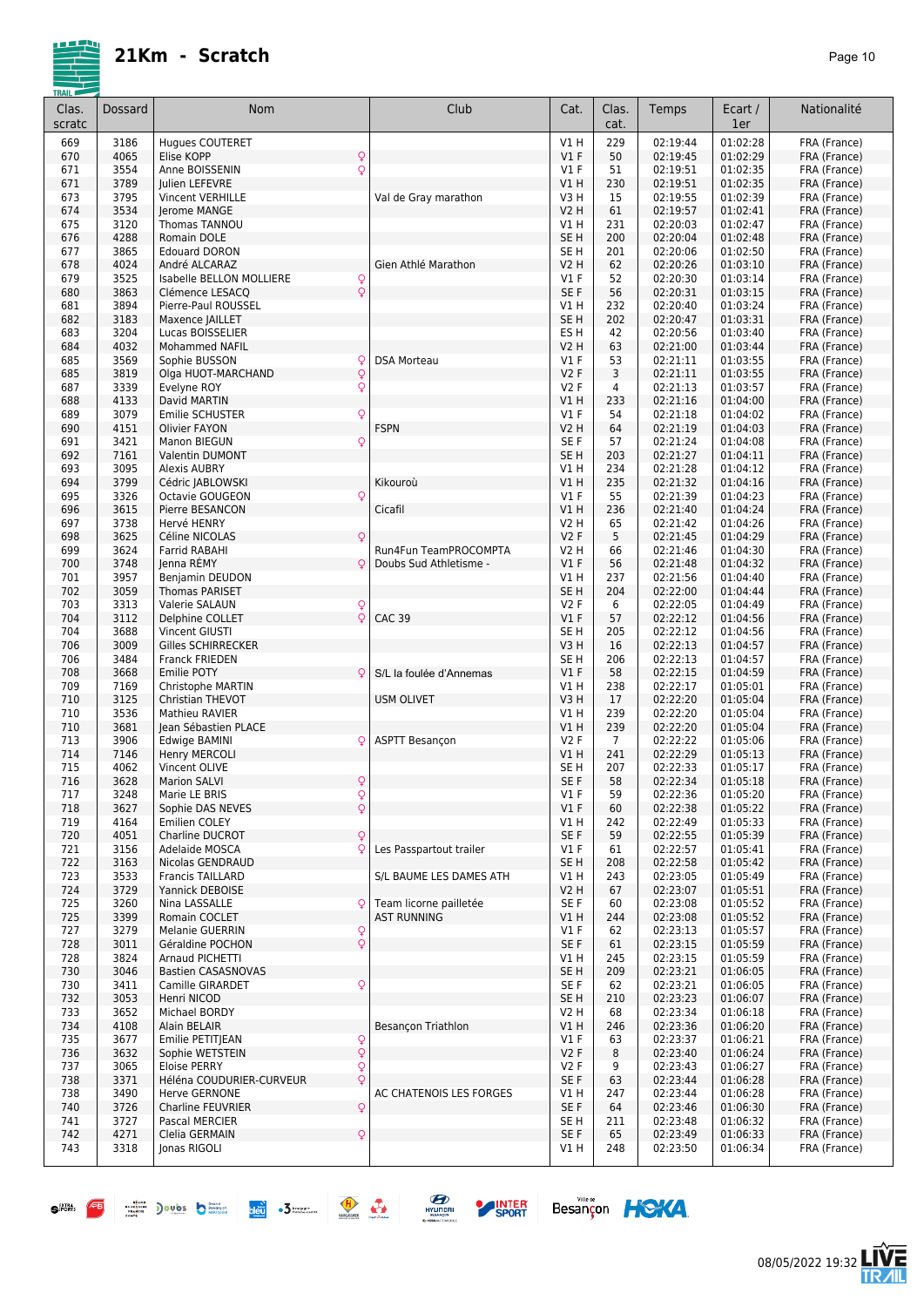| Clas.<br>scratc | Dossard      | Nom                                                 | Club                    | Cat.                               | Clas.<br>cat.  | Temps                | Ecart /<br>1er       | Nationalité                  |
|-----------------|--------------|-----------------------------------------------------|-------------------------|------------------------------------|----------------|----------------------|----------------------|------------------------------|
| 744             | 3052         | David MARCHE                                        |                         | V2 H                               | 69             | 02:23:51             | 01:06:35             | FRA (France)                 |
| 745             | 4297         | <b>Olivier POINTELIN</b>                            | Dole Triathlon          | VIH                                | 249            | 02:23:52             | 01:06:36             | FRA (France)                 |
| 746             | 3141         | Adrien VIDAL                                        |                         | SE <sub>H</sub>                    | 212            | 02:23:59             | 01:06:43             | FRA (France)                 |
| 747             | 3813         | Q<br>Sarah MICHEL                                   |                         | SE F                               | 66             | 02:24:04             | 01:06:48             | FRA (France)                 |
| 748<br>749      | 3088<br>4195 | Florence PEROT<br>Q<br>Q<br><b>Charlotte GALLET</b> | AC Chatenois les Forges | SE F<br>$VI$ F                     | 67<br>64       | 02:24:06<br>02:24:09 | 01:06:50<br>01:06:53 | FRA (France)<br>FRA (France) |
| 750             | 4057         | Q<br>Laure VAUTROT                                  |                         | SE F                               | 68             | 02:24:10             | 01:06:54             | FRA (France)                 |
| 751             | 4274         | <b>Arnaud TOURNOUX</b>                              |                         | V1 H                               | 250            | 02:24:13             | 01:06:57             | FRA (France)                 |
| 752             | 3195         | Nicolas PANTANO                                     |                         | V1 H                               | 251            | 02:24:15             | 01:06:59             | BEL (Belgique)               |
| 752             | 4077         | David DA ROCHA                                      |                         | <b>V2 H</b>                        | 70             | 02:24:15             | 01:06:59             | FRA (France)                 |
| 754             | 4078         | Didier BEYNEL                                       |                         | V2 H                               | 71             | 02:24:18             | 01:07:02             | FRA (France)                 |
| 755             | 3609         | <b>Mathieu FRANON</b>                               | <b>CAC 39</b>           | V1H                                | 252            | 02:24:23             | 01:07:07             | FRA (France)                 |
| 756             | 3772         | Francis DORMOIS                                     |                         | V3H                                | 18             | 02:24:28             | 01:07:12             | FRA (France)                 |
| 757             | 4238         | Sébastien TRIBILLON                                 |                         | <b>V2 H</b>                        | 72             | 02:24:29             | 01:07:13             | FRA (France)                 |
| 758<br>759      | 4015<br>3233 | Q<br><b>Colette BANDERIER</b><br>Philippe MONDON    | asj74                   | ES <sub>F</sub><br><b>V2 H</b>     | 5<br>73        | 02:24:30<br>02:24:31 | 01:07:14<br>01:07:15 | FRA (France)<br>FRA (France) |
| 759             | 4148         | Philippe THOMAS                                     |                         | V1 H                               | 253            | 02:24:31             | 01:07:15             | FRA (France)                 |
| 761             | 4150         | Cédric SAUNIER                                      |                         | V1 H                               | 254            | 02:24:33             | 01:07:17             | FRA (France)                 |
| 762             | 3262         | Pauline GUYOT<br>Q                                  |                         | $VI$ F                             | 65             | 02:24:35             | 01:07:19             | FRA (France)                 |
| 762             | 3576         | Joris MARCO                                         | Bourguirun              | SE <sub>H</sub>                    | 213            | 02:24:35             | 01:07:19             | FRA (France)                 |
| 764             | 4097         | Q<br>Karine MINEC                                   | RAME                    | <b>V2F</b>                         | 10             | 02:24:40             | 01:07:24             | FRA (France)                 |
| 765             | 4022         | Q<br>Agnes BASSAND                                  | Gien Athlé Marathon     | <b>V2F</b>                         | 11             | 02:24:43             | 01:07:27             | FRA (France)                 |
| 765             | 4023         | Catherine BOURDEAUX                                 | Gien Athlé Marathon     | $VI$ F                             | 66             | 02:24:43             | 01:07:27             | FRA (France)                 |
| 767             | 4275         | $\mathsf{Q}$<br><b>Iulie VIEILLARD</b>              |                         | V1F                                | 67             | 02:24:50             | 01:07:34             | FRA (France)                 |
| 767<br>769      | 7189<br>3662 | Kenzo CARPENTIER<br>Coralie GENTIL                  |                         | ES <sub>H</sub><br>SE F            | 43<br>69       | 02:24:50<br>02:24:51 | 01:07:34<br>01:07:35 | FRA (France)<br>FRA (France) |
| 770             | 3782         | Q<br>$\overline{Q}$<br>Magali GALEY                 |                         | SE F                               | 70             | 02:24:58             | 01:07:42             | FRA (France)                 |
| 771             | 3954         | $\overline{Q}$<br>Maryline DEVILLER                 |                         | <b>V2F</b>                         | 12             | 02:25:00             | 01:07:44             | FRA (France)                 |
| 771             | 4009         | <b>Belperin MATHIS</b>                              |                         | ES <sub>H</sub>                    | 44             | 02:25:00             | 01:07:44             | FRA (France)                 |
| 773             | 3231         | Q<br>Sonia HUGONNOT                                 |                         | V1F                                | 68             | 02:25:01             | 01:07:45             | FRA (France)                 |
| 774             | 3216         | Q<br>Stéphanie PRUDENT                              |                         | $VI$ F                             | 69             | 02:25:07             | 01:07:51             | FRA (France)                 |
| 775             | 3702         | Q<br><b>Sylvie CARRE</b>                            | AJVN                    | V2F                                | 13             | 02:25:09             | 01:07:53             | FRA (France)                 |
| 776             | 4010         | Paul-Antoine COMTE                                  |                         | V1 H                               | 255            | 02:25:10             | 01:07:54             | FRA (France)                 |
| 776<br>778      | 4266<br>3335 | Jean-Philippe MARGUIER<br>Pierre GUY                |                         | V2 H<br>V1 H                       | 74<br>256      | 02:25:10<br>02:25:17 | 01:07:54<br>01:08:01 | FRA (France)                 |
| 779             | 3461         | Q<br>Lise CARPI                                     |                         | V1F                                | 70             | 02:25:22             | 01:08:06             | FRA (France)<br>FRA (France) |
| 780             | 3212         | Q<br>Mathilde RAMPIN                                |                         | $VI$ F                             | 71             | 02:25:24             | 01:08:08             | FRA (France)                 |
| 780             | 3680         | $\dot{\varphi}$<br>Camille GREDIN                   |                         | ES <sub>F</sub>                    | 6              | 02:25:24             | 01:08:08             | FRA (France)                 |
| 780             | 4280         | Q<br>Gwendoline KERAVEC                             |                         | SE <sub>F</sub>                    | 71             | 02:25:24             | 01:08:08             | FRA (France)                 |
| 783             | 4294         | Q<br>Christelle PASTEUR                             |                         | V1F                                | 72             | 02:25:25             | 01:08:09             | FRA (France)                 |
| 784             | 3385         | Q<br>Manon PERROT                                   |                         | SE <sub>F</sub>                    | 72             | 02:25:27             | 01:08:11             | FRA (France)                 |
| 785             | 3190         | $\overline{Q}$<br>Aline BUTHOD-GARCON               |                         | SE F                               | 73             | 02:25:30             | 01:08:14             | FRA (France)                 |
| 786<br>787      | 3077<br>3780 | Q<br>Fanny KUBANSKI<br><b>Guillaume THERAUD</b>     | <b>HNFC</b>             | SE <sub>F</sub><br>SE <sub>H</sub> | 74<br>214      | 02:25:33<br>02:25:34 | 01:08:17<br>01:08:18 | FRA (France)<br>FRA (France) |
| 788             | 3724         | Q<br>Flavia BARONE MOURAND                          |                         | $VI$ F                             | 73             | 02:25:36             | 01:08:20             | FRA (France)                 |
| 789             | 3925         | Q<br>Ingrid DEROUCK                                 |                         | $VI$ F                             | 74             | 02:25:46             | 01:08:30             | FRA (France)                 |
| 790             | 3814         | Q<br>Maud BERJON                                    |                         | SE F                               | 75             | 02:25:49             | 01:08:33             | FRA (France)                 |
| 790             | 3815         | Landry DESMARETZ                                    |                         | SE <sub>H</sub>                    | 215            | 02:25:49             | 01:08:33             | FRA (France)                 |
| 792             | 3437         | Alain PARADIS                                       |                         | V3 H                               | 19             | 02:25:51             | 01:08:35             | FRA (France)                 |
| 793             | 3598         | Didier POLLIEN                                      |                         | V1 H                               | 257            | 02:25:56             | 01:08:40             | FRA (France)                 |
| 793             | 3599         | Q<br>Julie MOMBOBIER                                |                         | V1F                                | 75             | 02:25:56             | 01:08:40             | FRA (France)                 |
| 795<br>796      | 3723<br>7153 | Charles PILARSKI<br>Adeline ALOUANE                 |                         | V1 H<br>V1 H                       | 258<br>259     | 02:26:00<br>02:26:04 | 01:08:44<br>01:08:48 | FRA (France)<br>FRA (France) |
| 797             | 3144         | On Quoc NGUYEN                                      |                         | V1 H                               | 260            | 02:26:08             | 01:08:52             | FRA (France)                 |
| 798             | 3551         | Julie FORET<br>Q                                    | <b>ASPTT</b>            | SE F                               | 76             | 02:26:12             | 01:08:56             | FRA (France)                 |
| 798             | 3581         | Q<br>Cindy GRAU                                     |                         | $VI$ F                             | 76             | 02:26:12             | 01:08:56             | FRA (France)                 |
| 800             | 3462         | <b>Bertrand FORAS</b>                               |                         | V1 H                               | 261            | 02:26:14             | 01:08:58             | FRA (France)                 |
| 801             | 3039         | Manon JOLY<br>Q                                     |                         | ES F                               | $\overline{7}$ | 02:26:16             | 01:09:00             | FRA (France)                 |
| 801             | 4206         | Michel PIEGELIN                                     | Le Gouhelanais          | V3 H                               | 20             | 02:26:16             | 01:09:00             | FRA (France)                 |
| 803             | 4011         | <b>Emilie COMTE</b><br>Q                            |                         | V1F                                | 77             | 02:26:17             | 01:09:01             | FRA (France)                 |
| 804<br>805      | 3935<br>3874 | Q<br><b>Barbara MULLER</b><br>Delphin CORBET        | DOLE AC                 | SE <sub>F</sub><br>SE <sub>H</sub> | 77<br>216      | 02:26:19<br>02:26:20 | 01:09:03<br>01:09:04 | FRA (France)<br>FRA (France) |
| 806             | 3978         | Alexandre LAMBERT                                   |                         | V1 H                               | 262            | 02:26:23             | 01:09:07             | FRA (France)                 |
| 806             | 4203         | Q<br>Valérie RAGOT                                  |                         | <b>V2F</b>                         | 14             | 02:26:23             | 01:09:07             | FRA (France)                 |
| 808             | 4146         | Elise HUMBERT                                       |                         | SE F                               | 78             | 02:26:24             | 01:09:08             | FRA (France)                 |
| 809             | 4245         | $\frac{1}{2}$<br>Stella FLOCCO                      |                         | SE F                               | 79             | 02:26:28             | 01:09:12             | FRA (France)                 |
| 810             | 4209         | Q<br>Marie Amélie SAUVAYRE                          |                         | $VI$ F                             | 78             | 02:26:31             | 01:09:15             | FRA (France)                 |
| 811             | 7176         | Victor JEANNIN                                      |                         | ES H                               | 45             | 02:26:35             | 01:09:19             | FRA (France)                 |
| 812             | 3489         | <b>Matthieu GIRARDET</b>                            |                         | V1 H                               | 263            | 02:26:38             | 01:09:22             | FRA (France)                 |
| 813<br>813      | 3175<br>4291 | <b>Baptiste GUYON</b><br>Sofiane MALDII             |                         | ES H                               | 46             | 02:26:48             | 01:09:32<br>01:09:32 | FRA (France)<br>FRA (France) |
| 815             | 3002         | <b>Benoit COINTET</b>                               |                         | V1 H<br>V1 H                       | 264<br>265     | 02:26:48<br>02:26:49 | 01:09:33             | FRA (France)                 |
| 816             | 3963         | Daniel PRUDHAM                                      |                         | V3 H                               | 21             | 02:26:51             | 01:09:35             | FRA (France)                 |
| 817             | 3974         | Jean Philippe LIGIER                                |                         | VIH                                | 266            | 02:26:53             | 01:09:37             | FRA (France)                 |
| 817             | 3975         | Q<br>Mélody DORDOR                                  |                         | $VI$ F                             | 79             | 02:26:53             | 01:09:37             | FRA (France)                 |



 $\bullet^{R\%}\quad \overbrace{\hspace{1.5cm}}^{\bullet\bullet} \quad \bullet^{R\%}\quad \bullet^{R\%}\quad \bullet^{R\%}\quad \bullet^{R\%}\quad \overbrace{\hspace{1.5cm}}^{\bullet\bullet} \quad \overbrace{\hspace{1.5cm}}^{\bullet\bullet} \quad \overbrace{\hspace{1.5cm}}^{\bullet\bullet} \quad \overbrace{\hspace{1.5cm}}^{\bullet\bullet} \quad \overbrace{\hspace{1.5cm}}^{\bullet\bullet} \quad \overbrace{\hspace{1.5cm}}^{\bullet\bullet} \quad \overbrace{\hspace{1.5cm}}^{\bullet\bullet} \quad \overbrace{\hspace{1.5cm}}^{\bullet\bullet} \quad$ 



SPORT



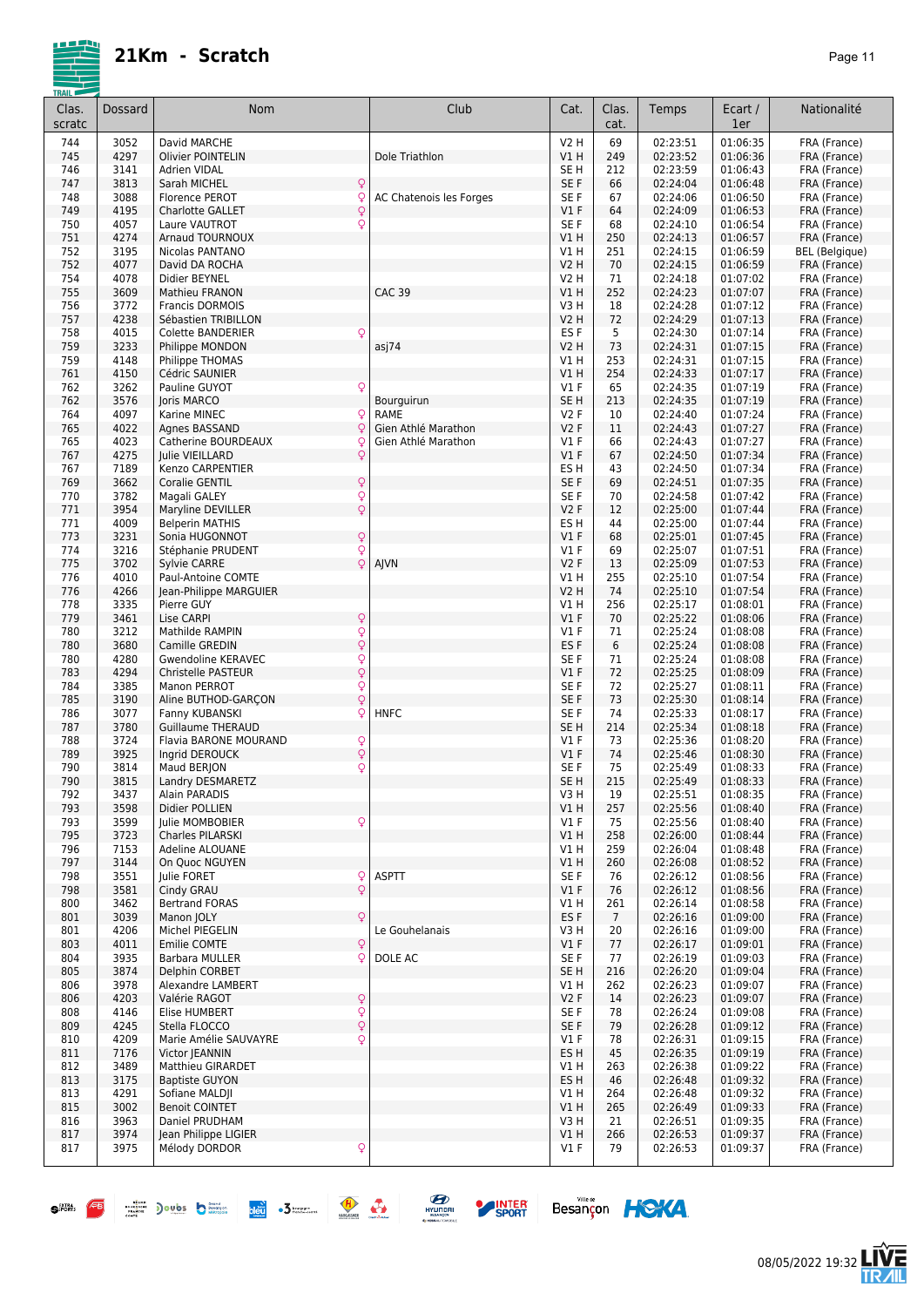08/05/2022 19:33

**LIVE**<br>TR*A*IL

Besançon HOKA

| <b>TRAIL</b><br>Clas. | Dossard      | <b>Nom</b>                              | Club                    | Cat.                   | Clas.        | Temps                | Ecart /              | Nationalité                  |
|-----------------------|--------------|-----------------------------------------|-------------------------|------------------------|--------------|----------------------|----------------------|------------------------------|
| scratc                |              |                                         |                         |                        | cat.         |                      | 1er                  |                              |
| 819                   | 4234         | Q<br>Ophélie BOILLIN                    |                         | SE <sub>F</sub>        | 80           | 02:27:06             | 01:09:50             | FRA (France)                 |
| 820                   | 3943         | Q<br>Laetitia GORJUP                    | AC CHATENOIS LES FORGES | V1F                    | 80           | 02:27:07             | 01:09:51             | FRA (France)                 |
| 821                   | 3942         | Sébastien GORJUP                        | AC CHATENOIS LES FORGES | V1 H                   | 267          | 02:27:08             | 01:09:52             | FRA (France)                 |
| 822                   | 4173         | Chantal CASTILLO APARICIO<br>Ç          | Doubs Sud Athlétisme Be | V3F                    | $\mathbf{1}$ | 02:27:10             | 01:09:54             | FRA (France)                 |
| 823                   | 3110<br>3107 | Marylène ROGNON<br>Q<br>$\overline{Q}$  |                         | $VI$ F<br>V1F          | 81<br>82     | 02:27:12<br>02:27:15 | 01:09:56<br>01:09:59 | FRA (France)<br>FRA (France) |
| 824<br>825            | 3518         | Veronique ROLAND<br>Julien OUDOT        |                         | SE <sub>H</sub>        | 217          | 02:27:19             | 01:10:03             | FRA (France)                 |
| 826                   | 3838         | Laetitia GRAVEL<br>Q                    |                         | <b>V2F</b>             | 15           | 02:27:22             | 01:10:06             | FRA (France)                 |
| 827                   | 3937         | Q<br>Isabelle MARECHAL                  |                         | $VI$ F                 | 83           | 02:27:30             | 01:10:14             | FRA (France)                 |
| 828                   | 3188         | Jean-Philippe MARGUET                   |                         | V2 H                   | 75           | 02:27:33             | 01:10:17             | FRA (France)                 |
| 829                   | 3315         | Q<br>Isabelle MARGUET                   |                         | $VI$ F                 | 84           | 02:27:37             | 01:10:21             | FRA (France)                 |
| 830                   | 3432         | Pascal WIOREK                           |                         | V1 H                   | 268          | 02:27:39             | 01:10:23             | FRA (France)                 |
| 831                   | 3237         | Damien SAUSSAYE                         |                         | SE <sub>H</sub>        | 218          | 02:27:42             | 01:10:26             | FRA (France)                 |
| 832                   | 3390         | Lucille LESAGE<br>Q                     |                         | SE <sub>F</sub>        | 81           | 02:27:43             | 01:10:27             | FRA (France)                 |
| 832<br>832            | 4073<br>4256 | Martine COLAS<br>Q<br>Quentin PIATON    | <b>SENS ROUTE TRAIL</b> | <b>V2F</b><br>V1 H     | 16<br>269    | 02:27:43<br>02:27:43 | 01:10:27<br>01:10:27 | FRA (France)<br>FRA (France) |
| 835                   | 3438         | William MOUTOUSSAMY                     | Fch Haguenau            | SE H                   | 219          | 02:27:44             | 01:10:28             | FRA (France)                 |
| 836                   | 3324         | Lisa STOEZEL<br>Q                       |                         | ES <sub>F</sub>        | 8            | 02:27:45             | 01:10:29             | FRA (France)                 |
| 837                   | 3477         | Q<br>Marie BOUCHET GONNET               | Free Run Cuiseaux       | $VI$ F                 | 85           | 02:27:47             | 01:10:31             | FRA (France)                 |
| 838                   | 3883         | <b>Helene THOMET</b><br>Q               |                         | $VI$ F                 | 86           | 02:27:55             | 01:10:39             | FRA (France)                 |
| 839                   | 3881         | Hugo MICHEL                             |                         | SE H                   | 220          | 02:27:57             | 01:10:41             | FRA (France)                 |
| 839                   | 3958         | Q<br>Laetitia CAMACHO                   |                         | $VI$ F                 | 87           | 02:27:57             | 01:10:41             | FRA (France)                 |
| 841                   | 3338         | Q<br>Aurélie JEANBLANC                  |                         | $VI$ F                 | 88           | 02:28:05             | 01:10:49             | FRA (France)                 |
| 842<br>842            | 3817<br>3818 | Raphaël CHALET<br>Virginie CHALET<br>Ç  | Ducs Is sur Tille       | <b>V1 H</b><br>$VI$ F  | 270<br>89    | 02:28:06<br>02:28:06 | 01:10:50<br>01:10:50 | FRA (France)<br>FRA (France) |
| 844                   | 3117         | Mickael MASSON                          |                         | V1H                    | 271          | 02:28:14             | 01:10:58             | FRA (France)                 |
| 845                   | 3278         | Dominique CORNIER                       |                         | <b>V2 H</b>            | 76           | 02:28:18             | 01:11:02             | FRA (France)                 |
| 846                   | 3916         | Hélène RIGAUD<br>Q                      | <b>BAC</b>              | SE <sub>F</sub>        | 82           | 02:28:21             | 01:11:05             | FRA (France)                 |
| 847                   | 4163         | Renaud CORNU                            |                         | V <sub>2</sub> H       | 77           | 02:28:30             | 01:11:14             | FRA (France)                 |
| 848                   | 3151         | Julien MAIRE                            |                         | V1H                    | 272          | 02:28:31             | 01:11:15             | FRA (France)                 |
| 849                   | 3275         | Christophe MOISSON                      |                         | V1 H                   | 273          | 02:28:35             | 01:11:19             | FRA (France)                 |
| 850                   | 4299         | <b>Marion FISSIER</b><br>Q              |                         | $VI$ F                 | 90           | 02:28:37             | 01:11:21             | FRA (France)                 |
| 851<br>852            | 3232<br>3896 | Michel VISIER<br>Clara SIMON<br>Q       | fast and furious du 45  | V3H<br>SE <sub>F</sub> | 22<br>83     | 02:28:38<br>02:28:52 | 01:11:22<br>01:11:36 | FRA (France)<br>FRA (France) |
| 853                   | 4180         | Stephane DA SILVA                       | MAS ATHLETISME          | V1 H                   | 274          | 02:28:53             | 01:11:37             | FRA (France)                 |
| 854                   | 4236         | Laurent CUNAT                           |                         | V3H                    | 23           | 02:28:54             | 01:11:38             | FRA (France)                 |
| 855                   | 3018         | Matthieu PASQUIER                       | <b>ASPTT BESANCON</b>   | V1 H                   | 275          | 02:28:57             | 01:11:41             | FRA (France)                 |
| 855                   | 4261         | Julien GUYON                            |                         | V1H                    | 275          | 02:28:57             | 01:11:41             | FRA (France)                 |
| 857                   | 7159         | Stephane KONIG                          |                         | <b>V2 H</b>            | 78           | 02:28:58             | 01:11:42             | FRA (France)                 |
| 858                   | 4079         | Marie BOUSSE<br>Q                       |                         | $VI$ F                 | 91           | 02:28:59             | 01:11:43             | FRA (France)                 |
| 859                   | 3890<br>7157 | Morgane POURCELOT<br>David GROSSRIEDER  | DSA Baume les dames     | SE <sub>F</sub><br>V1H | 84<br>277    | 02:29:00<br>02:29:00 | 01:11:44<br>01:11:44 | FRA (France)                 |
| 859<br>861            | 3063         | Jordan FORTADY                          |                         | V1 H                   | 278          | 02:29:02             | 01:11:46             | FRA (France)<br>FRA (France) |
| 861                   | 3571         | Antoine SAUDER                          |                         | <b>V1 H</b>            | 278          | 02:29:02             | 01:11:46             | FRA (France)                 |
| 863                   | 3810         | Romain SALVAT                           | Diamond pipe team       | VIH                    | 280          | 02:29:06             | 01:11:50             | FRA (France)                 |
| 864                   | 4083         | Patrick MEILLER                         |                         | <b>V2 H</b>            | 79           | 02:29:08             | 01:11:52             | FRA (France)                 |
| 865                   | 3122         | Benjamin VERRIER                        |                         | V1 H                   | 281          | 02:29:14             | 01:11:58             | FRA (France)                 |
| 866                   | 4090         | Q<br>Moïra FAVRICHON                    |                         | SE <sub>F</sub>        | 85           | 02:29:15             | 01:11:59             | FRA (France)                 |
| 867                   | 3366         | Louis LESPINASSE                        | La Sortie de Nuit       | ES H                   | 47           | 02:29:29             | 01:12:13             | FRA (France)                 |
| 868<br>869            | 3169<br>3008 | Sophie BEZ<br>Q<br>Q<br>Anne ROGGY      |                         | V1F<br>$VI$ F          | 92<br>93     | 02:29:38<br>02:29:44 | 01:12:22<br>01:12:28 | FRA (France)<br>FRA (France) |
| 869                   | 4214         | Didier RAGOT                            |                         | <b>V2 H</b>            | 80           | 02:29:44             | 01:12:28             | FRA (France)                 |
| 871                   | 4147         | Q<br>Caroline SERRIER                   |                         | $VI$ F                 | 94           | 02:29:49             | 01:12:33             | FRA (France)                 |
| 872                   | 3150         | Laurent ANNEQUIN                        |                         | V1 H                   | 282          | 02:29:51             | 01:12:35             | FRA (France)                 |
| 873                   | 3779         | Q<br>Charline MEZANGE                   |                         | SE F                   | 86           | 02:29:58             | 01:12:42             | FRA (France)                 |
| 874                   | 3657         | Pascal MARIE                            |                         | V2 H                   | 81           | 02:30:00             | 01:12:44             | FRA (France)                 |
| 875                   | 3850         | Andréa MARIE<br>ç                       | <b>Team Marie</b>       | SE F                   | 87           | 02:30:01             | 01:12:45             | FRA (France)                 |
| 876                   | 3029<br>3833 | <b>Antoine MARIE</b>                    |                         | SE H                   | 221<br>221   | 02:30:02<br>02:30:02 | 01:12:46<br>01:12:46 | FRA (France)                 |
| 876<br>878            | 3099         | Paul MARIE<br>Thierry DANTON            |                         | SE H<br>V2 H           | 82           | 02:30:03             | 01:12:47             | FRA (France)<br>FRA (France) |
| 879                   | 3180         | Q<br>Anne Lise OUGIER                   |                         | $VI$ F                 | 95           | 02:30:04             | 01:12:48             | FRA (France)                 |
| 880                   | 4257         | Mourad OUKILI                           |                         | V2 H                   | 83           | 02:30:06             | 01:12:50             | FRA (France)                 |
| 881                   | 3373         | Emma GEILLON<br>Q                       |                         | SE F                   | 88           | 02:30:07             | 01:12:51             | FRA (France)                 |
| 882                   | 3986         | Laurent MAILLARD-SALIN                  |                         | V1 H                   | 283          | 02:30:08             | 01:12:52             | FRA (France)                 |
| 883                   | 4071         | Benjamin BAUD                           |                         | SE H                   | 223          | 02:30:09             | 01:12:53             | FRA (France)                 |
| 884                   | 3128         | Q<br>Appoline GROS                      |                         | SE F                   | 89           | 02:30:14             | 01:12:58             | FRA (France)                 |
| 885                   | 3353         | <b>Bessot LAURENT</b>                   |                         | V3H                    | 24           | 02:30:18             | 01:13:02             | FRA (France)                 |
| 886<br>887            | 4118<br>4217 | Loîc PAULAT<br>Alexandra MOSCHETTI<br>Q | <b>ASPTT BESANCON</b>   | <b>V1 H</b><br>$VI$ F  | 284<br>96    | 02:30:20<br>02:30:22 | 01:13:04<br>01:13:06 | FRA (France)<br>FRA (France) |
| 888                   | 4006         | Q<br>Sandrine TAINA                     | <b>TBM</b>              | V2F                    | 17           | 02:30:23             | 01:13:07             | FRA (France)                 |
| 889                   | 4223         | $\mathsf{Q}$<br>Camelot LUCIE           |                         | $VI$ F                 | 97           | 02:30:39             | 01:13:23             | FRA (France)                 |
| 890                   | 3774         | Q<br>Delphine GIRARD                    |                         | SE F                   | 90           | 02:30:41             | 01:13:25             | FRA (France)                 |
| 891                   | 3739         | Q<br>Mathilde MAIRE                     |                         | $VI$ F                 | 98           | 02:30:42             | 01:13:26             | FRA (France)                 |
| 892                   | 4094         | Gilles FARQUE                           |                         | <b>V2 H</b>            | 84           | 02:30:43             | 01:13:27             | FRA (France)                 |
| 893                   | 3948         | Johan GRANDMAISON                       |                         | SE H                   | 224          | 02:30:50             | 01:13:34             | FRA (France)                 |
|                       |              |                                         |                         |                        |              |                      |                      |                              |

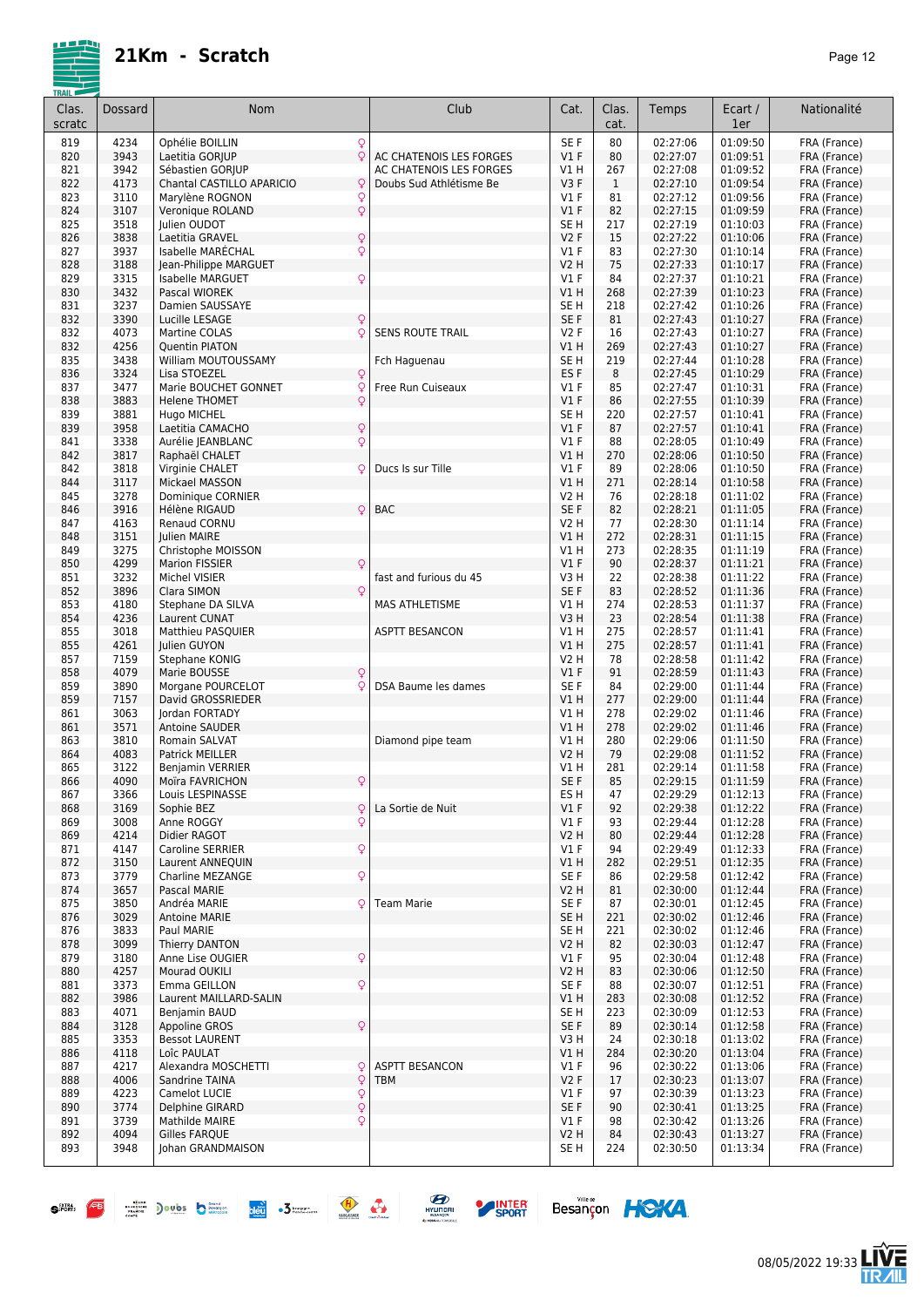

| Clas.<br>scratc | Dossard      | <b>Nom</b>                                              | Club                           | Cat.                | Clas.<br>cat. | Temps                | Ecart /<br>1er       | Nationalité                  |
|-----------------|--------------|---------------------------------------------------------|--------------------------------|---------------------|---------------|----------------------|----------------------|------------------------------|
| 893             | 4200         | Raphaël BOILLON                                         |                                | V1H                 | 285           | 02:30:50             | 01:13:34             | FRA (France)                 |
| 895             | 4141         | Q<br>Léa STEINLÉ                                        |                                | SE F                | 91            | 02:30:53             | 01:13:37             | FRA (France)                 |
| 896             | 4038         | Jean François CANDAS                                    |                                | V1 H                | 286           | 02:31:03             | 01:13:47             | FRA (France)                 |
| 897             | 3709         | Q<br>Sophie ALLEMANDET                                  |                                | SE F                | 92            | 02:31:07             | 01:13:51             | FRA (France)                 |
| 898             | 3165         | Clément GIET                                            |                                | SE <sub>H</sub>     | 225           | 02:31:14             | 01:13:58             | FRA (France)                 |
| 898             | 7098         | $\mathsf{Q}$<br>Anne-Laure BERTHOD                      |                                | SE F                | 93            | 02:31:14             | 01:13:58             | FRA (France)                 |
| 900<br>900      | 3786<br>3879 | <b>Guillaume PONARD</b><br>Marie-Laure PONARD           |                                | V1 H<br>$VI$ F      | 287<br>99     | 02:31:16<br>02:31:16 | 01:14:00<br>01:14:00 | FRA (France)                 |
| 902             | 7112         | $\mathsf{Q}$<br>$\mathsf{Q}$<br>Mathilde RACLE          | trail'titude                   | V1F                 | 100           | 02:31:19             | 01:14:03             | FRA (France)<br>FRA (France) |
| 903             | 3147         | $\mathsf{Q}$<br><b>Emilie PARRENIN</b>                  |                                | $VI$ F              | 101           | 02:31:22             | 01:14:06             | FRA (France)                 |
| 904             | 3659         | Hervé LOCATELLI                                         |                                | V1 H                | 288           | 02:31:25             | 01:14:09             | FRA (France)                 |
| 905             | 3024         | $\overline{Q}$<br>Laurence NICOD                        |                                | V <sub>2</sub> F    | 18            | 02:31:26             | 01:14:10             | FRA (France)                 |
| 906             | 3359         | Q<br>Maïwen SERRETTE                                    |                                | ES <sub>F</sub>     | 9             | 02:31:28             | 01:14:12             | FRA (France)                 |
| 907             | 3823         | Donato LORUBIO                                          |                                | V1H                 | 289           | 02:31:31             | 01:14:15             | ITA (Italie)                 |
| 908             | 7156         | Q<br>Mathilde FOTI                                      |                                | SE <sub>F</sub>     | 94            | 02:31:32             | 01:14:16             | FRA (France)                 |
| 909             | 4142         | $\dot{\varphi}$<br>Margot NAVARRO                       |                                | SE F                | 95            | 02:31:33             | 01:14:17             | FRA (France)                 |
| 910             | 3553         | Q<br>Anne-Line MUTSCHLER                                |                                | SE F                | 96            | 02:31:38             | 01:14:22             | FRA (France)                 |
| 911<br>912      | 3303<br>3143 | Covre DIEGO<br>Sébastien FAVRAT                         | bourguirun                     | V3H<br>V2 H         | 25<br>85      | 02:31:41<br>02:31:42 | 01:14:25<br>01:14:26 | FRA (France)<br>FRA (France) |
| 913             | 3740         | $\mathsf{Q}$<br>Alix PIROLLEY                           |                                | SE F                | 97            | 02:31:46             | 01:14:30             | FRA (France)                 |
| 914             | 3537         | Sébastien ALIBELLI                                      |                                | V2 H                | 86            | 02:31:51             | 01:14:35             | FRA (France)                 |
| 915             | 3485         | Q<br>Christelle PERRIN                                  |                                | V1F                 | 102           | 02:31:55             | 01:14:39             | FRA (France)                 |
| 915             | 3670         | Christian CLERC                                         |                                | V1 H                | 290           | 02:31:55             | 01:14:39             | FRA (France)                 |
| 917             | 3672         | Chavin HERVE                                            |                                | V2 H                | 87            | 02:31:57             | 01:14:41             | FRA (France)                 |
| 918             | 3746         | Alexander MAHRENHOLTZ                                   |                                | V2 H                | 88            | 02:32:03             | 01:14:47             | GER (Allemagne)              |
| 919             | 3747         | <b>Uwe FRANZ</b>                                        |                                | V2 H                | 89            | 02:32:04             | 01:14:48             | GER (Allemagne)              |
| 920             | 3993         | Aline GUERRA<br>Q                                       |                                | SE <sub>F</sub>     | 98            | 02:32:09             | 01:14:53             | FRA (France)                 |
| 921             | 4189         | Q<br>Myriam REBILLOT                                    | <b>Trail Belfort Marathon</b>  | SE F                | 99            | 02:32:11             | 01:14:55             | FRA (France)                 |
| 922<br>923      | 3521<br>3102 | Olivier CHENEVEZ<br>Carl LOPES                          | <b>ESPRIT TRAIL HAUTE-SAON</b> | V1 H<br><b>V2 H</b> | 291<br>90     | 02:32:16<br>02:32:24 | 01:15:00<br>01:15:08 | FRA (France)                 |
| 924             | 3549         | Alan KAICHOUH                                           |                                | SE <sub>H</sub>     | 226           | 02:32:25             | 01:15:09             | FRA (France)<br>FRA (France) |
| 924             | 4264         | Kevin KAICHOUH                                          |                                | SE <sub>H</sub>     | 226           | 02:32:25             | 01:15:09             | FRA (France)                 |
| 926             | 3263         | David WUY                                               |                                | ES <sub>H</sub>     | 48            | 02:32:31             | 01:15:15             | FRA (France)                 |
| 927             | 3830         | Kévin BELIGAT                                           |                                | VIH                 | 292           | 02:32:34             | 01:15:18             | FRA (France)                 |
| 928             | 4184         | Frederic GUIJARRO                                       |                                | V1 H                | 293           | 02:32:36             | 01:15:20             | FRA (France)                 |
| 929             | 3369         | Q<br>Lucile GUIJARRO                                    |                                | $VI$ F              | 103           | 02:32:37             | 01:15:21             | FRA (France)                 |
| 930             | 3058         | Frédéric REYNES                                         |                                | V1 H                | 294           | 02:32:48             | 01:15:32             | FRA (France)                 |
| 931             | 3424         | Q<br>Luisida GJURAJ                                     |                                | SE F                | 100           | 02:32:49             | 01:15:33             | FRA (France)                 |
| 932             | 3654         | Valentin POCHET                                         | Famille POPOCHE                | SE <sub>H</sub>     | 228           | 02:32:50             | 01:15:34             | FRA (France)                 |
| 932<br>934      | 4127<br>3580 | Janny GAUTHIER<br>Sonia OLIVIER                         |                                | V1H<br>V1 H         | 295<br>296    | 02:32:50<br>02:32:51 | 01:15:34<br>01:15:35 | FRA (France)<br>FRA (France) |
| 935             | 4110         | Q<br>Lydie VIAU                                         |                                | $VI$ F              | 104           | 02:32:53             | 01:15:37             | FRA (France)                 |
| 935             | 7178         | $\overline{Q}$<br>Amélie BERNARDOT                      |                                | V1F                 | 104           | 02:32:53             | 01:15:37             | FRA (France)                 |
| 937             | 4055         | Antoine DELAPORTE                                       |                                | VIH                 | 297           | 02:32:58             | 01:15:42             | FRA (France)                 |
| 938             | 4136         | Q<br>Katia HADJADJI                                     |                                | SE <sub>F</sub>     | 101           | 02:33:00             | 01:15:44             | FRA (France)                 |
| 939             | 3208         | $\overline{Q}$<br><b>Coralie SMETS</b>                  |                                | <b>V2F</b>          | 19            | 02:33:03             | 01:15:47             | FRA (France)                 |
| 940             | 3932         | Ç<br>Mélanie GAUDILLIER                                 | Team Wawache                   | SE F                | 102           | 02:33:10             | 01:15:54             | FRA (France)                 |
| 941             | 3777         | Florent PETREQUIN                                       |                                | SE <sub>H</sub>     | 229           | 02:33:18             | 01:16:02             | FRA (France)                 |
| 942<br>943      | 3543<br>4067 | Chloé GENELIER<br>ç<br>Q<br>Agnes COULON                | Crédit Mutuel                  | V1 F<br>V2F         | 106<br>20     | 02:33:29<br>02:33:39 | 01:16:13<br>01:16:23 | FRA (France)<br>FRA (France) |
| 944             | 3235         | <b>Bertrand VINET</b>                                   | <b>CORCY ENDURANCE</b>         | V2 H                | 91            | 02:33:40             | 01:16:24             | FRA (France)                 |
| 944             | 3797         | <b>Guillaume MOREAU</b>                                 |                                | SE <sub>H</sub>     | 230           | 02:33:40             | 01:16:24             | FRA (France)                 |
| 944             | 4018         | Philippe CRISCUOLO                                      |                                | V2 H                | 91            | 02:33:40             | 01:16:24             | FRA (France)                 |
| 947             | 3676         | Q<br><b>Fabienne EMARD</b>                              |                                | $VI$ F              | 107           | 02:33:41             | 01:16:25             | FRA (France)                 |
| 948             | 3286         | Vincent NAEGELEN                                        |                                | V1 H                | 298           | 02:33:42             | 01:16:26             | FRA (France)                 |
| 949             | 3451         | Jean Noël PAQUIS                                        |                                | V3 H                | 26            | 02:33:44             | 01:16:28             | FRA (France)                 |
| 949             | 3550         | Q<br>Alice RUBAT DU MÉRAC                               |                                | SE F                | 103           | 02:33:44             | 01:16:28             | FRA (France)                 |
| 951             | 3302         | <b>Bruno ARIU</b>                                       |                                | V1 H                | 299           | 02:33:55             | 01:16:39             | FRA (France)                 |
| 952<br>952      | 4066<br>7180 | $\mathsf{Q}$<br>Fanette GRESSET<br>Q<br>Coralie PASTEUR |                                | $VI$ F<br>SE F      | 108<br>104    | 02:33:57<br>02:33:57 | 01:16:41<br>01:16:41 | FRA (France)<br>FRA (France) |
| 954             | 3959         | $\overline{Q}$<br>Nadège BERNARD                        |                                | $VI$ F              | 109           | 02:34:09             | 01:16:53             | FRA (France)                 |
| 955             | 3172         | Germain DE GIULI                                        |                                | V1 H                | 300           | 02:34:13             | 01:16:57             | FRA (France)                 |
| 956             | 3395         | Yves-Laurent VIALA                                      |                                | V2 H                | 93            | 02:34:17             | 01:17:01             | FRA (France)                 |
| 957             | 3378         | Nicolas NOE                                             |                                | V1H                 | 301           | 02:34:20             | 01:17:04             | FRA (France)                 |
| 957             | 3566         | Q<br>Isabelle PUGIN                                     |                                | $VI$ F              | 110           | 02:34:20             | 01:17:04             | FRA (France)                 |
| 959             | 3309         | Q<br>Emilie BOURGOIN                                    | <b>BOURGUIRUN</b>              | V1F                 | 111           | 02:34:27             | 01:17:11             | FRA (France)                 |
| 960             | 3317         | Q<br>Veronique PAGET                                    | 039003                         | <b>V2F</b>          | 21            | 02:34:29             | 01:17:13             | FRA (France)                 |
| 961             | 3821         | $\overline{Q}$<br>Audrey SOUDANI MAIRE                  |                                | $VI$ F              | 112           | 02:34:31             | 01:17:15             | FRA (France)                 |
| 962<br>962      | 3236         | Adrien DETEIX<br>Etienne SCHAR                          |                                | SE H                | 231<br>231    | 02:34:32             | 01:17:16<br>01:17:16 | FRA (France)                 |
| 964             | 3749<br>3287 | <b>Clement CHARPILLET</b>                               | tour's n aventure              | SE H<br>V2 H        | 94            | 02:34:32<br>02:34:36 | 01:17:20             | FRA (France)<br>FRA (France) |
| 965             | 3199         | Jean-Baptiste LOLL                                      |                                | SE <sub>H</sub>     | 233           | 02:34:38             | 01:17:22             | FRA (France)                 |
| 965             | 7154         | Q<br>Marie BURCHI                                       |                                | $VI$ F              | 113           | 02:34:38             | 01:17:22             | FRA (France)                 |
| 967             | 3706         | François SCHAR                                          | Jogging Tip Top la Form        | <b>V2 H</b>         | 95            | 02:34:41             | 01:17:25             | FRA (France)                 |
| 968             | 4013         | Berger YOANN                                            |                                | V1 H                | 302           | 02:34:45             | 01:17:29             | FRA (France)                 |









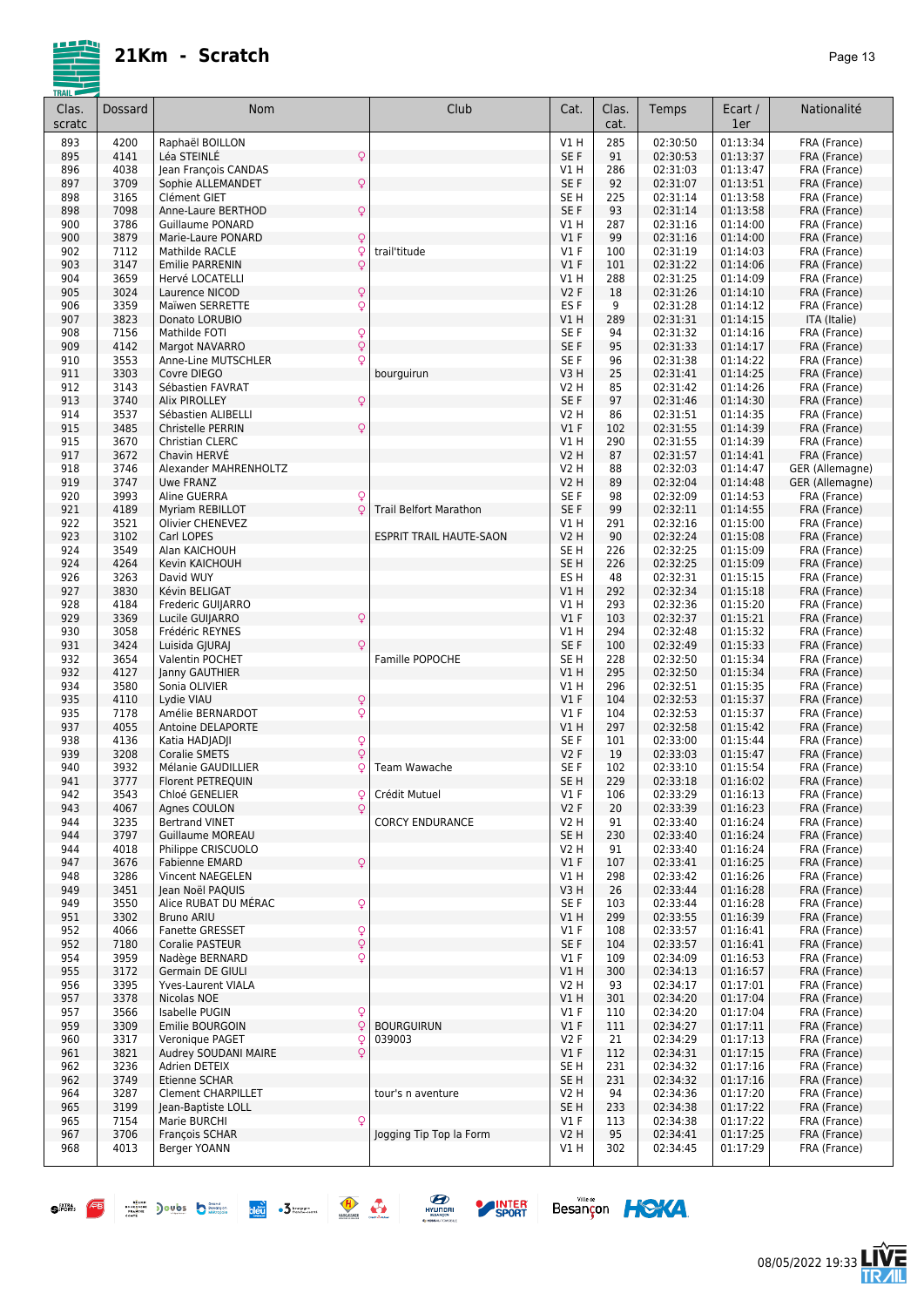

| Clas.<br>scratc | Dossard      | Nom                                       | Club                     | Cat.                               | Clas.<br>cat. | Temps                | Ecart /<br>1er       | Nationalité                  |
|-----------------|--------------|-------------------------------------------|--------------------------|------------------------------------|---------------|----------------------|----------------------|------------------------------|
| 969             | 3649         | Samuel BARBIER                            | <b>DSA</b>               | V1 H                               | 303           | 02:34:48             | 01:17:32             | FRA (France)                 |
| 970             | 3171         | Mathilde PORTELLA<br>$\mathsf{Q}$         |                          | SE F                               | 105           | 02:34:49             | 01:17:33             | FRA (France)                 |
| 971             | 3996         | Q<br>Marine GUINARD                       |                          | SE <sub>F</sub>                    | 106           | 02:34:54             | 01:17:38             | FRA (France)                 |
| 972             | 3229         | Clément BAUBICHET                         |                          | SE <sub>H</sub>                    | 234           | 02:34:57             | 01:17:41             | FRA (France)                 |
| 972<br>974      | 3907<br>3995 | Julien MAIRE<br>Q<br>Maryse DUCHET ANNEZ  |                          | V1 H<br>V1F                        | 304<br>114    | 02:34:57<br>02:34:58 | 01:17:41<br>01:17:42 | FRA (France)<br>FRA (France) |
| 975             | 4165         | Hugo HONORE                               |                          | SE <sub>H</sub>                    | 235           | 02:35:03             | 01:17:47             | FRA (France)                 |
| 976             | 3737         | Q<br>Louise DESTRAZ                       |                          | SE F                               | 107           | 02:35:05             | 01:17:49             | FRA (France)                 |
| 976             | 4132         | Anthony HUMBERT                           |                          | SE <sub>H</sub>                    | 236           | 02:35:05             | 01:17:49             | FRA (France)                 |
| 978             | 3020         | Patrice RONDOT                            |                          | V2 H                               | 96            | 02:35:06             | 01:17:50             | FRA (France)                 |
| 979             | 3893         | Oriane JEANDESBOZ<br>Q                    |                          | SE <sub>F</sub>                    | 108           | 02:35:10             | 01:17:54             | FRA (France)                 |
| 980             | 3043         | Anthony BERTIN                            |                          | SE <sub>H</sub>                    | 237           | 02:35:14             | 01:17:58             | FRA (France)                 |
| 981             | 4222         | <b>Florian GAUDRY</b>                     |                          | SE <sub>H</sub>                    | 238           | 02:35:19             | 01:18:03             | FRA (France)                 |
| 982<br>983      | 3203<br>3693 | Guillaume SANDOZ<br>Aurelie MARGUET       |                          | SE <sub>H</sub><br>SE <sub>F</sub> | 239<br>109    | 02:35:22<br>02:35:24 | 01:18:06<br>01:18:08 | FRA (France)<br>FRA (France) |
| 984             | 3909         | Q<br>Q<br>Aurelie BATTU                   | Cac 39                   | V1F                                | 115           | 02:35:30             | 01:18:14             | FRA (France)                 |
| 985             | 3132         | Noëlle HIRN                               | AS Ribeauvillé Athlérou  | V1F                                | 116           | 02:35:34             | 01:18:18             | FRA (France)                 |
| 986             | 7181         | Arthur MATHIOT                            |                          | SE <sub>H</sub>                    | 240           | 02:35:35             | 01:18:19             | FRA (France)                 |
| 987             | 3130         | <b>Maxime MARTINEZ</b>                    |                          | SE <sub>H</sub>                    | 241           | 02:35:36             | 01:18:20             | FRA (France)                 |
| 987             | 3509         | Sandra CHAVANNE<br>Q                      | <b>PUGEY RACING TEAM</b> | V1F                                | 117           | 02:35:36             | 01:18:20             | FRA (France)                 |
| 987             | 3510         | Delphine FORNO<br>Q                       | TEAM INTERPSORT / PUGEY  | $VI$ F                             | 117           | 02:35:36             | 01:18:20             | FRA (France)                 |
| 990             | 3697         | Q<br>Marine LAZARD                        |                          | SE F                               | 110           | 02:35:38             | 01:18:22             | FRA (France)                 |
| 991<br>992      | 3185<br>4246 | Gilles THOMAS<br>Nadège DAIGLE<br>Q       |                          | V2 H<br>SE <sub>F</sub>            | 97<br>111     | 02:35:56<br>02:35:58 | 01:18:40<br>01:18:42 | FRA (France)<br>FRA (France) |
| 993             | 4004         | François GRATEPANCHE                      | fast and furious du 45   | V2 H                               | 98            | 02:36:03             | 01:18:47             | FRA (France)                 |
| 994             | 3998         | Hadrien GENRE-PAUL                        |                          | ES <sub>H</sub>                    | 49            | 02:36:16             | 01:19:00             | FRA (France)                 |
| 995             | 3360         | <b>Laurent SERRETTE</b>                   |                          | V2 H                               | 99            | 02:36:18             | 01:19:02             | FRA (France)                 |
| 996             | 7104         | Olivier PETIT                             |                          | V1H                                | 305           | 02:36:21             | 01:19:05             | FRA (France)                 |
| 997             | 4017         | Pierre LAUNAY                             |                          | V3 H                               | 27            | 02:36:22             | 01:19:06             | FRA (France)                 |
| 998             | 3864         | Q<br>Valérie GUIMARD                      |                          | V <sub>2</sub> F                   | 22            | 02:36:26             | 01:19:10             | FRA (France)                 |
| 998             | 7243         | Lucie LEROUX<br>Q                         |                          | V1F                                | 119           | 02:36:26             | 01:19:10             | FRA (France)                 |
| 1000<br>1000    | 3121<br>3312 | Delphine REIG<br>Q<br>Marjorie PETIT<br>Ç | Passpartout trailers du  | <b>V2F</b><br><b>V2F</b>           | 23<br>23      | 02:36:27<br>02:36:27 | 01:19:11<br>01:19:11 | FRA (France)                 |
| 1002            | 4063         | Clément PERNOT                            | Trailers du Josas        | SE <sub>H</sub>                    | 242           | 02:36:29             | 01:19:13             | FRA (France)<br>FRA (France) |
| 1003            | 3092         | Rodolphe CASSARD                          |                          | V1H                                | 306           | 02:36:30             | 01:19:14             | FRA (France)                 |
| 1004            | 4269         | Pierre BRONQUARD                          | Annecy thaï boxing       | VIH                                | 307           | 02:36:33             | 01:19:17             | FRA (France)                 |
| 1005            | 3859         | Clément BRONQUARD                         |                          | SE <sub>H</sub>                    | 243           | 02:36:35             | 01:19:19             | FRA (France)                 |
| 1005            | 3867         | Sylvain POIRIER                           |                          | <b>V2 H</b>                        | 100           | 02:36:35             | 01:19:19             | FRA (France)                 |
| 1007            | 3014         | Frédéric CHAPUIS                          |                          | V2 H                               | 101           | 02:36:36             | 01:19:20             | FRA (France)                 |
| 1008            | 3731<br>3827 | Laurent BORDENER                          |                          | <b>V2 H</b><br>V1 H                | 102           | 02:36:37<br>02:36:37 | 01:19:21<br>01:19:21 | FRA (France)                 |
| 1008<br>1008    | 3965         | Alex CLERC<br>Matthieu DELVARRE           |                          | VIH                                | 308<br>308    | 02:36:37             | 01:19:21             | FRA (France)<br>FRA (France) |
| 1011            | 3157         | Q<br>Chloé TOURNIER                       |                          | SE <sub>F</sub>                    | 112           | 02:36:38             | 01:19:22             | FRA (France)                 |
| 1011            | 4268         | $\dot{\overline{Q}}$<br>Alice TOURNIER    |                          | SE <sub>F</sub>                    | 112           | 02:36:38             | 01:19:22             | FRA (France)                 |
| 1013            | 3400         | Agnes VERMAUT<br>ç                        | ANDRESY ATHLETISME       | <b>V2F</b>                         | 25            | 02:36:42             | 01:19:26             | FRA (France)                 |
| 1014            | 4199         | Q<br>Louise BLANC                         |                          | SE <sub>F</sub>                    | 114           | 02:36:54             | 01:19:38             | FRA (France)                 |
| 1015            | 3280         | Q<br><b>Marion THIRIEZ</b>                |                          | SE <sub>F</sub>                    | 115           | 02:36:55             | 01:19:39             | FRA (France)                 |
| 1016            | 3332         | Q<br>Jeanne MOSSE                         |                          | SE F                               | 116           | 02:36:56             | 01:19:40             | FRA (France)                 |
| 1017<br>1018    | 3401<br>4284 | Yannick MAITRE<br>Arthur MOSSE            | Pelousey Court Tout Dou  | V1 H<br>SE <sub>H</sub>            | 310<br>244    | 02:36:58<br>02:36:59 | 01:19:42<br>01:19:43 | FRA (France)<br>FRA (France) |
| 1019            | 3420         | <b>Gilles CAPELLIER</b>                   |                          | V3 H                               | 28            | 02:37:04             | 01:19:48             | FRA (France)                 |
| 1020            | 3323         | Patrick AUPLAT                            |                          | V2 H                               | 103           | 02:37:08             | 01:19:52             | FRA (France)                 |
| 1021            | 3515         | Gaëlle PASQUIER                           |                          | $VI$ F                             | 120           | 02:37:09             | 01:19:53             | FRA (France)                 |
| 1022            | 3200         | $\frac{Q}{Q}$<br>Clémentine SENECAT       |                          | SE F                               | 117           | 02:37:16             | 01:20:00             | FRA (France)                 |
| 1023            | 3981         | Gabin SCHITTEK                            |                          | SE H                               | 245           | 02:37:17             | 01:20:01             | FRA (France)                 |
| 1024            | 3980         | Q<br>Rose MATHELIER                       |                          | SE F                               | 118           | 02:37:21             | 01:20:05             | FRA (France)                 |
| 1025<br>1026    | 3149<br>4084 | Laurent GAERTNER<br>Pierre CANY           |                          | V2 H<br>ES H                       | 104<br>50     | 02:37:22<br>02:37:27 | 01:20:06<br>01:20:11 | FRA (France)<br>FRA (France) |
| 1027            | 3842         | Q<br>Martine Boudot BOUDOT                |                          | V2F                                | 26            | 02:37:29             | 01:20:13             | FRA (France)                 |
| 1028            | 7015         | <b>Flavien GASNER</b>                     |                          | ES H                               | 51            | 02:37:32             | 01:20:16             | FRA (France)                 |
| 1029            | 3397         | Vincent FAVRICHON                         |                          | V3 H                               | 29            | 02:37:37             | 01:20:21             | FRA (France)                 |
| 1030            | 4235         | Didier DELPEYROUX                         | <b>LES PASS PARTOUTS</b> | V2 H                               | 105           | 02:37:38             | 01:20:22             | FRA (France)                 |
| 1031            | 3934         | Ludivine RÖTHLIN<br>Q                     | Decathlon Besançon       | ES <sub>F</sub>                    | 10            | 02:37:41             | 01:20:25             | FRA (France)                 |
| 1032            | 7313         | $\frac{1}{2}$<br>Caroline PERRIN          |                          | ES <sub>F</sub>                    | 11            | 02:37:50             | 01:20:34             | FRA (France)                 |
| 1033            | 3705         | Mulin Clerc MARIE                         |                          | <b>V2F</b>                         | 27            | 02:37:58             | 01:20:42             | FRA (France)                 |
| 1034<br>1035    | 4091<br>3311 | Q<br>Marie SAADE<br>Frederic THENEVIN     | Trailers du Josas        | SE F<br>V2 H                       | 119<br>106    | 02:38:04<br>02:38:05 | 01:20:48<br>01:20:49 | FRA (France)<br>FRA (France) |
| 1036            | 4179         | Q<br>Pauline GUIARD                       |                          | V1F                                | 121           | 02:38:09             | 01:20:53             | FRA (France)                 |
| 1037            | 4178         | Emilie LIENARD AYADY                      |                          | $VI$ F                             | 122           | 02:38:11             | 01:20:55             | FRA (France)                 |
| 1038            | 4045         | Q<br>Q<br>Morgane AGUILAR RUBIO           |                          | SE F                               | 120           | 02:38:14             | 01:20:58             | FRA (France)                 |
| 1039            | 4290         | $\frac{1}{2}$<br>Charlotte DECLOUX        |                          | SE F                               | 121           | 02:38:17             | 01:21:01             | FRA (France)                 |
| 1040            | 3887         | Claude MAZEN                              |                          | V2F                                | 28            | 02:38:20             | 01:21:04             | FRA (France)                 |
| 1041            | 3929         | $\frac{Q}{Q}$<br>Clémence PEPIOT          |                          | ES <sub>F</sub>                    | 12            | 02:38:22             | 01:21:06             | FRA (France)                 |
| 1042<br>1043    | 4002<br>3226 | Sara FENON<br>Franck BEL                  |                          | V1F<br>V2 H                        | 123<br>107    | 02:38:24<br>02:38:30 | 01:21:08<br>01:21:14 | FRA (France)<br>FRA (France) |
|                 |              |                                           |                          |                                    |               |                      |                      |                              |
|                 |              |                                           |                          |                                    |               |                      |                      |                              |





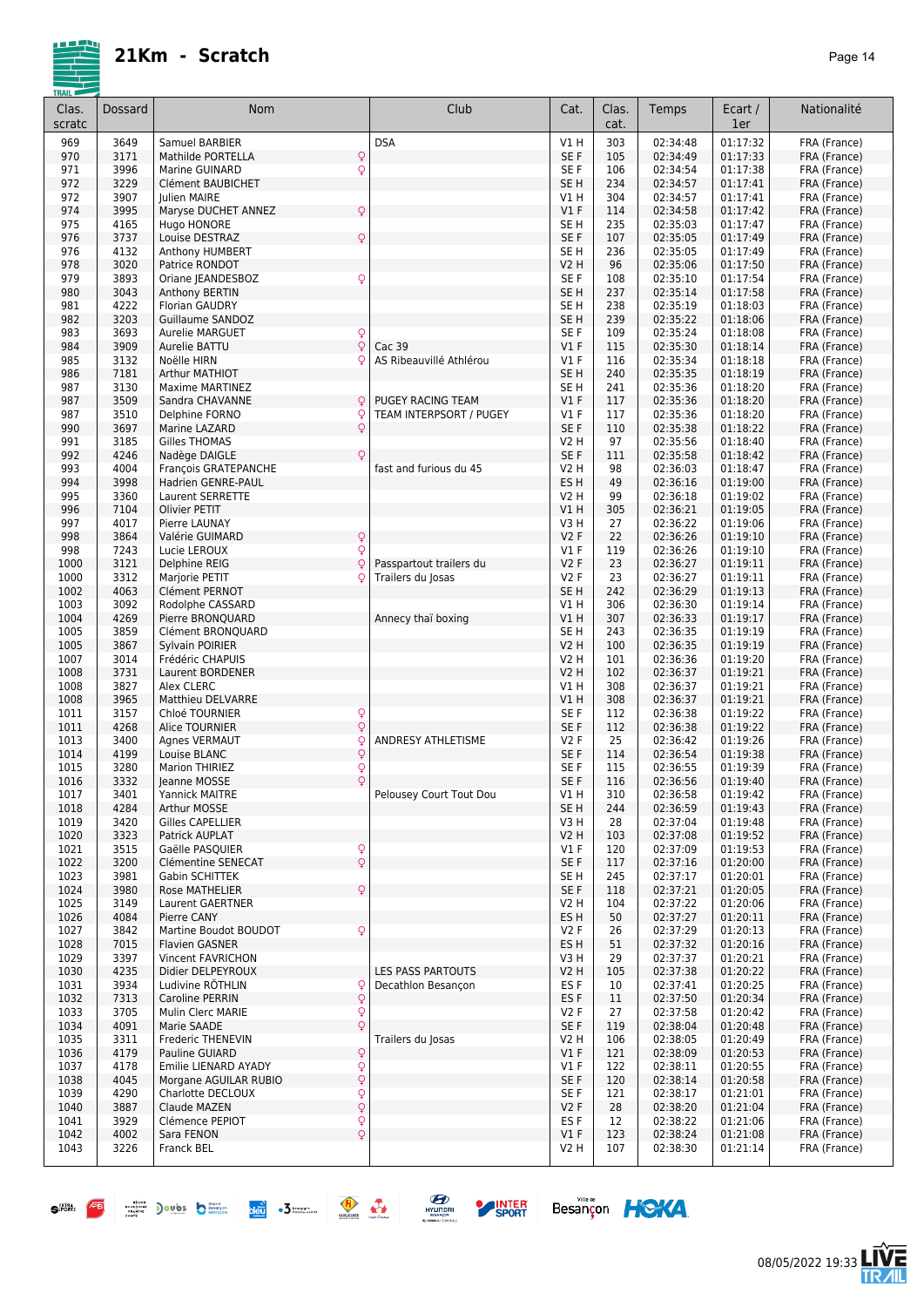

| <u>I KAIL I</u><br>Clas.<br>scratc | Dossard      | Nom                                                                             | Club                      | Cat.                    | Clas.<br>cat.  | Temps                | Ecart /<br>1er       | Nationalité                  |
|------------------------------------|--------------|---------------------------------------------------------------------------------|---------------------------|-------------------------|----------------|----------------------|----------------------|------------------------------|
| 1043                               | 4008         | Q<br>Clémence REBOUILLAT                                                        | Dijon Triathlon           | SE F                    | 122            | 02:38:30             | 01:21:14             | FRA (France)                 |
| 1045                               | 3253         | Didier ROCHE                                                                    | Grand Air Corbières       | V3H                     | 30             | 02:38:32             | 01:21:16             | FRA (France)                 |
| 1045                               | 3254         | Alexandre ROCHE                                                                 |                           | V1 H                    | 311            | 02:38:32             | 01:21:16             | FRA (France)                 |
| 1047                               | 3480         | Q<br>Audrey HUGUET                                                              |                           | SE F                    | 123            | 02:38:35             | 01:21:19             | FRA (France)                 |
| 1047                               | 3487         | Dylan HUGUET                                                                    |                           | SE H                    | 246            | 02:38:35             | 01:21:19             | FRA (France)                 |
| 1049                               | 3820         | $\hbox{\large\textsf{Q}}$<br>Sarah MARGILLET                                    |                           | $VI$ F                  | 124            | 02:38:37             | 01:21:21             | FRA (France)                 |
| 1050<br>1050                       | 3444<br>3809 | $\mathsf{Q}$<br>Catherine FOUILHOUX<br>$\overline{Q}$<br><b>Estelle VIEILLE</b> |                           | SE <sub>F</sub><br>V1F  | 124<br>125     | 02:38:38<br>02:38:38 | 01:21:22<br>01:21:22 | FRA (France)<br>FRA (France) |
| 1052                               | 7097         | Patrice BERNA                                                                   | Val de Gray Marathon      | V3 H                    | 31             | 02:38:44             | 01:21:28             | FRA (France)                 |
| 1053                               | 7105         | Marie-Odile BACROT<br>Q.                                                        | val de gray marathon      | V <sub>3</sub> F        | $\overline{2}$ | 02:38:46             | 01:21:30             | FRA (France)                 |
| 1054                               | 3717         | Jean-Jacques PANNEELS                                                           | ROS/ART                   | V3 H                    | 32             | 02:38:47             | 01:21:31             | <b>BEL</b> (Belgique)        |
| 1054                               | 4194         | Alexandre MEYER                                                                 |                           | V1H                     | 312            | 02:38:47             | 01:21:31             | FRA (France)                 |
| 1056                               | 3744         | Vinciane HOSDAIN<br>Q                                                           |                           | V2F                     | 29             | 02:38:49             | 01:21:33             | FRA (France)                 |
| 1057                               | 3245         | Joel PERSONENI                                                                  |                           | V3H                     | 33             | 02:38:52             | 01:21:36             | FRA (France)                 |
| 1058                               | 3546         | Hortense FABRE<br>ç                                                             |                           | SE <sub>F</sub>         | 125            | 02:38:54             | 01:21:38             | FRA (France)                 |
| 1059                               | 3547         | <b>Achille FABRE</b>                                                            |                           | SE <sub>H</sub>         | 247            | 02:38:55             | 01:21:39             | FRA (France)                 |
| 1060                               | 3225<br>3781 | $\frac{Q}{Q}$<br>Christelle FROGER                                              |                           | V2F<br>SE F             | 30<br>126      | 02:38:57             | 01:21:41             | FRA (France)                 |
| 1060<br>1062                       | 3064         | Marie BEVALOT<br>Q<br><b>Charline MONNOT</b>                                    |                           | V1F                     | 126            | 02:38:57<br>02:38:59 | 01:21:41<br>01:21:43 | FRA (France)<br>FRA (France) |
| 1062                               | 3877         | Nicolas BEVALOT                                                                 |                           | SE <sub>H</sub>         | 248            | 02:38:59             | 01:21:43             | FRA (France)                 |
| 1064                               | 3979         | Dominique BEY                                                                   |                           | V3 H                    | 34             | 02:39:01             | 01:21:45             | FRA (France)                 |
| 1065                               | 4059         | Q<br>Justine DECHAMBENOIT                                                       | <b>DSA TRAIL Besancon</b> | ES <sub>F</sub>         | 13             | 02:39:07             | 01:21:51             | FRA (France)                 |
| 1066                               | 3904         | $\mathsf{Q}$<br><b>Blanc CORALIE</b>                                            |                           | ES <sub>F</sub>         | 14             | 02:39:08             | 01:21:52             | FRA (France)                 |
| 1067                               | 3105         | Q<br>Charlene ROY                                                               |                           | V1F                     | 127            | 02:39:11             | 01:21:55             | FRA (France)                 |
| 1068                               | 3775         | Q<br>Sophie LORIC                                                               |                           | SE F                    | 127            | 02:39:20             | 01:22:04             | FRA (France)                 |
| 1069                               | 3391         | Q<br>Cécile BOICHUT                                                             |                           | SE F                    | 128            | 02:39:31             | 01:22:15             | FRA (France)                 |
| 1070                               | 3415         | Valérie GERMAIN<br>Q                                                            | AJ Auxerre section mara   | <b>V1 F</b>             | 128            | 02:39:34             | 01:22:18             | FRA (France)                 |
| 1071                               | 3176         | $\mathsf{Q}$<br>Anne-Sophie TILMONT                                             |                           | $VI$ F                  | 129            | 02:39:36             | 01:22:20             | FRA (France)                 |
| 1071                               | 3919         | $\frac{Q}{Q}$<br>Julie CHIROL                                                   |                           | SE <sub>F</sub>         | 129            | 02:39:36             | 01:22:20             | FRA (France)                 |
| 1073<br>1074                       | 3116<br>7147 | Elodie BOITEUX<br><b>Benoit BARBIER-BRION</b>                                   | <b>CIMRAD</b>             | V1F<br>V1 H             | 130<br>313     | 02:39:53<br>02:39:59 | 01:22:37<br>01:22:43 | FRA (France)                 |
| 1075                               | 3294         | <b>Benoit PRUDENT</b>                                                           |                           | V1H                     | 314            | 02:40:01             | 01:22:45             | FRA (France)<br>FRA (France) |
| 1076                               | 4126         | <b>Florent GAUTHIER</b>                                                         |                           | V1 H                    | 315            | 02:40:05             | 01:22:49             | FRA (France)                 |
| 1077                               | 3923         | Carlos SILVEIRA                                                                 |                           | <b>V2 H</b>             | 108            | 02:40:06             | 01:22:50             | FRA (France)                 |
| 1078                               | 3592         | Eugenia SILVEIRA<br>Q                                                           |                           | <b>V2F</b>              | 31             | 02:40:08             | 01:22:52             | FRA (France)                 |
| 1079                               | 3374         | $\overline{Q}$<br><b>Yvelise CORANDI</b>                                        |                           | V1F                     | 131            | 02:40:13             | 01:22:57             | FRA (France)                 |
| 1080                               | 3375         | Jean Marc CORANDI                                                               |                           | V2 H                    | 109            | 02:40:16             | 01:23:00             | FRA (France)                 |
| 1080                               | 4160         | Q<br>Julia MARGUIER                                                             |                           | SE F                    | 130            | 02:40:16             | 01:23:00             | FRA (France)                 |
| 1082                               | 7162         | Frédéric ANCELIN                                                                | <b>ASPTT Auxerre</b>      | V1H                     | 316            | 02:40:18             | 01:23:02             | FRA (France)                 |
| 1083                               | 3933         | Q<br>Cécile CREYX                                                               |                           | SE F                    | 131            | 02:40:23             | 01:23:07             | FRA (France)                 |
| 1084                               | 4072         | Patrice LESAGE                                                                  |                           | V3 H                    | 35             | 02:40:26             | 01:23:10             | FRA (France)                 |
| 1085<br>1085                       | 3751<br>4229 | Q<br>Juliette DESCAMPS<br>Q<br>Valentine DU FAYET                               |                           | SE F<br>SE <sub>F</sub> | 132<br>132     | 02:40:29<br>02:40:29 | 01:23:13<br>01:23:13 | FRA (France)<br>FRA (France) |
| 1087                               | 3750         | $\dot{\varphi}$<br><b>Constance DESCAMPS</b>                                    |                           | SE F                    | 134            | 02:40:31             | 01:23:15             | FRA (France)                 |
| 1088                               | 3429         | Paule MIVIELLE<br>Ç                                                             | Pas a pas santé           | V1F                     | 132            | 02:40:40             | 01:23:24             | FRA (France)                 |
| 1089                               | 3878         | Q<br>Margaux DANET                                                              |                           | SE F                    | 135            | 02:40:49             | 01:23:33             | FRA (France)                 |
| 1090                               | 4260         | Q<br>Julie CORRIOL                                                              |                           | V1F                     | 133            | 02:40:50             | 01:23:34             | FRA (France)                 |
| 1091                               | 3783         | Q<br>Morgane CLEMENT                                                            |                           | SE F                    | 136            | 02:40:51             | 01:23:35             | FRA (France)                 |
| 1092                               | 3224         | Thierry BARRAULT                                                                |                           | <b>V2 H</b>             | 110            | 02:40:55             | 01:23:39             | FRA (France)                 |
| 1093                               | 3219         | Q<br>Odile SAUVANET                                                             |                           | V2F                     | 32             | 02:40:59             | 01:23:43             | FRA (France)                 |
| 1094                               | 3196         | Florent PELLETIER                                                               |                           | V2 H                    | 111            | 02:41:05             | 01:23:49             | FRA (France)                 |
| 1094                               | 4167         | Q<br>Anne-Cécile MOINE                                                          |                           | SE F                    | 137            | 02:41:05             | 01:23:49             | FRA (France)                 |
| 1096                               | 3565         | Q<br>Pauline GUERILLOT<br>Olivier DOLLAT                                        |                           | SE F<br>V3H             | 138            | 02:41:08             | 01:23:52<br>01:23:52 | FRA (France)                 |
| 1096<br>1098                       | 4175<br>3653 | Aurelie CAMELIO                                                                 |                           | $VI$ F                  | 36<br>134      | 02:41:08<br>02:41:10 | 01:23:54             | FRA (France)<br>FRA (France) |
| 1098                               | 4278         | $\frac{Q}{Q}$<br>Delphine CHENET                                                |                           | V1F                     | 134            | 02:41:10             | 01:23:54             | FRA (France)                 |
| 1100                               | 3170         | Q<br>Lucie BESCH                                                                |                           | $VI$ F                  | 136            | 02:41:11             | 01:23:55             | FRA (France)                 |
| 1101                               | 3763         | Q<br>Jeanne CAVEY                                                               |                           | SE F                    | 139            | 02:41:16             | 01:24:00             | FRA (France)                 |
| 1102                               | 3030         | Q<br>Sylvia BOURDIER                                                            |                           | SE F                    | 140            | 02:41:18             | 01:24:02             | ESP (Espagne)                |
| 1103                               | 3563         | Jean-Charles NOUALHAGUET                                                        | Passe partout du josas    | <b>V2 H</b>             | 112            | 02:41:25             | 01:24:09             | FRA (France)                 |
| 1104                               | 3844         | Gilles MINNEBO                                                                  | <b>CAC 39</b>             | V2 H                    | 113            | 02:41:30             | 01:24:14             | FRA (France)                 |
| 1105                               | 3093         | $\overline{Q}$<br>Lise PETETIN                                                  |                           | $VI$ F                  | 137            | 02:41:32             | 01:24:16             | FRA (France)                 |
| 1105                               | 3327         | Pierre CARQUILLAT-LAB                                                           |                           | V1 H                    | 317            | 02:41:32             | 01:24:16             | FRA (France)                 |
| 1107                               | 3300         | Q<br><b>Audrey FABBRI</b>                                                       |                           | $VI$ F                  | 138            | 02:41:33             | 01:24:17             | FRA (France)                 |
| 1108                               | 3960         | Q<br>Laurence AEBISCHER                                                         |                           | $VI$ F                  | 139            | 02:41:48             | 01:24:32             | FRA (France)                 |
| 1109<br>1110                       | 7149<br>3768 | Claude ANTOINE<br>Sandrine THOMAS<br>Q                                          | Besançon Athlétic Club    | SE H<br>$VI$ F          | 249<br>140     | 02:41:49<br>02:41:58 | 01:24:33<br>01:24:42 | FRA (France)<br>FRA (France) |
| 1111                               | 3583         | Q<br>Elisabeth COURIOL                                                          | VAL DE GRAY MARATHON      | V1F                     | 141            | 02:42:17             | 01:25:01             | FRA (France)                 |
| 1112                               | 3585         | <b>Brigitte GACONNET</b><br>Q                                                   | VAL DE GRAY MARATHON      | V3F                     | 3              | 02:42:18             | 01:25:02             | FRA (France)                 |
| 1113                               | 3498         | Aziz RIZKI                                                                      |                           | V2 H                    | 114            | 02:42:22             | 01:25:06             | FRA (France)                 |
| 1113                               | 3499         | Q<br>Fabienne DUBOZ                                                             |                           | $VI$ F                  | 142            | 02:42:22             | 01:25:06             | FRA (France)                 |
| 1115                               | 3905         | Q<br>Anne METZ                                                                  | Oxygène 68                | $VI$ F                  | 143            | 02:42:29             | 01:25:13             | FRA (France)                 |
| 1116                               | 3492         | Q<br>Claudine VALLE                                                             |                           | V3F                     | 4              | 02:42:44             | 01:25:28             | FRA (France)                 |
| 1116                               | 3914         | Alain DELAPRUNE                                                                 |                           | V1 H                    | 318            | 02:42:44             | 01:25:28             | FRA (France)                 |
| 1118                               | 4182         | Isabelle CABART<br>Q                                                            |                           | V2F                     | 33             | 02:42:45             | 01:25:29             | FRA (France)                 |
|                                    |              |                                                                                 |                           |                         |                |                      |                      |                              |







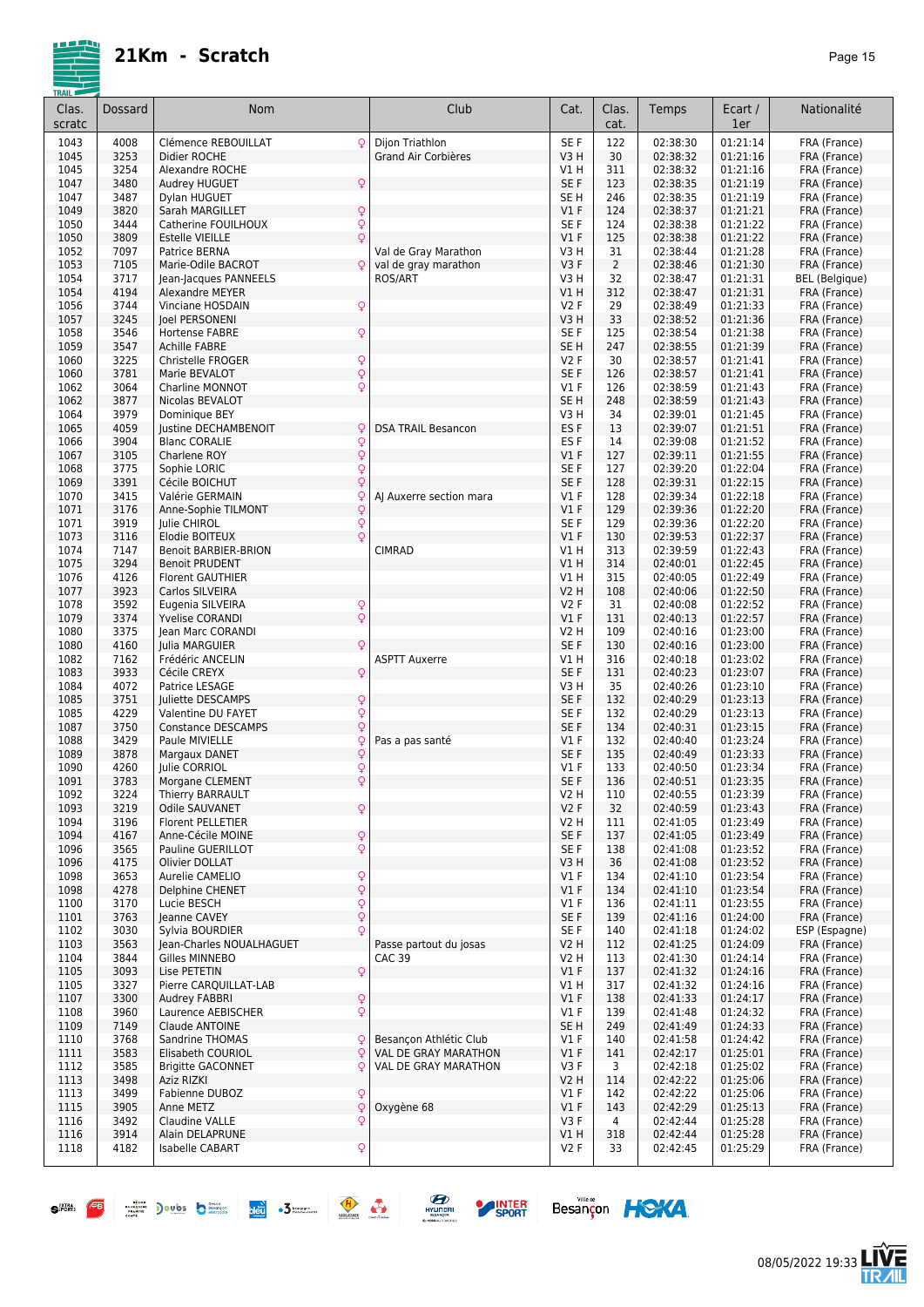

08/05/2022 19:33

**LIVE<br>TR***A***IL** 

Besançon HOKA

| Clas.        | Dossard      | <b>Nom</b>                                     | Club                    | Cat.                    | Clas.      | Temps                | Ecart /              | Nationalité                     |
|--------------|--------------|------------------------------------------------|-------------------------|-------------------------|------------|----------------------|----------------------|---------------------------------|
| scratc       |              |                                                |                         |                         | cat.       |                      | 1er                  |                                 |
| 1119         | 3913         | Benoit NEHMÉ                                   |                         | VIH                     | 319        | 02:42:48             | 01:25:32             | FRA (France)                    |
| 1120         | 4156         | Laetitia RIGAUD<br>Q                           |                         | $VI$ F                  | 144        | 02:42:51             | 01:25:35             | FRA (France)                    |
| 1121         | 3584         | Roland GACONNET                                | gahs                    | V3 H                    | 37         | 02:42:54             | 01:25:38             | FRA (France)                    |
| 1121<br>1123 | 4155<br>4157 | Vivien PEREZ SANTOS<br>François PEREZ SANTOS   | CAC39                   | V1 H<br>V3 H            | 320<br>38  | 02:42:54<br>02:42:57 | 01:25:38<br>01:25:41 | FRA (France)<br>FRA (France)    |
| 1124         | 3430         | Q<br><b>Adeline DUBOUST</b>                    |                         | $VI$ F                  | 145        | 02:42:59             | 01:25:43             | FRA (France)                    |
| 1125         | 3334         | $\overline{Q}$<br>Juliette ROUSSEL             |                         | ES <sub>F</sub>         | 15         | 02:43:15             | 01:25:59             | FRA (France)                    |
| 1126         | 3912         | Q<br>Cécile ROUSSEL                            |                         | $VI$ F                  | 146        | 02:43:17             | 01:26:01             | FRA (France)                    |
| 1127         | 4185         | Q<br><b>Fabienne MERCIER</b>                   |                         | <b>V2F</b>              | 34         | 02:43:21             | 01:26:05             | FRA (France)                    |
| 1127         | 4186         | <b>Bruno MERCIER</b>                           |                         | V2 H                    | 115        | 02:43:21             | 01:26:05             | FRA (France)                    |
| 1129         | 4001         | Isabelle FAIVRE<br>Q                           |                         | V3F                     | 5          | 02:43:26             | 01:26:10             | FRA (France)                    |
| 1130         | 3773         | Q<br>Raphaelle RICHERDT                        | SAINT LOUIS RC (ALS)    | V <sub>2</sub> F        | 35         | 02:43:49             | 01:26:33             | FRA (France)                    |
| 1131         | 4224         | Salomé PROVOST-MATTMANN<br>Q                   |                         | ES <sub>F</sub>         | 16         | 02:43:57             | 01:26:41             | FRA (France)                    |
| 1132         | 3034         | Q<br>Liseth Victoria PASAGUAYO BAEZ            |                         | SE F                    | 141        | 02:44:00             | 01:26:44             | FRA (France)                    |
| 1133<br>1134 | 3459<br>4089 | Benoît DE FAUCONPRET<br><b>Benoit GAUTHIER</b> |                         | V3 H<br>SE <sub>H</sub> | 39<br>250  | 02:44:03<br>02:44:13 | 01:26:47<br>01:26:57 | FRA (France)<br>FRA (France)    |
| 1135         | 3497         | Dominique CHAROUD                              | <b>RUN ET SENS</b>      | V2 H                    | 116        | 02:44:16             | 01:27:00             | FRA (France)                    |
| 1136         | 3104         | Loret YVES                                     | <b>BOURGUIRUN</b>       | V2 H                    | 117        | 02:44:22             | 01:27:06             | FRA (France)                    |
| 1137         | 4139         | Jacques COINTET                                |                         | V3 H                    | 40         | 02:44:24             | 01:27:08             | FRA (France)                    |
| 1138         | 3265         | $\mathsf{Q}$<br>Laurine LANCIA                 |                         | SE F                    | 142        | 02:44:25             | 01:27:09             | FRA (France)                    |
| 1139         | 3707         | Eric SAINT-VANNE                               |                         | V2 H                    | 118        | 02:44:28             | 01:27:12             | FRA (France)                    |
| 1139         | 4046         | Q<br>Aline VILLEMAIN                           |                         | SE F                    | 143        | 02:44:28             | 01:27:12             | FRA (France)                    |
| 1141         | 7185         | Gaëtan MARTEIL                                 |                         | V1 H                    | 321        | 02:44:34             | 01:27:18             | FRA (France)                    |
| 1142         | 4081         | Q<br>Corinne REYNAUD-RIVAL                     |                         | $VI$ F                  | 147        | 02:44:35             | 01:27:19             | FRA (France)                    |
| 1143         | 4080         | Ludovic REYNAUD                                |                         | V2 H                    | 119        | 02:44:37             | 01:27:21             | FRA (France)                    |
| 1144<br>1145 | 3412<br>3908 | Alan VIGREUX                                   | Team Impala             | SE H<br>V1 H            | 251<br>322 | 02:44:57             | 01:27:41<br>01:27:43 | FRA (France)                    |
| 1146         | 3166         | <b>Benoit DEBIERRE</b><br>Loic THIERY          |                         | ES <sub>H</sub>         | 52         | 02:44:59<br>02:45:06 | 01:27:50             | FRA (France)<br>FRA (France)    |
| 1146         | 3663         | <b>Thierry GENTIL</b>                          |                         | V2 H                    | 120        | 02:45:06             | 01:27:50             | FRA (France)                    |
| 1148         | 3078         | Q<br>Clara MOUROT                              |                         | SE F                    | 144        | 02:45:11             | 01:27:55             | FRA (France)                    |
| 1149         | 3516         | Xavier JEAN                                    |                         | V1 H                    | 323        | 02:45:16             | 01:28:00             | FRA (France)                    |
| 1149         | 3621         | Sebastien PUSCEDDU                             |                         | V1 H                    | 323        | 02:45:16             | 01:28:00             | FRA (France)                    |
| 1149         | 4035         | Benoît GOTTI                                   |                         | V1 H                    | 323        | 02:45:16             | 01:28:00             | FRA (France)                    |
| 1152         | 3806         | Q<br>Pauline COUTURIER                         |                         | $VI$ F                  | 148        | 02:45:27             | 01:28:11             | FRA (France)                    |
| 1153         | 3866         | <b>Remy THIERY</b>                             |                         | JU H                    | 15         | 02:45:32             | 01:28:16             | FRA (France)                    |
| 1154         | 3552         | <b>Thomas TEMMERMAN</b>                        |                         | SE <sub>H</sub>         | 252        | 02:45:34             | 01:28:18             | FRA (France)                    |
| 1155         | 3025         | Q<br>Maryse MAGNIN                             |                         | V3F                     | 6<br>41    | 02:45:35             | 01:28:19             | FRA (France)                    |
| 1156<br>1157 | 3742<br>3982 | Laurent MOUGET<br>Mathieu LE MAGUER            | sans                    | V3 H<br>SE H            | 253        | 02:45:37<br>02:45:54 | 01:28:21<br>01:28:38 | FRA (France)<br>FRA (France)    |
| 1158         | 3027         | Raphael MARTHEY                                |                         | SE H                    | 254        | 02:46:02             | 01:28:46             | FRA (France)                    |
| 1159         | 3047         | Q<br>Claire ROSA                               |                         | $VI$ F                  | 149        | 02:46:09             | 01:28:53             | FRA (France)                    |
| 1160         | 3635         | $\mathsf{Q}$<br>Françoise MICHAUD              | La sortie de nuit       | <b>V2F</b>              | 36         | 02:46:10             | 01:28:54             | FRA (France)                    |
| 1161         | 3066         | Q<br><b>Chloe EDWARDS</b>                      | TEAM COACHING +         | SE F                    | 145        | 02:46:13             | 01:28:57             | FRA (France)                    |
| 1162         | 3067         | Victor BOUVET                                  | TEAM COACHING +         | SE <sub>H</sub>         | 255        | 02:46:15             | 01:28:59             | FRA (France)                    |
| 1163         | 4282         | Q<br>Irène GALLAIS                             |                         | $VI$ F                  | 150        | 02:46:16             | 01:29:00             | FRA (France)                    |
| 1164         | 3026         | $\mathsf{Q}$<br>Patricia CANET                 |                         | <b>V2F</b>              | 37         | 02:46:19             | 01:29:03             | FRA (France)                    |
| 1165         | 3013         | Q<br>Marianne DE POORTER                       |                         | ES <sub>F</sub>         | 17         | 02:46:28             | 01:29:12             | FRA (France)<br>FRA (France)    |
| 1166<br>1167 | 4152<br>3361 | Q<br>Pascaline MALZAC<br>Anne. Claude RENAUD   |                         | $VI$ F<br>$VI$ F        | 151<br>152 | 02:46:30<br>02:46:31 | 01:29:14<br>01:29:15 | FRA (France)                    |
| 1167         | 4273         | $\frac{Q}{Q}$<br>Marie MATERNE                 |                         | $VI$ F                  | 152        | 02:46:31             | 01:29:15             | FRA (France)                    |
| 1169         | 3854         | $\overline{Q}$<br>Astrid MALZAC                |                         | SE F                    | 146        | 02:46:33             | 01:29:17             | FRA (France)                    |
| 1169         | 4153         | $\overline{Q}$<br>Canelle MALZAC               |                         | SE F                    | 146        | 02:46:33             | 01:29:17             | FRA (France)                    |
| 1171         | 3362         | Grégoire RENAUD                                |                         | V2 H                    | 121        | 02:46:35             | 01:29:19             | FRA (France)                    |
| 1172         | 3082         | Q<br>Rachel SCHAR                              | logging Tip Top la Form | V2F                     | 38         | 02:46:50             | 01:29:34             | FRA (France)                    |
| 1173         | 3392         | Olivier GUILLOUF                               |                         | SE H                    | 256        | 02:47:04             | 01:29:48             | FRA (France)                    |
| 1173         | 3889         | Charlie TUPIN                                  |                         | ES H                    | 53         | 02:47:04             | 01:29:48             | FRA (France)                    |
| 1173         | 4075         | Q<br>Noémie MEUNIER                            |                         | SE F                    | 148        | 02:47:04             | 01:29:48             | FRA (France)                    |
| 1176<br>1177 | 3094<br>3189 | Maxime BOLARD<br>Q<br>Svenja HERMANN           |                         | SE H<br>SE F            | 257<br>149 | 02:47:07<br>02:47:08 | 01:29:51<br>01:29:52 | FRA (France)<br>GER (Allemagne) |
| 1178         | 4130         | Frédéric VERGNE                                | Balise 25               | V2 H                    | 122        | 02:47:09             | 01:29:53             | FRA (France)                    |
| 1179         | 3966         | Romain AUGU                                    |                         | SE H                    | 258        | 02:47:12             | 01:29:56             | FRA (France)                    |
| 1179         | 3967         | $\mathsf{Q}$<br>Magali AUGU                    |                         | $VI$ F                  | 154        | 02:47:12             | 01:29:56             | FRA (France)                    |
| 1179         | 4027         | Alain FLEURY                                   |                         | V1 H                    | 326        | 02:47:12             | 01:29:56             | FRA (France)                    |
| 1182         | 7155         | $\hbox{\large\textsf{Q}}$<br>Coline BILLEREY   |                         | SE F                    | 150        | 02:47:13             | 01:29:57             | FRA (France)                    |
| 1183         | 3620         | Fabrice LEMOINE                                |                         | V1 H                    | 327        | 02:47:30             | 01:30:14             | FRA (France)                    |
| 1184         | 3631         | $\mathsf{Q}$<br>Maud GUYET                     |                         | SE F                    | 151        | 02:47:33             | 01:30:17             | FRA (France)                    |
| 1185         | 3560         | Hadi BARAKAT                                   |                         | SE H                    | 259        | 02:47:35             | 01:30:19             | FRA (France)                    |
| 1185         | 3561         | $\mathsf{Q}$<br><b>Catherine LLANES</b>        |                         | V2F                     | 39         | 02:47:35             | 01:30:19             | FRA (France)                    |
| 1187         | 3776         | Franck PETREQUIN                               |                         | SE H                    | 260        | 02:47:37             | 01:30:21             | FRA (France)                    |
| 1188<br>1189 | 4232<br>3091 | Q<br>Céline BASSAND<br>Q<br>Fabienne BARRAULT  | EHA-USTA                | SE F<br>V2F             | 152<br>40  | 02:47:40<br>02:47:42 | 01:30:24<br>01:30:26 | FRA (France)<br>FRA (France)    |
| 1190         | 3846         | $\mathsf{Q}$<br>Lauranne JODET                 |                         | SE F                    | 153        | 02:47:49             | 01:30:33             | FRA (France)                    |
| 1190         | 3847         | $\overline{Q}$<br>Elisabeth DRIAU              |                         | V2F                     | 41         | 02:47:49             | 01:30:33             | FRA (France)                    |
| 1192         | 3452         | $\overline{Q}$<br>Sophie BALZANO               |                         | $VI$ F                  | 155        | 02:47:51             | 01:30:35             | FRA (France)                    |
| 1193         | 3304         | Patrick RAVENT                                 |                         | V3 H                    | 42         | 02:47:52             | 01:30:36             | FRA (France)                    |
|              |              |                                                |                         |                         |            |                      |                      |                                 |

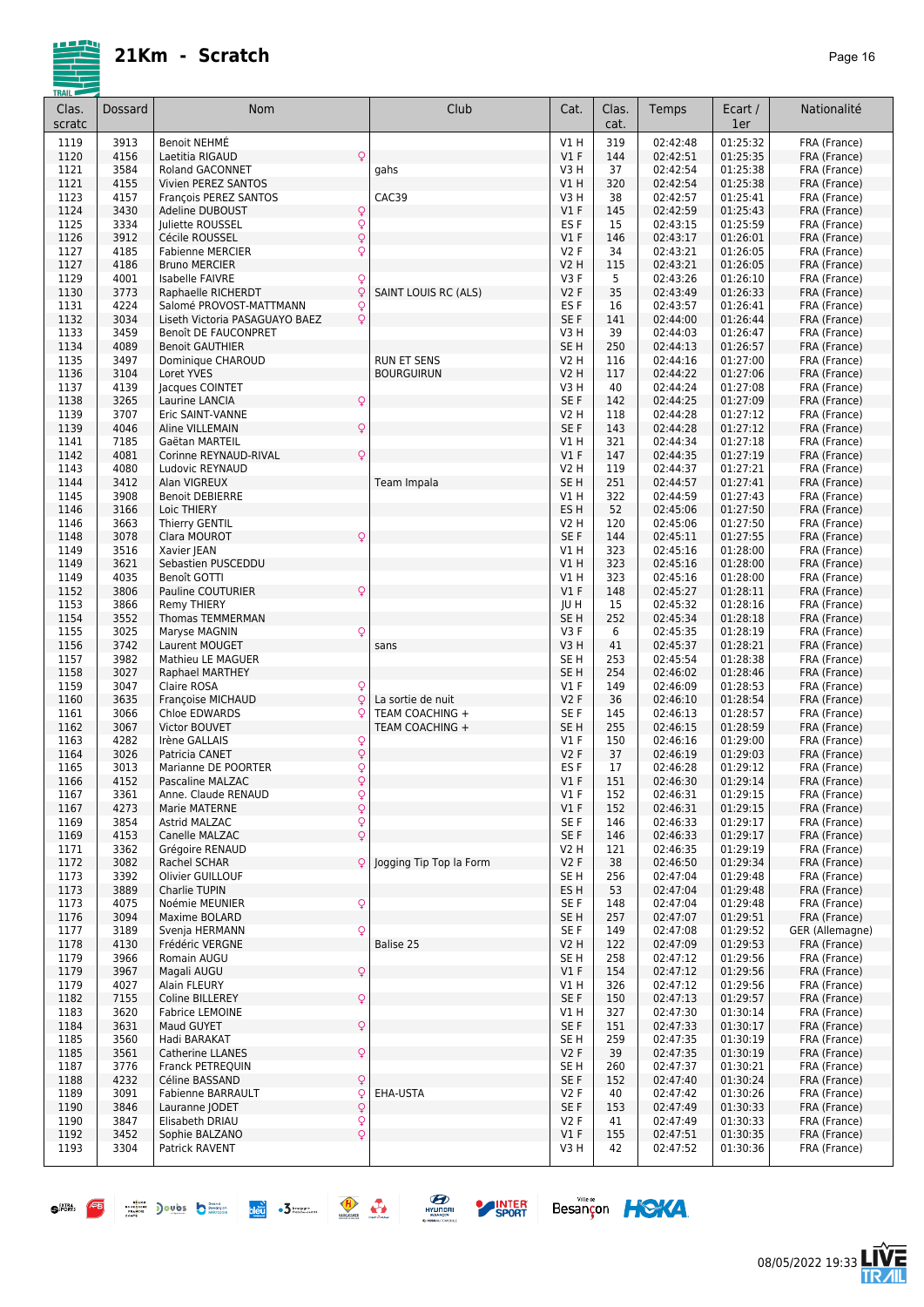|--|--|

| Clas.        | Dossard      | Nom                                                                  | Club                    | Cat.                    | Clas.                 | Temps                | Ecart /              | Nationalité                       |
|--------------|--------------|----------------------------------------------------------------------|-------------------------|-------------------------|-----------------------|----------------------|----------------------|-----------------------------------|
| scratc       |              |                                                                      |                         |                         | cat.                  |                      | 1er                  |                                   |
| 1194<br>1195 | 3596<br>3573 | Q<br>Marina PINTO<br>Q<br>Sarah SZAPIRO                              |                         | V1F<br>SE F             | 156<br>154            | 02:47:57<br>02:48:06 | 01:30:41<br>01:30:50 | FRA (France)<br>FRA (France)      |
| 1196         | 3352         | Jan ORAWIEC                                                          |                         | V1H                     | 328                   | 02:48:18             | 01:31:02             | POL (Pologne)                     |
| 1196         | 3951         | $\hbox{\large\textsf{Q}}$<br>Caroline SAMPAIX                        |                         | V1F                     | 157                   | 02:48:18             | 01:31:02             | FRA (France)                      |
| 1198         | 3950         | Q<br>Camille COULLET                                                 |                         | SE <sub>F</sub>         | 155                   | 02:48:19             | 01:31:03             | FRA (France)                      |
| 1199         | 3684         | <b>Thomas SAULET</b>                                                 |                         | V1H                     | 329                   | 02:48:21             | 01:31:05             | FRA (France)                      |
| 1199         | 3685         | Sébastien MORLOT                                                     |                         | V1 H                    | 329                   | 02:48:21             | 01:31:05             | FRA (France)                      |
| 1199<br>1202 | 3825<br>3603 | <b>Alexis GOMEZ</b><br><b>Fabrice FEREZ</b>                          | Lure Triathlon          | SE <sub>H</sub><br>V2 H | 261<br>123            | 02:48:21<br>02:48:24 | 01:31:05<br>01:31:08 | FRA (France)<br>FRA (France)      |
| 1203         | 3642         | Philippe ROUSSEAU                                                    |                         | <b>V2 H</b>             | 124                   | 02:48:26             | 01:31:10             | FRA (France)                      |
| 1203         | 3643         | Winnie ZOUEHI                                                        |                         | V1F                     | 158                   | 02:48:26             | 01:31:10             | FRA (France)                      |
| 1205         | 3771         | $\frac{Q}{Q}$<br>Stéphanie VILLET                                    |                         | V1F                     | 159                   | 02:48:35             | 01:31:19             | FRA (France)                      |
| 1206         | 3664         | Q<br>Monique GENTIL                                                  |                         | V2F                     | 42                    | 02:48:37             | 01:31:21             | FRA (France)                      |
| 1207         | 3382         | Thomas SOTTY                                                         |                         | JU H                    | 16                    | 02:48:42             | 01:31:26             | FRA (France)                      |
| 1207<br>1209 | 3384<br>3383 | Rolland PELLOUX<br>Pierre BURTIN                                     |                         | V3 H<br>V2 H            | 43<br>125             | 02:48:42<br>02:48:43 | 01:31:26<br>01:31:27 | FRA (France)<br>FRA (France)      |
| 1210         | 3381         | <b>Baptiste BURTIN</b>                                               |                         | SE <sub>H</sub>         | 262                   | 02:48:45             | 01:31:29             | FRA (France)                      |
| 1211         | 3483         | Stéphanie BAILLE-BARRELLE<br>Q                                       | Besançon Athletic Club  | V1F                     | 160                   | 02:48:49             | 01:31:33             | FRA (France)                      |
| 1212         | 3715         | Q<br>Helene KEON                                                     |                         | SE <sub>F</sub>         | 156                   | 02:48:50             | 01:31:34             | FRA (France)                      |
| 1213         | 3062         | Cyril GEHRI                                                          |                         | V1H                     | 331                   | 02:49:06             | 01:31:50             | FRA (France)                      |
| 1214         | 3917         | Alexis BATISTA                                                       |                         | SE <sub>H</sub>         | 263                   | 02:49:41             | 01:32:25             | FRA (France)                      |
| 1214<br>1216 | 4191<br>4197 | Jean NESLANY<br>Corentin BISCHOFF                                    |                         | V3H<br>SE <sub>H</sub>  | 44<br>264             | 02:49:41<br>02:49:42 | 01:32:25<br>01:32:26 | AFG (Afghanistan)<br>FRA (France) |
| 1217         | 4190         | Pascal BLEYS                                                         |                         | V2 H                    | 126                   | 02:49:43             | 01:32:27             | AFG (Afghanistan)                 |
| 1218         | 4183         | Robert COURTET                                                       |                         | SE <sub>H</sub>         | 265                   | 02:50:05             | 01:32:49             | FRA (France)                      |
| 1218         | 4239         | <b>Alexandre MARTIN</b>                                              |                         | V1 H                    | 332                   | 02:50:05             | 01:32:49             | FRA (France)                      |
| 1220         | 4076         | Q<br>Anais PRIER                                                     |                         | SE F                    | 157                   | 02:50:16             | 01:33:00             | FRA (France)                      |
| 1221         | 3812         | Antoine DAUDEY                                                       |                         | V1H                     | 333                   | 02:50:19             | 01:33:03             | FRA (France)                      |
| 1222<br>1223 | 3453<br>3888 | Christophe BLANCHARD<br>Q<br>Alexandra DEPRAZ                        |                         | V1 H<br>V1F             | 334<br>161            | 02:50:20<br>02:50:21 | 01:33:04<br>01:33:05 | FRA (France)<br>FRA (France)      |
| 1224         | 3206         | Jarold COQUINOT                                                      |                         | V1 H                    | 335                   | 02:50:24             | 01:33:08             | FRA (France)                      |
| 1225         | 7109         | Pierre DESTRAZ                                                       |                         | SE <sub>H</sub>         | 266                   | 02:50:40             | 01:33:24             | FRA (France)                      |
| 1226         | 3938         | Cyrille LEVISSE                                                      |                         | V1 H                    | 336                   | 02:50:44             | 01:33:28             | FRA (France)                      |
| 1226         | 3940         | <b>Bruno DUTEL</b>                                                   |                         | SE <sub>H</sub>         | 267                   | 02:50:44             | 01:33:28             | FRA (France)                      |
| 1228         | 3939         | David TREMEAUX                                                       |                         | V1 H                    | 337                   | 02:50:45             | 01:33:29             | FRA (France)                      |
| 1229<br>1230 | 3829<br>3807 | Q<br><b>Maud MAIRET</b><br>$\mathsf{Q}$<br>Julie MOUGEOT             |                         | SE F<br>SE F            | 158<br>159            | 02:50:47<br>02:51:02 | 01:33:31<br>01:33:46 | FRA (France)<br>FRA (France)      |
| 1231         | 3440         | Xavier ROUSSET                                                       |                         | V2 H                    | 127                   | 02:51:03             | 01:33:47             | FRA (France)                      |
| 1232         | 3159         | Marine HANSSLER VAUCHEZ                                              |                         | SE <sub>F</sub>         | 160                   | 02:51:06             | 01:33:50             | FRA (France)                      |
| 1233         | 4196         | $\frac{Q}{Q}$<br>Marine GARNIER                                      |                         | SE F                    | 161                   | 02:51:15             | 01:33:59             | FRA (France)                      |
| 1233         | 4233         | Q<br>Lambert SANDRINE                                                |                         | V1F                     | 162                   | 02:51:15             | 01:33:59             | FRA (France)                      |
| 1233         | 7152         | Tarik BENLMADANI                                                     | LE SOURIRE DE MANON-AMB | VIH                     | 338                   | 02:51:15             | 01:33:59             | FRA (France)                      |
| 1236<br>1237 | 3142<br>3761 | Lorène BARBANT<br>Q<br>$\dot{\varphi}$<br>Emmanuelle VUILLAME-CHERVY |                         | SE <sub>F</sub><br>V2F  | 162<br>43             | 02:51:38<br>02:51:52 | 01:34:22<br>01:34:36 | FRA (France)<br>FRA (France)      |
| 1238         | 4226         | Q<br>Christelle BRESSON                                              |                         | <b>V1 F</b>             | 163                   | 02:51:57             | 01:34:41             | FRA (France)                      |
| 1239         | 3788         | Jean Pascal CAILLAUD                                                 |                         | V2 H                    | 128                   | 02:52:42             | 01:35:26             | FRA (France)                      |
| 1240         | 3601         | Q<br>Catherine ARNOULD                                               |                         | <b>V2F</b>              | 44                    | 02:52:57             | 01:35:41             | FRA (France)                      |
| 1241         | 3602         | David ARNOULD                                                        |                         | V1 H                    | 339                   | 02:53:00             | 01:35:44             | FRA (France)                      |
| 1242         | 3282         | Isabelle HENNEQUIN<br>Q                                              | passpartout trailers du | V2F                     | 45                    | 02:53:05             | 01:35:49             | FRA (France)<br>FRA (France)      |
| 1243<br>1244 | 7174<br>3181 | $\mathsf{Q}$<br>Mélanie CERCLEY<br><b>Françoise PAITRY</b>           |                         | SE F<br>SE F            | 163<br>164            | 02:53:08<br>02:53:09 | 01:35:52<br>01:35:53 | FRA (France)                      |
| 1245         | 3140         | $\frac{1}{2}$<br>Nathalie HAMON                                      |                         | $VI$ F                  | 164                   | 02:53:42             | 01:36:26             | FRA (France)                      |
| 1246         | 4041         | Q<br>Valerie DROUET                                                  |                         | V2F                     | 46                    | 02:53:57             | 01:36:41             | FRA (France)                      |
| 1247         | 3655         | Q<br>Odile POCHET                                                    | Famille POPOCHE         | V2F                     | 47                    | 02:54:12             | 01:36:56             | FRA (France)                      |
| 1247         | 3656         | Hervé POCHET                                                         | Famille POPOCHE         | V3 H                    | 45                    | 02:54:12             | 01:36:56             | FRA (France)                      |
| 1249         | 3741         | Marion DOUSSOT<br>Q                                                  |                         | SE F                    | 165                   | 02:54:46             | 01:37:30             | FRA (France)                      |
| 1250<br>1250 | 3766<br>3767 | Jules ROURES--HENRIOT<br>Gilles ROURES                               |                         | ES H<br>V2 H            | 54<br>129             | 02:54:48<br>02:54:48 | 01:37:32<br>01:37:32 | FRA (France)<br>FRA (France)      |
| 1252         | 4247         | Nicolas MILANOVIC                                                    |                         | SE H                    | 268                   | 02:54:57             | 01:37:41             | FRA (France)                      |
| 1253         | 4251         | <b>Fabien LEGEARD</b>                                                |                         | SE <sub>H</sub>         | 269                   | 02:55:16             | 01:38:00             | FRA (France)                      |
| 1254         | 3921         | Jérôme BEURTHEY                                                      | TEAM BCD NAVENNE        | V2 H                    | 130                   | 02:55:29             | 01:38:13             | FRA (France)                      |
| 1255         | 3319         | Q<br>Lucille PAILLISSE                                               |                         | $VI$ F                  | 165                   | 02:55:31             | 01:38:15             | FRA (France)                      |
| 1256         | 4252         | $\frac{Q}{Q}$<br>Laura ZVER                                          |                         | SE F                    | 166                   | 02:55:33             | 01:38:17             | FRA (France)                      |
| 1257<br>1257 | 3647<br>3648 | Pascale PEPE<br>Q<br>Kristiana ARAJA                                 |                         | V3F<br>SE F             | $\overline{7}$<br>167 | 02:56:34<br>02:56:34 | 01:39:18<br>01:39:18 | FRA (France)<br>FRA (France)      |
| 1259         | 3267         | David FERREBEUF                                                      | <b>TAFFION TRAIL</b>    | V2 H                    | 131                   | 02:57:12             | 01:39:56             | FRA (France)                      |
| 1260         | 4064         | Emilie ROCHETEAU<br>Q                                                |                         | $VI$ F                  | 166                   | 02:57:13             | 01:39:57             | FRA (France)                      |
| 1261         | 3139         | Q<br>Pascale CHARBONNIER                                             | Rambouillet Sport       | V2F                     | 48                    | 02:57:32             | 01:40:16             | FRA (France)                      |
| 1262         | 3999         | Q<br>Alicia VIGNAC                                                   |                         | SE F                    | 168                   | 02:57:34             | 01:40:18             | FRA (France)                      |
| 1263         | 4227         | Q<br>Laetitiavivi55@hotmail.Fr VIGNAC                                |                         | SE F                    | 169                   | 02:57:35             | 01:40:19             | FRA (France)                      |
| 1264<br>1265 | 3535<br>3433 | Q<br>Julie BEATRIX<br>$\overline{Q}$<br>Cecile LENOT                 |                         | SE F<br>$VI$ F          | 170<br>167            | 02:58:01<br>02:58:16 | 01:40:45<br>01:41:00 | FRA (France)<br>FRA (France)      |
| 1266         | 7106         | Mathilde ROUTIER<br>Ç                                                | Usb montagne            | <b>V1 F</b>             | 168                   | 02:58:26             | 01:41:10             | FRA (France)                      |
| 1267         | 3057         | Q<br>Morgane LHOMME                                                  |                         | SE F                    | 171                   | 02:58:33             | 01:41:17             | FRA (France)                      |
| 1268         | 3899         | Samuel SUTTER                                                        |                         | SE H                    | 270                   | 02:58:50             | 01:41:34             | FRA (France)                      |
|              |              |                                                                      |                         |                         |                       |                      |                      |                                   |









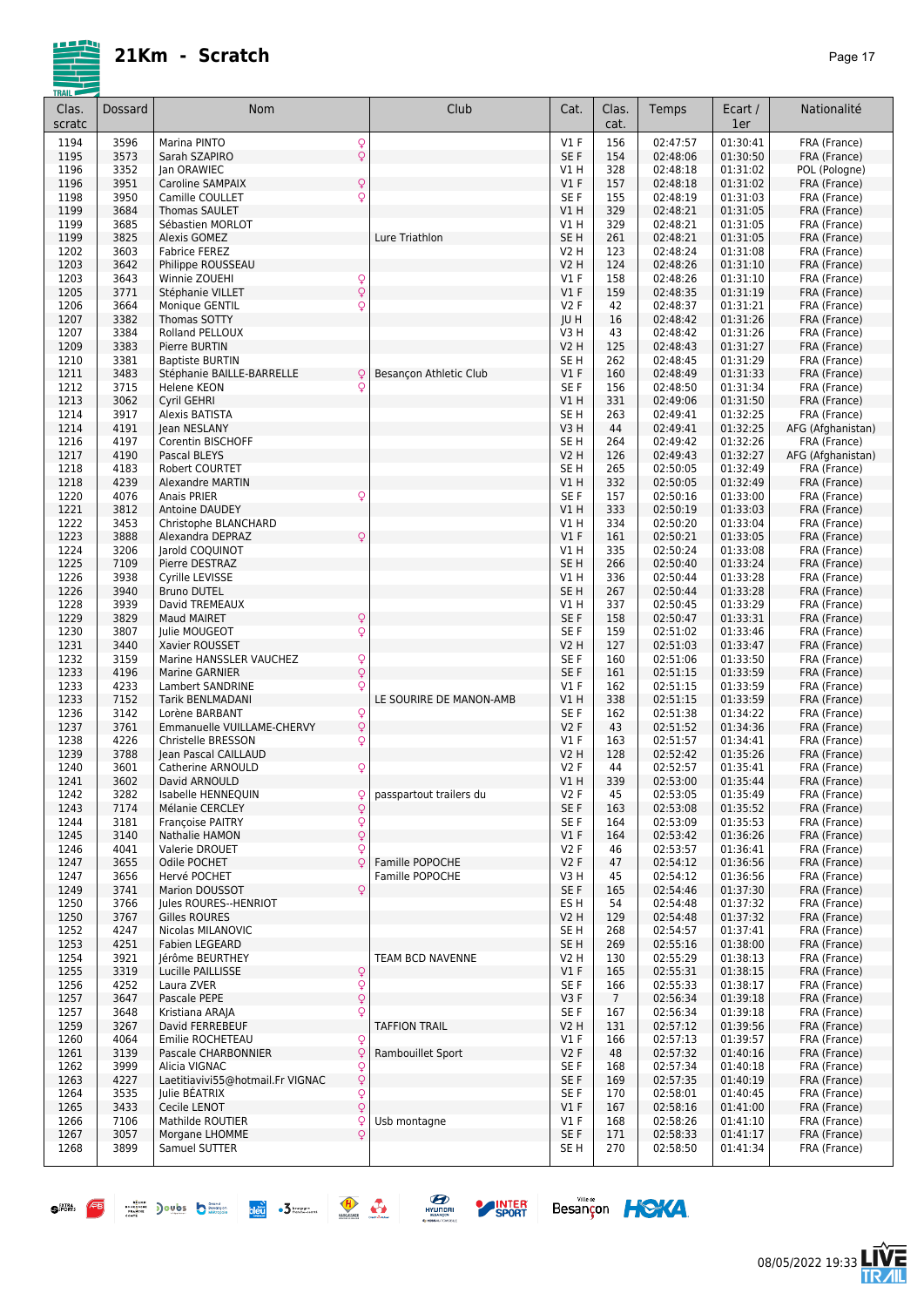

| Clas.<br>scratc | Dossard      | Nom                                       |                      | Club                             | Cat.                      | Clas.<br>cat. | Temps                | Ecart /<br>1er       | Nationalité                  |
|-----------------|--------------|-------------------------------------------|----------------------|----------------------------------|---------------------------|---------------|----------------------|----------------------|------------------------------|
| 1269            | 3301         | Adele NOUALHAGUET                         | Q                    |                                  | SE F                      | 172           | 02:58:51             | 01:41:35             | FRA (France)                 |
| 1270            | 3403         | Peggy GARDIÉ                              | Q                    | <b>TOURS'N AVENTURE</b>          | V1F                       | 169           | 02:58:52             | 01:41:36             | FRA (France)                 |
| 1271            | 3038         | Marie VARGEL                              | $\frac{Q}{Q}$        |                                  | SE F                      | 173           | 02:58:58             | 01:41:42             | FRA (France)                 |
| 1272<br>1273    | 3207<br>4255 | Elea ROBERT<br>Océane AGNELOT             |                      |                                  | SE <sub>F</sub><br>SE F   | 174<br>175    | 02:59:09<br>02:59:12 | 01:41:53<br>01:41:56 | FRA (France)<br>FRA (France) |
| 1274            | 3194         | Karine BERRUEX                            | Q<br>$\dot{\varphi}$ |                                  | $VI$ F                    | 170           | 02:59:16             | 01:42:00             | FRA (France)                 |
| 1274            | 7143         | Lydie BERRUEX                             | Q                    |                                  | $VI$ F                    | 170           | 02:59:16             | 01:42:00             | FRA (France)                 |
| 1276            | 3962         | Armelle DEHURTEVENT                       | Q                    |                                  | $VI$ F                    | 172           | 02:59:19             | 01:42:03             | FRA (France)                 |
| 1277            | 3834         | Pauline BARREAU                           | $\frac{Q}{Q}$        |                                  | SE F                      | 176           | 02:59:21             | 01:42:05             | FRA (France)                 |
| 1278            | 4036         | Corinne CORNET                            |                      |                                  | $VI$ F                    | 173           | 02:59:32             | 01:42:16             | FRA (France)                 |
| 1279            | 4143         | Marie DEVILLERS<br>Graziella GUYON GELLIN | Q<br>Q               |                                  | $VI$ F<br>$VI$ F          | 174<br>175    | 02:59:33             | 01:42:17             | FRA (France)                 |
| 1280<br>1281    | 3594<br>3076 | Romain BEAUX                              |                      |                                  | SE <sub>H</sub>           | 271           | 02:59:36<br>02:59:41 | 01:42:20<br>01:42:25 | FRA (France)<br>FRA (France) |
| 1282            | 3127         | Aurelie ROCHE                             | Q                    |                                  | $VI$ F                    | 176           | 02:59:43             | 01:42:27             | FRA (France)                 |
| 1282            | 3467         | Alain DEPP                                |                      |                                  | V2 H                      | 132           | 02:59:43             | 01:42:27             | FRA (France)                 |
| 1282            | 4034         | Stéphanie HUGUET                          | Q                    |                                  | $VI$ F                    | 176           | 02:59:43             | 01:42:27             | FRA (France)                 |
| 1285            | 3244         | Rachel PERROT                             | Q                    |                                  | V1F                       | 178           | 02:59:46             | 01:42:30             | FRA (France)                 |
| 1286            | 3037         | <b>Claire VARGEL</b>                      | Q                    |                                  | SE F                      | 177           | 02:59:58             | 01:42:42             | FRA (France)                 |
| 1287            | 3588         | Yannick BEHAVA                            |                      |                                  | V1 H                      | 340           | 02:59:59<br>03:00:06 | 01:42:43             | FRA (France)                 |
| 1288<br>1289    | 3007<br>3005 | Nicolas CHAUSSIN<br>Charlène BERTEIN      | Q                    | <b>Snails</b><br>S/L Grenoble UC | VIH<br>SE F               | 341<br>178    | 03:00:07             | 01:42:50<br>01:42:51 | FRA (France)<br>FRA (France) |
| 1290            | 3006         | Kilian AYMONIER                           |                      |                                  | SE <sub>H</sub>           | 272           | 03:00:09             | 01:42:53             | FRA (France)                 |
| 1291            | 4100         | <b>Fabrice FREMONT</b>                    |                      | Tours N Aventure                 | V1 H                      | 342           | 03:00:18             | 01:43:02             | FRA (France)                 |
| 1292            | 3466         | Vincent BOURGOIN                          |                      | <b>BOURGUIRUN</b>                | <b>V2 H</b>               | 133           | 03:00:43             | 01:43:27             | FRA (France)                 |
| 1293            | 3033         | Charlotte QUESNEL                         | Q                    |                                  | SE F                      | 179           | 03:01:07             | 01:43:51             | FRA (France)                 |
| 1294            | 4154         | Axel CHANEY                               |                      |                                  | SE <sub>H</sub>           | 273           | 03:01:10             | 01:43:54             | FRA (France)                 |
| 1295            | 3901         | Rachel RENAULT                            | Q                    |                                  | SE F                      | 180           | 03:01:24             | 01:44:08             | FRA (France)                 |
| 1296            | 3902         | Nicolas LUNARDI                           |                      |                                  | SE <sub>H</sub>           | 274           | 03:01:25             | 01:44:09             | FRA (France)                 |
| 1297<br>1298    | 3882<br>7148 | Valérie DROUOT<br><b>Joel MOLLARD</b>     | Ō                    | Bobo @ Joe ans Co                | SE F<br><b>V2 H</b>       | 181<br>134    | 03:01:38<br>03:01:41 | 01:44:22<br>01:44:25 | FRA (France)<br>FRA (France) |
| 1298            | 7312         | <b>Boris RIBIERE</b>                      |                      | Jojo & Bobo                      | SE <sub>H</sub>           | 275           | 03:01:41             | 01:44:25             | FRA (France)                 |
| 1300            | 3418         | Hélène AUGE-PEQUIGNOT                     | Q                    |                                  | SE F                      | 182           | 03:01:55             | 01:44:39             | FRA (France)                 |
| 1301            | 3419         | Charlotte COTTEZ                          | Q                    |                                  | SE <sub>F</sub>           | 183           | 03:01:58             | 01:44:42             | FRA (France)                 |
| 1302            | 3436         | <b>Corinne BRIET</b>                      | Q                    | TEAM PONEY RUN                   | V2F                       | 49            | 03:02:45             | 01:45:29             | FRA (France)                 |
| 1303            | 3290         | Helene PERROT BAROUGIER                   | Q                    | TEAM PONEY RUN                   | $VI$ F                    | 179           | 03:02:48             | 01:45:32             | FRA (France)                 |
| 1304            | 3268         | Anne PLANTIER                             | Q                    |                                  | SE <sub>F</sub>           | 184           | 03:03:03             | 01:45:47             | FRA (France)                 |
| 1305            | 3851         | Célia VERMOT DESROCHES                    | Q<br>Q               |                                  | SE F                      | 185           | 03:03:20             | 01:46:04             | FRA (France)                 |
| 1306<br>1307    | 4187<br>3423 | Dorothée SCHOTT<br>Corinne SPATH          | Ç                    | TRAIL ENTRE ELLES                | $VI$ F<br>V2F             | 180<br>50     | 03:03:47<br>03:04:02 | 01:46:31<br>01:46:46 | FRA (France)<br>FRA (France) |
| 1307            | 4115         | Chryslène SPIEGEL                         | C                    | Trail entre elles                | V1F                       | 181           | 03:04:02             | 01:46:46             | FRA (France)                 |
| 1309            | 3610         | Nicolas HEBERLE                           |                      |                                  | SE <sub>H</sub>           | 276           | 03:04:15             | 01:46:59             | FRA (France)                 |
| 1310            | 3103         | <b>Florian MILHEM</b>                     |                      |                                  | V1H                       | 343           | 03:05:02             | 01:47:46             | FRA (France)                 |
| 1311            | 3450         | Armelle DUFRENE                           | Q                    |                                  | $VI$ F                    | 182           | 03:05:20             | 01:48:04             | FRA (France)                 |
| 1312            | 4092         | Andrianohery RAKOTONANTOANDRO             |                      |                                  | V1H                       | 344           | 03:05:34             | 01:48:18             | FRA (France)                 |
| 1313            | 3295         | Corinne BOUDET                            | Q                    |                                  | <b>V2F</b>                | 51            | 03:05:38             | 01:48:22             | FRA (France)                 |
| 1314<br>1315    | 7168<br>4103 | Lolita PEQUIGNOT<br>Morgane JOUFFROY      | Q<br>Q               |                                  | ES <sub>F</sub><br>SE F   | 18<br>186     | 03:05:57<br>03:06:34 | 01:48:41<br>01:49:18 | FRA (France)<br>FRA (France) |
| 1316            | 3406         | Olivier BRETAUDEAU                        |                      |                                  | VIH                       | 345           | 03:07:10             | 01:49:54             | FRA (France)                 |
| 1317            | 4216         | Roselyne BLOMART-MONIN                    | ò                    |                                  | V1 F                      | 183           | 03:09:02             | 01:51:46             | FRA (France)                 |
| 1318            | 3273         | <b>Benoit AUGE</b>                        |                      |                                  | V2H                       | 135           | 03:10:41             | 01:53:25             | FRA (France)                 |
| 1319            | 3862         | Laurent BARDET                            |                      |                                  | V2 H                      | 136           | 03:11:13             | 01:53:57             | FRA (France)                 |
| 1319            | 4159         | Rui NEYRINCK                              |                      |                                  | V2H                       | 136           | 03:11:13             | 01:53:57             | FRA (France)                 |
| 1321            | 4119         | Séverine PROERES                          | $\frac{Q}{Q}$        |                                  | $VI$ F                    | 184           | 03:11:17             | 01:54:01             | FRA (France)                 |
| 1322<br>1323    | 3977<br>7091 | Corinne PETIT<br>Eva GORRIS               | Q                    |                                  | V2F<br>$VI$ F             | 52<br>185     | 03:11:20<br>03:11:37 | 01:54:04<br>01:54:21 | FRA (France)<br>FRA (France) |
| 1324            | 7093         | <b>Christel MAGNENET</b>                  | Q                    |                                  | $VI$ F                    | 186           | 03:11:45             | 01:54:29             | FRA (France)                 |
| 1325            | 3045         | Manon GAIFFE                              | Q                    |                                  | SE F                      | 187           | 03:12:37             | 01:55:21             | FRA (France)                 |
| 1326            | 3044         | <b>Fabrice VEUVE</b>                      |                      |                                  | <b>V2 H</b>               | 138           | 03:12:39             | 01:55:23             | FRA (France)                 |
| 1327            | 3836         | Nina LAZZARI                              | Q                    |                                  | ES F                      | 19            | 03:12:42             | 01:55:26             | FRA (France)                 |
| 1328            | 3255         | Isabelle PATOUX                           | Q                    | Courir à Villers                 | $VI$ F                    | 187           | 03:14:09             | 01:56:53             | FRA (France)                 |
| 1329            | 3298         | Anne-Sophie GUEY                          | Q                    | <b>BOURGUIRUN</b>                | V2F                       | 53            | 03:14:41             | 01:57:25             | FRA (France)                 |
| 1330<br>1331    | 3299<br>7186 | <b>Emilie BOUHELIER</b><br>Émile JEANNIN  | C                    | Bourguirun                       | $VI$ F<br>SE <sub>H</sub> | 188<br>277    | 03:14:44<br>03:14:58 | 01:57:28<br>01:57:42 | FRA (France)                 |
| 1332            | 3296         | Pierre MATHIEU                            |                      |                                  | <b>V2 H</b>               | 139           | 03:15:02             | 01:57:46             | FRA (France)<br>FRA (France) |
| 1333            | 3439         | Valérie MATHIEU                           | Q                    |                                  | V2F                       | 54            | 03:15:05             | 01:57:49             | FRA (France)                 |
| 1334            | 4263         | <b>Antoine GROS</b>                       |                      |                                  | SE <sub>H</sub>           | 278           | 03:15:33             | 01:58:17             | FRA (France)                 |
| 1335            | 4244         | Serge LAVIE                               |                      |                                  | V1 H                      | 346           | 03:16:21             | 01:59:05             | FRA (France)                 |
| 1336            | 3687         | Corentin BILLARD                          |                      |                                  | SE <sub>H</sub>           | 279           | 03:18:41             | 02:01:25             | FRA (France)                 |
| 1337            | 3417         | Benjamin PEQUIGNOT                        |                      |                                  | SE <sub>H</sub>           | 280           | 03:18:45             | 02:01:29             | FRA (France)                 |
| 1337            | 4272         | Valentin PANISSET                         |                      |                                  | SE <sub>H</sub>           | 280           | 03:18:45             | 02:01:29             | FRA (France)                 |
| 1339<br>1340    | 3558<br>3845 | Marie JEUNOT<br>Julie ROUDE               | Q<br>Q               | <b>TCC</b>                       | ES F<br>SE F              | 20<br>188     | 03:19:01<br>03:19:34 | 02:01:45<br>02:02:18 | FRA (France)<br>FRA (France) |
| 1341            | 3577         | Marie BONDUAEUX                           |                      |                                  | ES F                      | 21            | 03:21:34             | 02:04:18             | FRA (France)                 |
| 1342            | 7191         | Jacqueline JEANNIN                        | $\frac{1}{2}$        |                                  | V2F                       | 55            | 03:22:31             | 02:05:15             | FRA (France)                 |
| 1343            | 3690         | Ines FONTENEAU                            | Q                    |                                  | V1 F                      | 189           | 03:23:24             | 02:06:08             | FRA (France)                 |
|                 |              |                                           |                      |                                  |                           |               |                      |                      |                              |